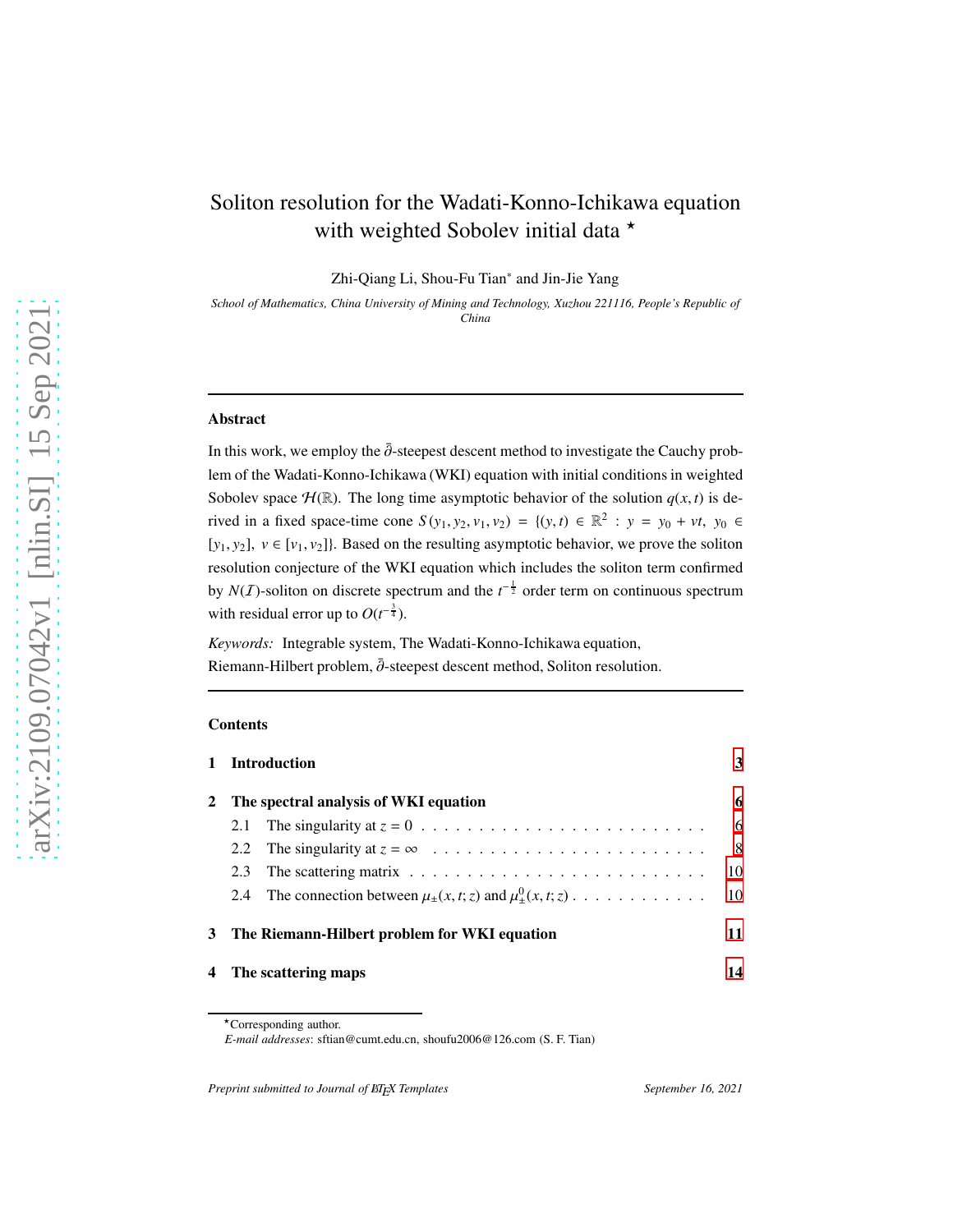| 5. | Conjugation                                            | 19 |
|----|--------------------------------------------------------|----|
| 6  | Continuous extension to a mixed $\partial$ -RH problem | 23 |
| 7  | Droping the RH component of the solution               | 27 |
| 8  | Constructing the solution $M_{R}^{(2)}(z)$             | 29 |
|    |                                                        | 29 |
|    |                                                        | 30 |
|    | 8.3                                                    | 31 |
| 9  | Pure $\bar{\partial}$ -Problem                         | 34 |
|    | 10 Soliton resolution for the WKI equation             |    |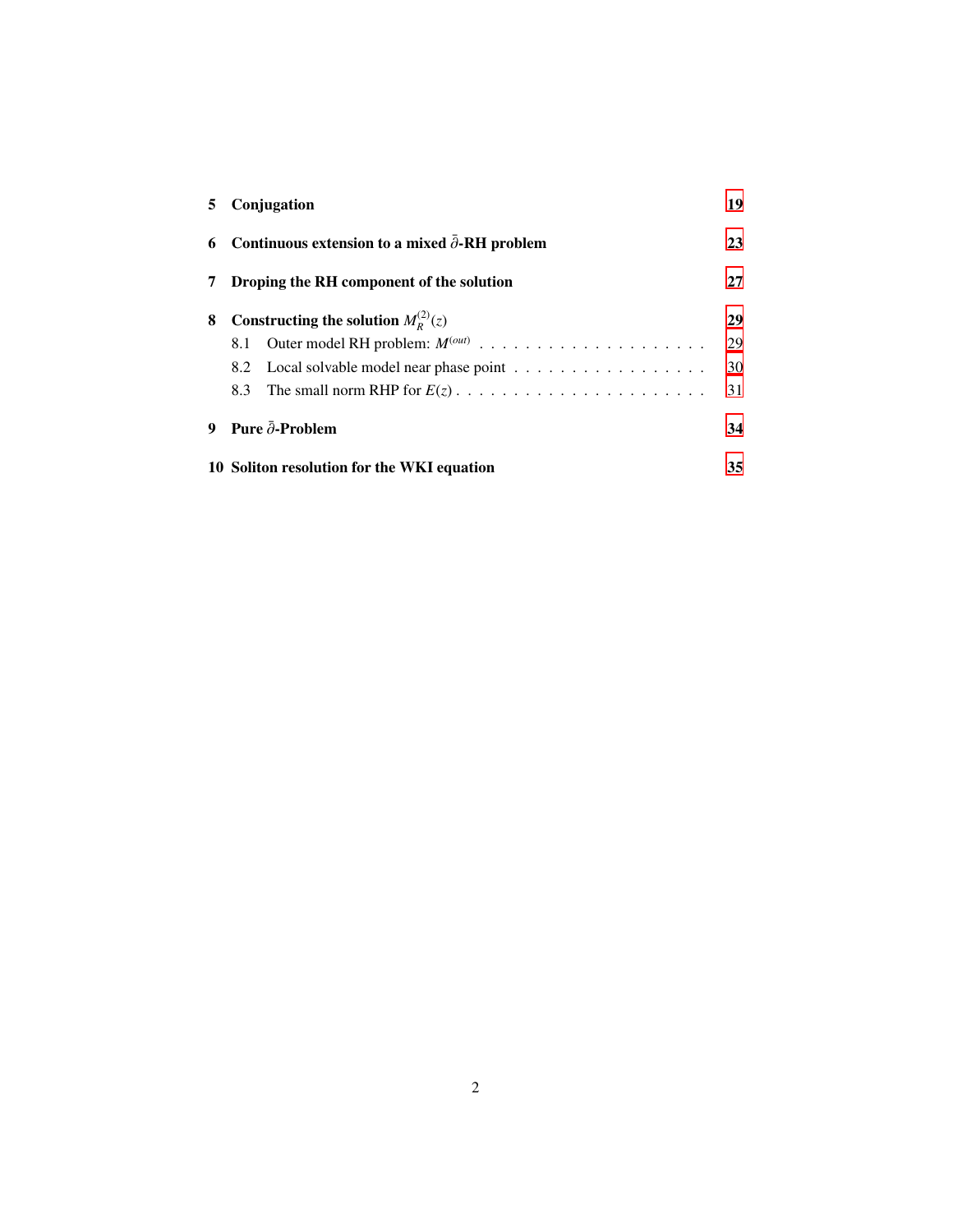### <span id="page-2-0"></span>1. Introduction

It is well-known that the nonlinear Schrödinger (NLS) equation,

<span id="page-2-3"></span>
$$
i u_t \pm u_{xx} + 2|u|^2 u = 0,
$$
\n(1.1)

can be adapted to describe the pulse propagation in optical fibers[\[1](#page-45-0)]. With more indepth research on NLS equation, it plays an increasingly important role in the field of the optical communication. Motivated by this, more and more scholars devoted to the research on the NLS equation and its extensions [\[2](#page-45-1)]-[\[6](#page-45-2)]. However, at higher field strength, the optically induced refractive-index change becomes saturated. The saturation effects will give rise to a physical limit of the shortest soliton pulse duration or of the pulse compression by high-order soliton generation. Thus, the NLS equation is not appropriate to describe the propagation of soliton in materials with saturation effects. To study the the propagation of soliton in materials with saturation effects, the equation

<span id="page-2-1"></span>
$$
iA_t + A_{xx} + \frac{|A|^2}{1 + \gamma |A|^2} A = 0,
$$
\n(1.2)

where *A* is the slowly varying amplitude of the field strength and  $\gamma$  is the Kerr parameter, is proposed and investigated [\[7](#page-45-3), [8](#page-45-4)]. Regrettably, the model [\(1.2\)](#page-2-1) is not integrable, which will make it difficult to get its analytical solutions. In order to overcome this difficulty, Wadati, Konno and Ichikawa proposed an integrable model possessing saturation effects [\[9](#page-46-0)], i.e.,

<span id="page-2-2"></span>
$$
iq_{t} + \left(\frac{q}{\sqrt{1+|q|^{2}}}\right)_{xx} = 0, \tag{1.3}
$$

which is later called the Wadati-Konno-Ichikawa (WKI) equation. Furthermore, Wadati, Konno and Ichikawa presented two types of integrable nonlinear evolution equations, and confirmed that the equations have an infinite number of conservation laws [\[10\]](#page-46-1). The WKI equation [\(1.3\)](#page-2-2) can also be used to describe nonlinear transverse oscillations of elastic beams under tension [\[11](#page-46-2), [12](#page-46-3)]. In 2005, Qu and Zhang [\[13](#page-46-4)] derived the WKI equation [\(1.3\)](#page-2-2) from the motions of curves in Euclidean geometry  $E<sup>3</sup>$ . Because the significant mathematical structures and physical meanings of WKI equation [\(1.3\)](#page-2-2), many scholars contribute their efforts to the research on the properties of WKI equation. In [\[14\]](#page-46-5), the orbital stability for stationary solutions of the WKI equation [\(1.3\)](#page-2-2) was given. The algebra-geometric constructions of WKI flows and the existence of global solution for the WKI equation with small initial data were studies in [\[15,](#page-46-6) [16](#page-46-7)]. By using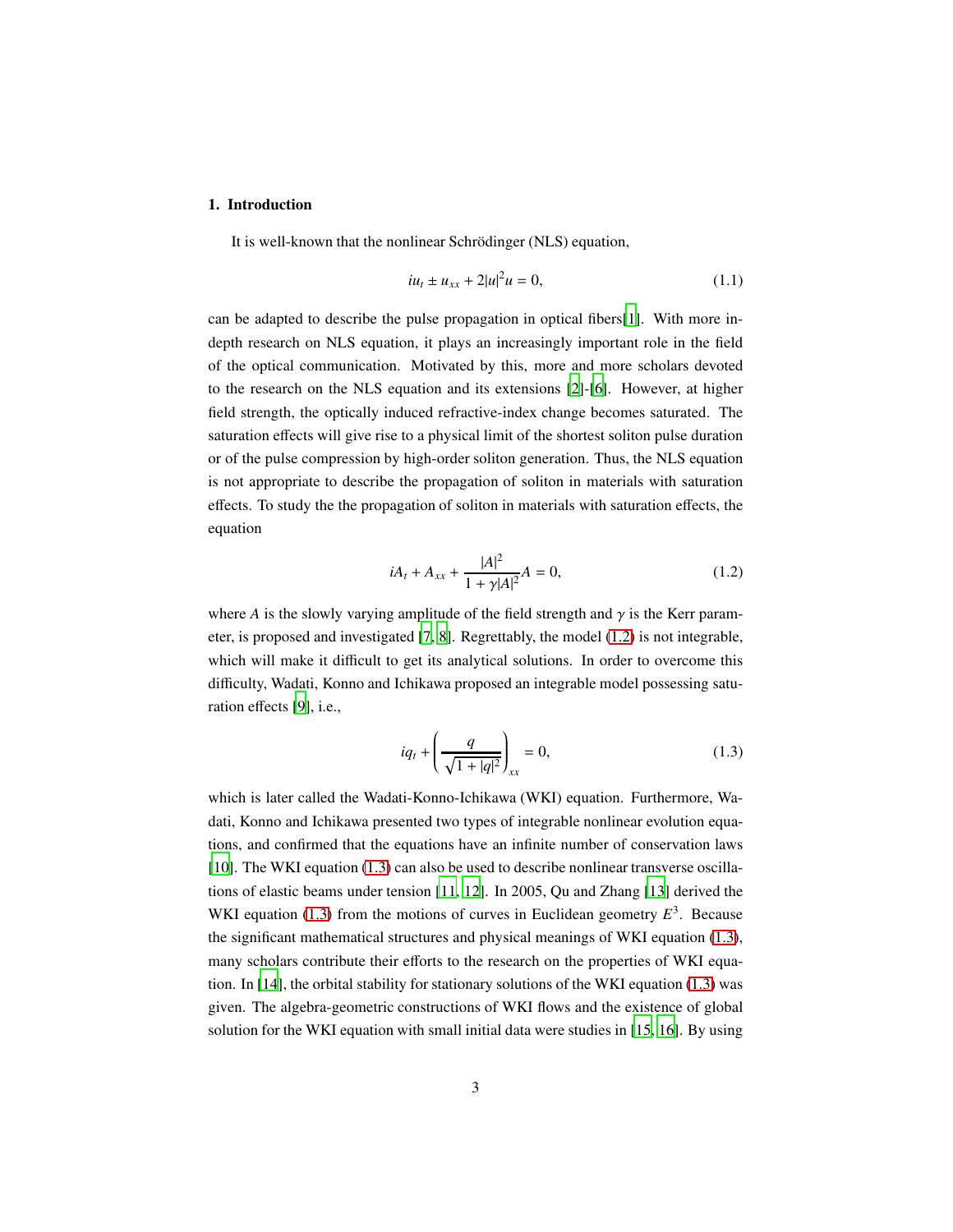Riemann-Hilbert (RH) method, the soliton solutions of the WKI equation [\(1.3\)](#page-2-2) related to simple poles and higher-order poles were constructed in [\[17,](#page-46-8) [18\]](#page-46-9).

Moreover, through a series of gauge transformation, the WKI equation [\(1.3\)](#page-2-2) was related to Ablowitz, Kaup, Newell and Segur (AKNS) system [\[19](#page-46-10)]. For example, in [\[19\]](#page-46-10), by adapting dependent and independent variable transformations, the solutions of the WKI equation was constructed based on the solution of the modified Kortewegde Vries (mKdV) equation. However, it is precisely because of dependent and independent variable transformations that the explicit higher-order solution of the WKI equation cannot be obtained from a solution of the mKdV equation. Therefore, it is meaningful to directly study the explicit solution of the WKI equation [\(1.3\)](#page-2-2).

In this work, we employ  $\bar{\partial}$ -steepest descent method to investigate the soliton resolution of the WKI equation [\(1.3\)](#page-2-2) with the initial value condition

<span id="page-3-1"></span><span id="page-3-0"></span>
$$
q(x,0) = q_0(x) \in \mathcal{H}(\mathbb{R}),\tag{1.4}
$$

where

$$
\mathcal{H}(\mathbb{R}) = W^{2,1}(\mathbb{R}) \cap H^{2,2}(\mathbb{R}).
$$
\n(1.5)

The  $W^{2,1}(\mathbb{R})$  and  $H^{2,2}(\mathbb{R})$  are defined in [\(3.1\)](#page-10-1). Compared with the work in [\[20\]](#page-46-11) that have obtained the long time asymptotic solutions of potential WKI equation by using nonlinear steepest descent method, our work shows that the accuracy of our result can reach  $O(t^{-\frac{3}{4}})$ , this is barely possible for literature [\[20\]](#page-46-11).

The study of the long time asymptotic behavior of nonlinear evolution equations can go back to the earlier work of Manakov [\[21](#page-46-12)]. Inspired by the previous work, Zakharov and Manakov [\[22\]](#page-46-13) derived the long time asymptotic solutions of NLS equation with decaying initial value in 1976. In 1993, a nonlinear steepest descent method was developed by Defit and Zhou [\[23](#page-46-14)]. This method is able to be adapted to systematically study the long time asymptotic behavior of nonlinear evolution equations. Motivated by the pioneers' work, later scholars continuously follow their steps. After years of unremitting research, the nonlinear steepest descent method has been improved and widely applied [\[24\]](#page-47-0)-[\[29\]](#page-47-1). The authors in [\[30](#page-47-2), [31](#page-47-3)] showed that when the initial value is smooth and decays fast enough, the error term is  $O(\frac{\log t}{t})$  $\frac{gt}{t}$ ). The work [\[32\]](#page-47-4) confirmed that if the initial value belongs to the weighted Sobolev space [\(1.5\)](#page-3-0), the error term could reach  $O(t^{-(\frac{1}{2}+i)})$  for any  $0 < i < \frac{1}{4}$ .

In recent years, in order to study the asymptotic of orthogonal polynomials, McLaugh-lin and Miller [\[33,](#page-47-5) [34](#page-47-6)] presented a  $\bar{\partial}$ -steepest descent method by combining steepest descent with  $\bar{\partial}$ -problem. Then, scholars developed this method to investigate defocusing NLS equation with finite mass initial data [\[35\]](#page-47-7) and with finite density initial data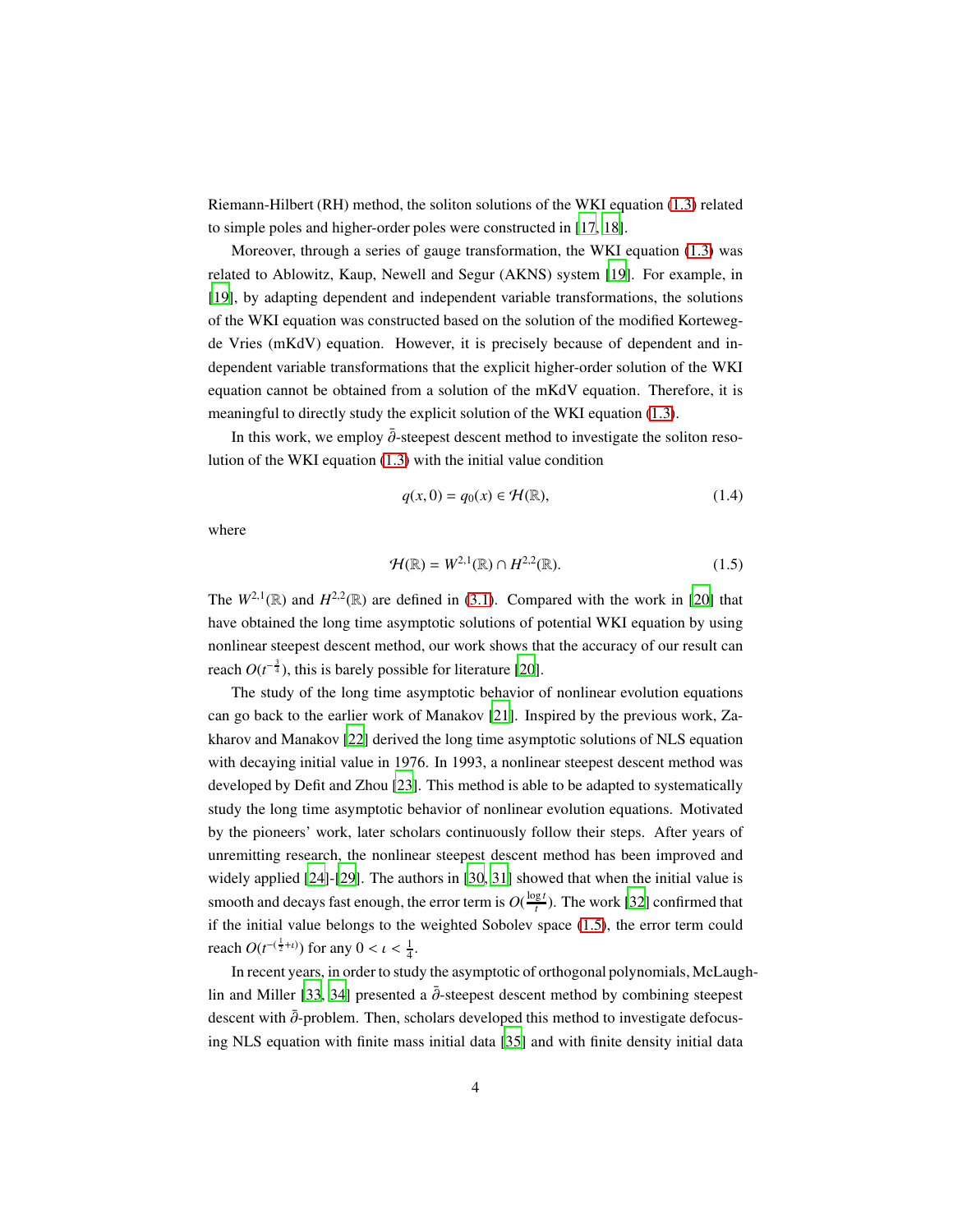[\[36\]](#page-47-8). Compared with the nonlinear steepest descent method,  $\bar{\partial}$ -steepest descent method has an obvious advantage that the delicate estimates involving  $L^p$  estimates of Cauchy projection operators can be avoided during the analysis. In addition, the work [\[35](#page-47-7)] showed an improvement that the error term reach  $O(t^{-\frac{3}{4}})$  when the initial value belongs to the weighted Sobolev space. Therefore, a series of great work has been done by using  $\bar{\partial}$ -steepest descent method [\[37\]](#page-47-9)-[\[46](#page-48-0)].

In [\[37\]](#page-47-9), M. Borghese, R. Jenkins and K. T. R. McLaughlin have computed the long time asymptotic expansion of the solution  $\psi(x, t)$  of the focusing NLS equation [\(1.1\)](#page-2-3) by using the  $\bar{\partial}$ -steepest descent method. Here, we extend above results to study the long time asymptotic behavior of the solution  $q(x, t)$  of the WKI equation [\(1.3\)](#page-2-2). It is worth noting that there are some differences from that on focusing NLS equation [\(1.1\)](#page-2-3). Firstly, we need to consider the spectral problem as  $z \to \infty$  and  $z \to 0$  to get the the RH problem. Then the solution  $q(x, t)$  of the WKI equation [\(1.3\)](#page-2-2) can be constructed by solving the RH problem. Moreover, when we construct the Riemann-Hilbert problem (RHP) corresponding to the initial value problem for the WKI equation [\(1.3\)](#page-2-2), an improved transformation needs to be introduced to ensure that the eigenfunctions tend to the identity matrix as the spectral parameter  $z \to \infty$ . An obvious result is that there exists an exponential term in the solution  $q(x, t)$  shown in [\(3.9\)](#page-12-0). In addition, we need to consider not only the long time asymptotic behavior of error function  $E(z)$  but also the long time asymptotic behavior of  $E(0)$  to reconstruct the solution  $q(y(x, t), t)$  of [\(1.3\)](#page-2-2). What's more, for the  $\bar{\partial}$ -RH problem  $M^{(3)}(z)$  defined in [\(7.1\)](#page-26-1), when we study the asymptotic behavior of  $M^{(3)}(0)$  and the long time asymptotic behavior of  $M_1^{(3)}$  $j_1^{(3)}(y, z)$ , some distinctive scaling techniques need to be taken to bound the size of  $M^{(3)}(z)$ .

#### Organization of the rest of the work

In section 2, based on the Lax pair of the WKI equation, we introduce two kinds of eigenfunctions to deal with the spectral singularity. Also, the analyticity, symmetries and asymptotic properties are analyzed. In section 3, by using similar ideas to [\[48](#page-48-1)], the RHP for  $M(z)$  is constructed for the WKI equation with initial problem. In section 4, for given initial data  $q_0(x) \in \mathcal{H}(\mathbb{R}) = W^{2,1}(\mathbb{R}) \cap H^{2,2}(\mathbb{R})$ , we prove that the reflection coefficient  $r(z)$  belongs to  $H^{1,1}(\mathbb{R})$ . In section 5, we introduce the matrix function  $T(z)$ to define the new RHP for  $M^{(1)}(z)$ . Then, its jump matrix can be decomposed into two triangle matrices near the phrase point  $z = z_0$ . In section 6, we make the continuous extension of the jump matrix off the real axis by introducing a matrix function  $R^{(2)}(z)$ and get a mixed  $\bar{\partial}$ -RH problem. In section 7, we decompose the mixed  $\bar{\partial}$ -RH problem into two parts that are a model RH problem with  $\bar{\partial}R^{(2)} = 0$  and a pure  $\bar{\partial}$ -RH problem with  $\bar{\partial}R^{(2)} \neq 0$ , i.e.,  $M_R^{(2)}$  and  $M^{(3)}$ . In section 8, we solve the model RH problem  $M_R^{(2)}$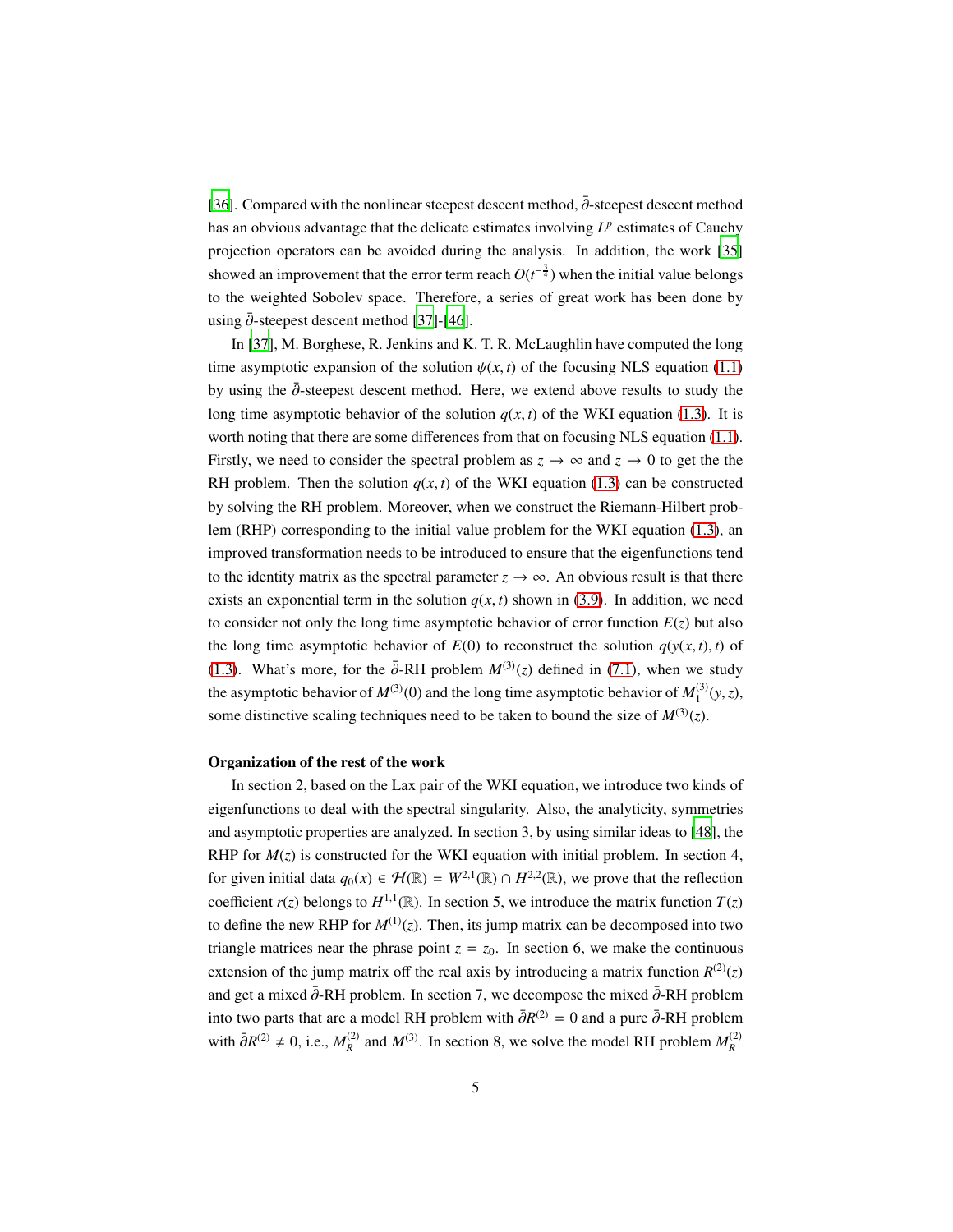via an outer model  $M<sup>(out)</sup>(z)$  for the soliton part and local solvable model near the phase point *z*<sup>0</sup> which can be solved by matching parabolic cylinder model problem. Also, the error function  $E(z)$  with a small-norm RH problem is achieved. In section 9, the pure  $\bar{\partial}$ -RH problem for  $M^{(3)}$  is studied. Finally, we obtain the soliton resolution and long time asymptotic behavior of the WKI equation.

#### <span id="page-5-0"></span>2. The spectral analysis of WKI equation

In order to study the soliton resolution of the initial value problem (IVP) for the WKI equation via applying  $\bar{\partial}$ -steepest descent method, we first construct a RHP based on the Lax pair of the WKI equation. The WKI equation admits the Lax pair

<span id="page-5-2"></span>
$$
\psi_x = U\psi, \quad \psi_t = V\psi,
$$
\n(2.1)

where  $U = -iz\sigma_3 + zQ$ ,

$$
V = \begin{pmatrix} -\frac{2iz^2}{\Phi} & \frac{2qz^2}{\Phi} + iz\left(\frac{q}{\Phi}\right)_x \\ -\frac{2\bar{q}z^2}{\Phi} + iz\left(\frac{\bar{q}}{\Phi}\right)_x & \frac{2iz^2}{\Phi} \end{pmatrix},
$$
  
\n
$$
Q = \begin{pmatrix} 0 & q \\ -\bar{q} & 0 \end{pmatrix}, \Phi = \sqrt{1 + |q|^2},
$$
 (2.2)

and  $\sigma_3$  is the third Pauli matrix:

$$
\sigma_1 = \begin{pmatrix} 0 & 1 \\ 1 & 0 \end{pmatrix}, \quad \sigma_2 = \begin{pmatrix} 0 & -i \\ i & 0 \end{pmatrix}, \quad \sigma_3 = \begin{pmatrix} 1 & 0 \\ 0 & -1 \end{pmatrix}.
$$

The  $\bar{q}$  means the complex conjugate of  $q$ .

To investigate the IVP of integrable equations, we generally employ the *x*-part of the Lax pair to study the long time asymptotic behaviors. The *t*-part of Lax pair is used to control the time evolution of the scattering data based on the inverse scattering transform method. However, the Lax pair [\(2.1\)](#page-5-2) of the WKI equation possesses two singularities, i.e.,  $z = 0$  and  $z = \infty$ . As a result, the behavior of the solutions of spectral problem [\(2.1\)](#page-5-2) also need to be investigated as spectral parameter  $z \rightarrow 0$ . Then, via employing the *t*-part of Lax pair and the expansion of the eigenfunction, the potential function  $q(x, t)$  can be recovered. Therefore, we deal with the two singularities at  $z = 0$ and  $z = \infty$  using two different transformations in the following analysis.

#### <span id="page-5-1"></span>2.1. The singularity at  $z = 0$

Based on the initial condition that  $q_0 \in \mathcal{H}(\mathbb{R})$ , letting  $x \to \pm \infty$ , we can obtain the asymptotic scattering problem and construct the two Jost solutions, i.e.,

$$
\psi_{\pm} \sim e^{-i(zx + 2iz^2 t)\sigma_3}, \quad x \to \pm \infty.
$$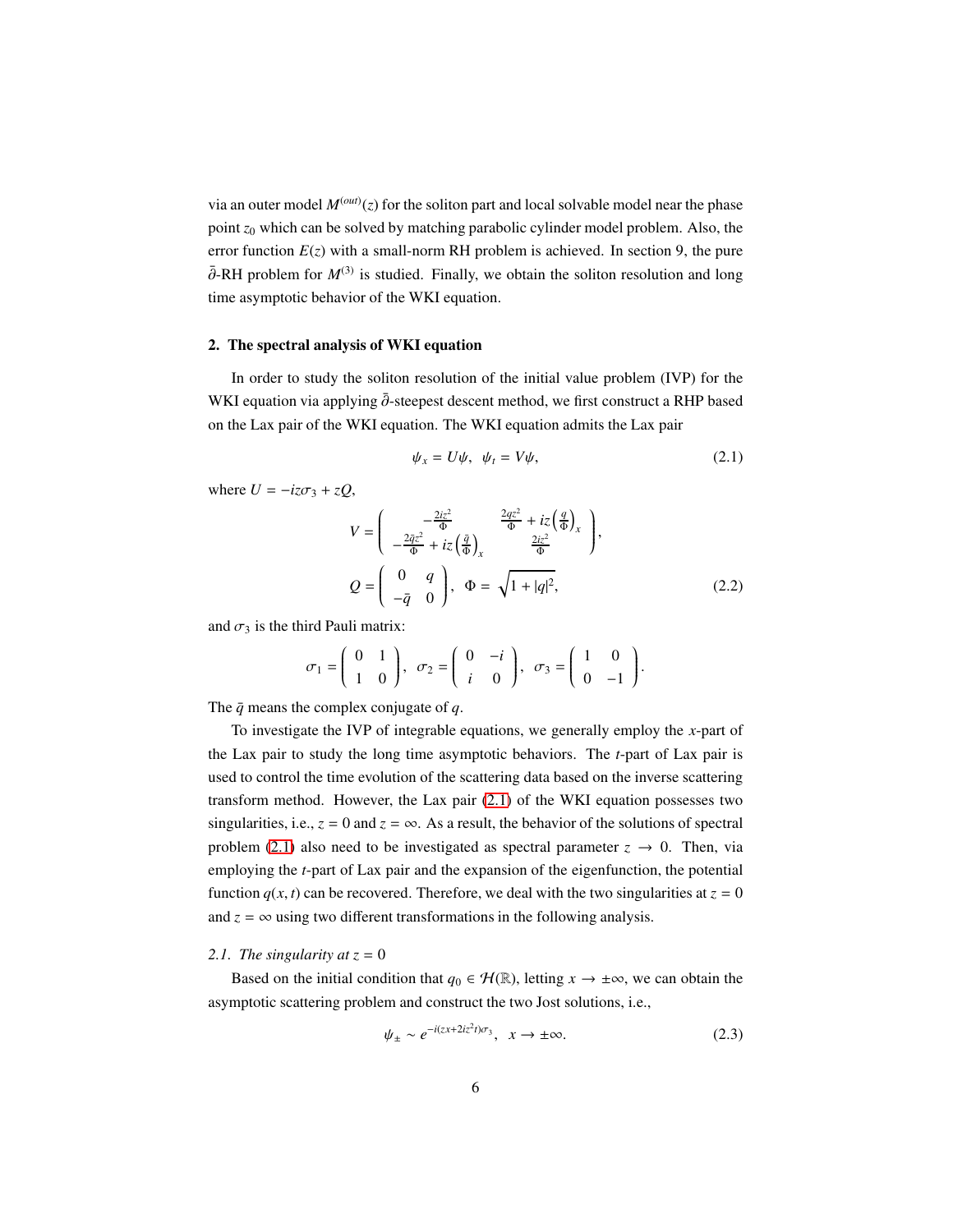Then, we make a gauge transformation

$$
\psi(x,t;z) = \mu^0(x,t;z)e^{-i(zx+2iz^2t)\sigma_3}.
$$
\n(2.4)

As a result, we obtain  $\mu^0(z) \sim \mathbb{I}(x \to \pm \infty)$ . In addition, the equivalent Lax pair of  $\mu^0(z)$ can be written as

<span id="page-6-2"></span><span id="page-6-0"></span>
$$
\mu_x^0 + iz[\sigma_3, \mu^0] = U_1 \mu^0,
$$
  
\n
$$
\mu_t^0 + 2iz^2[\sigma_3, \mu^0] = V_1 \mu^0,
$$
\n(2.5)

where

$$
U_1 = zQ, \ \ V_1 = \begin{pmatrix} 2iz^2(1-\frac{1}{\Phi}) & \frac{2qz^2}{\Phi} + iz\left(\frac{q}{\Phi}\right)_x \\ -\frac{2\bar{q}z^2}{\Phi} + iz\left(\frac{\bar{q}}{\Phi}\right)_x & -2iz^2(1-\frac{1}{\Phi}) \end{pmatrix},
$$

and  $\mu^0 = \mu^0(x, t; z)$ . Besides, [*A*, *B*] means *AB* − *BA* where *A* and *B* are 2 × 2 matrices. Next we rewrite the Lax pair [\(2.5\)](#page-6-0) in full derivative form, i.e.,

<span id="page-6-1"></span>
$$
d(e^{i(zx+z^2t)\hat{\sigma}_3}\mu^0) = e^{i(zx+z^2t)\hat{\sigma}_3}(U_1dx+V_1dt)\mu^0,
$$
\n(2.6)

where  $e^{\hat{\sigma}_3}A = e^{\sigma_3}Ae^{-\sigma_3}$ . Then, the solutions of [\(2.6\)](#page-6-1) can be derived as Volterra integrals

$$
\mu_{\pm}^{0}(x,t;z) = \mathbb{I} + \int_{\pm\infty}^{x} e^{-iz(x-y)\hat{\sigma}_{3}} U_{1}(y,t;z)\mu_{\pm}^{0}(y,t;z)dy,
$$
\n(2.7)

from which we can derive the analytical properties of  $\mu_{\pm}^{0}$  $\frac{0}{1}$ .

**Proposition 2.1.** *It is assumed that*  $q(x) - q_0 \in H^{1,1}(\mathbb{R})$ *. Then,*  $\mu_{-,1}^0, \mu_{+,2}^0$  *are analytic in*  $\mathbb{C}^+$  and  $\mu^0_{-2}, \mu^0_{+1}$  are analytic in  $\mathbb{C}^-$ . The  $\mu^0_{\pm,j}$  (*j* = 1, 2) mean the *j*-th column of  $\mu^0_{\pm}$ ± *, and* C <sup>±</sup> *mean the upper and lower complex z-plane, respectively.*

Furthermore, we study the asymptotic property of  $\mu_{\pm}^{0}$  $\frac{0}{4}$  as  $z \to 0$ . Substituting the following asymptotic expansions

$$
\mu_{\pm}^0 = \mu_{\pm}^{0,(0)} + \mu_{\pm}^{0,(1)} z + O(z^2), \quad z \to 0,
$$

into the Lax pair  $(2.5)$  and comparing the same power coefficients of  $z$ , we obtain the expressions of  $\mu_{\pm}^{0,(0)}$  $_{\pm}^{0,(0)}$  and  $\mu_{\pm}^{0,(1)}$  $\mu_{\pm}^{0,(1)}$ . It should be pointed out that  $\mu_{\pm}^{0,(j)}$  $_{\pm}^{0,(j)}(j = 1,2,...)$  are independent of *z*.

**Proposition 2.2.** The functions  $\mu_{\pm}^{0}$ ± (*x*, *t*;*z*) *admit the following asymptotic property as*  $z \rightarrow 0$ ,

$$
\mu_{\pm}^{0}(x,t;z) = \mathbb{I} + \int_{\pm\infty}^{x} zQ \, dx + O(z^{2}).
$$
\n(2.8)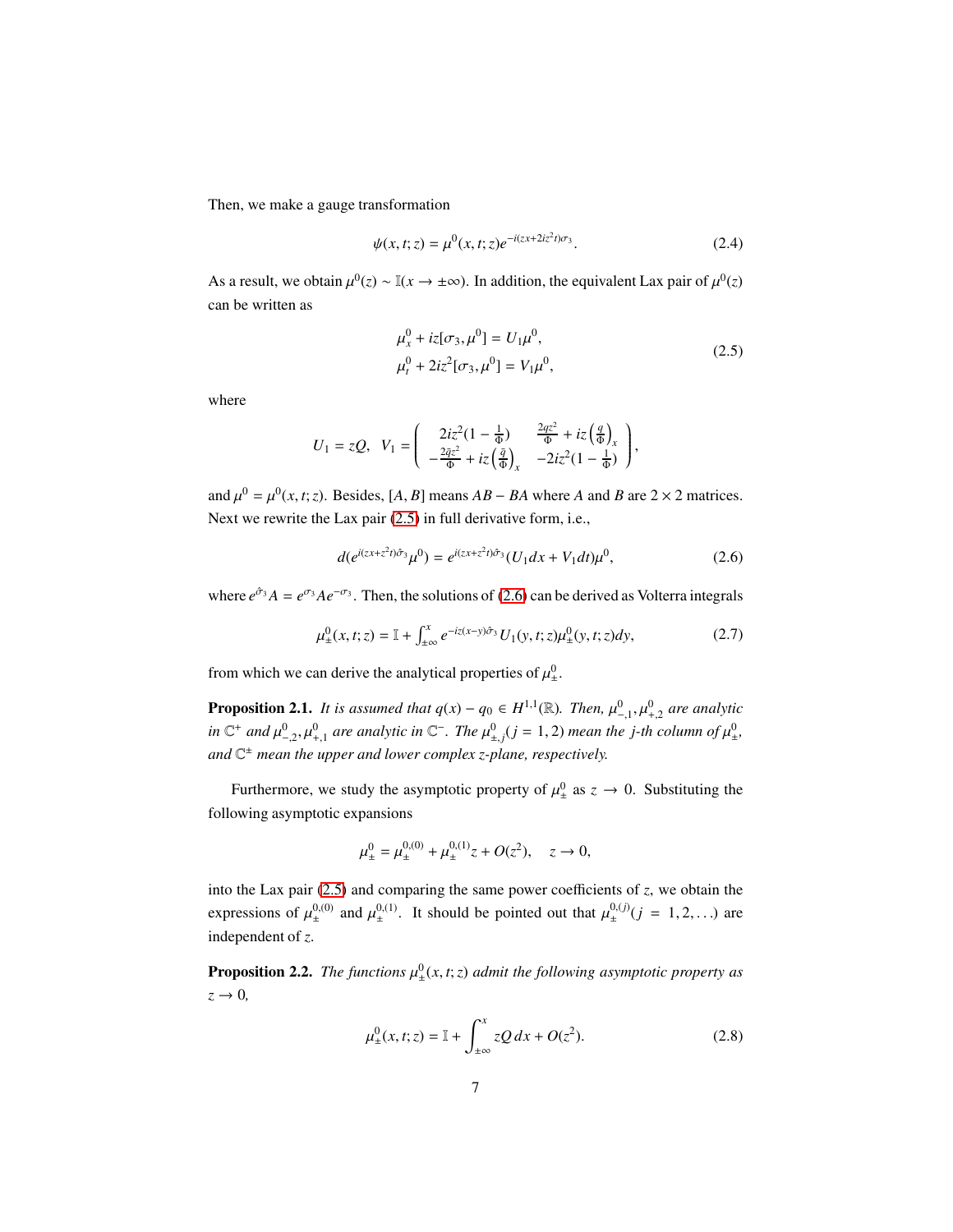# <span id="page-7-0"></span>*2.2. The singularity at*  $z = \infty$

In this part, due to the singularity at  $z = \infty$ , our first purpose is to control the asymptotic behavior of the Lax pair [\(2.1\)](#page-5-2) as  $z \to \infty$ . Then, following the idea in [\[48\]](#page-48-1), we introduce the transformation

$$
\psi(x,t;z) = G(x,t)\phi(x,t;z),\tag{2.9}
$$

where

$$
G(x,t) = \sqrt{\frac{\Phi+1}{2\Phi}} \begin{pmatrix} 1 & \frac{i(1-\Phi)}{\overline{q}(x,t)} \\ \frac{i(1-\Phi)}{q(x,t)} & 1 \end{pmatrix},
$$

then, the Lax pair related to  $\phi(x, t; z)$  can be derived as

$$
\phi_x + iz\Phi\sigma_3\phi = U_2\phi,
$$
  
\n
$$
\phi_t + (2iz^2 + z\frac{q\bar{q}_x - q_x\bar{q}}{2\Phi^2})\sigma_3\phi = V_2\phi,
$$
\n(2.10)

where

$$
U_2 = \begin{pmatrix} -\frac{q\bar{q}_x - q_x\bar{q}}{4\Phi(1+\Phi)} & -\frac{i q [\Phi(q\bar{q}_x - q_x\bar{q}) - |q]_x^2]}{4\Phi^2(\Phi^2 - 1)} \\ \frac{i \bar{q} [\Phi(q\bar{q}_x - q_x\bar{q}) + |q]_x^2]}{4\Phi^2(\Phi^2 - 1)} & \frac{q\bar{q}_x - q_x\bar{q}}{4\Phi(1+\Phi)} \end{pmatrix}, \quad V_2 = \begin{pmatrix} v_{2,11} & v_{2,12} \\ v_{2,21} & -v_{2,11} \end{pmatrix}
$$

with

$$
v_{2,11} = -\frac{q\bar{q}_t - q_t\bar{q}}{4\Phi(1+\Phi)},
$$
  
\n
$$
v_{2,12} = \frac{i q [\bar{q}(q\bar{q}_x - q_x\bar{q}) - 2\bar{q}_x(\Phi - 1)]}{2\Phi^3(\Phi - 1)\bar{q}} z - \frac{i q [\bar{q}(q\bar{q}_t - q_t\bar{q}) - 2\bar{q}_t(\Phi - 1)]}{4\Phi^2(\Phi - 1)\bar{q}},
$$
  
\n
$$
v_{2,21} = \frac{i \bar{q} [q(q\bar{q}_x - q_x\bar{q}) + 2q_x(\Phi - 1)]}{2\Phi^3(\Phi - 1)q} z + \frac{i \bar{q} [q(q\bar{q}_t - q_t\bar{q}) + 2q_t(\Phi - 1)]}{4\Phi^2(\Phi - 1)q}.
$$

Define  $p_x(x, t; z) = iz\Phi \sigma_3$  and  $p_t(x, t; z) = (2iz^2 + z\frac{q\bar{q}_x - q_x\bar{q}}{2\Phi^2})\sigma_3$ , then  $p_x$  and  $p_t$  are compatible, i.e.,  $p_{xt} = p_{tx}$ . We rewrite this relation as

$$
i\Phi_t = \left(\frac{q\bar{q}_x - q_x\bar{q}}{2\Phi^2}\right)_x,
$$

which is the conservation law [\[10](#page-46-1)] of the WKI equation. Therefore, we can define *p*(*x*, *t*;*z*) as

$$
p(x, t; z) = iz \left( x - \int_{x}^{\infty} (\Phi(y) - 1) dy \right) + 2iz^{2} t.
$$
 (2.11)

Furthermore, we define  $\varphi = \varphi e^{p(x,t;z)\sigma_3}$ , we can obtain the equivalent Lax pair

$$
\varphi_x(x,t;z) + p_x(x,t;z)[\sigma_3, \varphi(x,t;z)] = U_2\varphi(x,t;z),
$$
  

$$
\varphi_t(x,t;z) + p_t(x,t;z)[\sigma_3, \varphi(x,t;z)] = V_2\varphi(x,t;z).
$$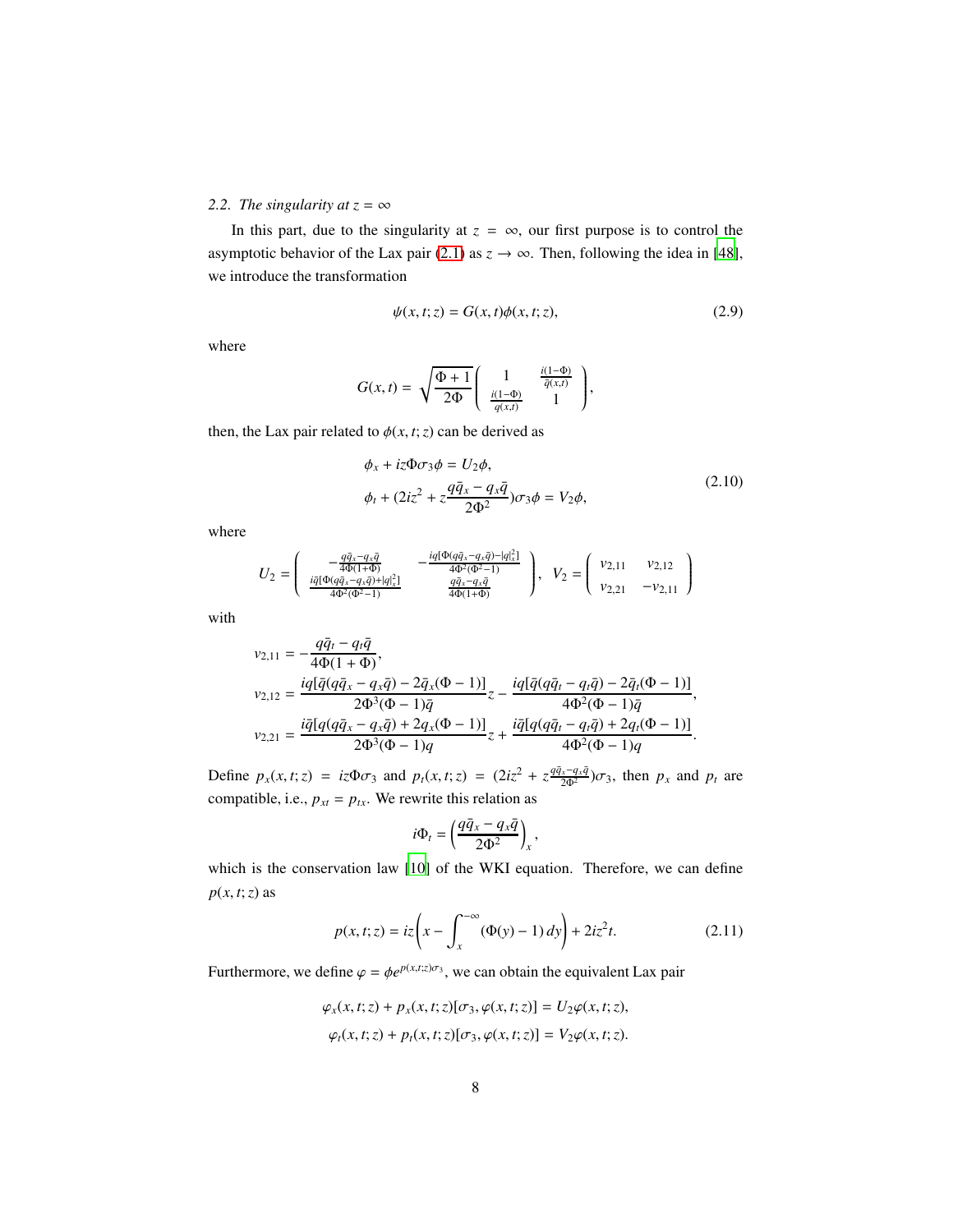Because the potential  $q(x, t)$  is complex valued, the diagonal elements of the matrix  $U_2$ do not equal to zero which leads to the solutions of spectral problem do not approximate the identity matrix as  $z \rightarrow \infty$ . Thus, we introduce an improved transformation

<span id="page-8-2"></span>
$$
\psi(x,t;z) = G(x,t)e^{d_{+}\hat{\sigma}_{3}}\mu(x,t;z)e^{-d_{-}\sigma_{3}},
$$
\n(2.12)

where

$$
d_{-} = \int_{-\infty}^{x} \frac{q\bar{q}_{x} - q_{x}\bar{q}}{4\Phi(\Phi + 1)}(s, t)ds, \quad d_{+} = \int_{x}^{+\infty} \frac{q\bar{q}_{x} - q_{x}\bar{q}}{4\Phi(\Phi + 1)}(s, t)ds, d = d_{+} + d_{-} = \int_{-\infty}^{+\infty} \frac{q\bar{q}_{x} - q_{x}\bar{q}}{4\Phi(\Phi + 1)}(s, t)ds.
$$
 (2.13)

Then, the equivalent Lax pair of  $\psi(x, t; z)$  [\(2.1\)](#page-5-2) can be written as

<span id="page-8-4"></span>
$$
\mu_x + p_x[\sigma_3, \mu] = -e^{-d_+ \hat{\sigma}_3} U_3 \mu,
$$
  
\n
$$
\mu_t + p_t[\sigma_3, \mu] = -e^{-d_+ \hat{\sigma}_3} V_3 \mu,
$$
\n(2.14)

where

<span id="page-8-1"></span><span id="page-8-0"></span>
$$
U_3 = U_2 + \frac{q\bar{q}_x - q_x\bar{q}}{4\Phi(\Phi + 1)}\sigma_3,
$$
  

$$
V_3 = V_2 + \frac{q\bar{q}_t - q_t\bar{q}}{4\Phi(\Phi + 1)}\sigma_3.
$$

Furthermore, [\(2.14\)](#page-8-0) can be written as

$$
d(e^{-p(x,t;z)\hat{\sigma}_3}\mu) = e^{-p(x,t;z)\hat{\sigma}_3}e^{-d_+\hat{\sigma}_3}(U_3dx + V_3dt)\mu, \tag{2.15}
$$

from which we derive Volterra type integral equations

$$
\mu_{-}(x,t;z) = \mathbb{I} + \int_{x}^{\pm \infty} e^{\left[p(x,t;z) - p(s,t;z)\right]\hat{\sigma}_{3}} e^{-d_{+}\hat{\sigma}_{3}} U_{3}(s,t;z) \mu_{\pm}(s,t;z) ds.
$$
 (2.16)

Then, according to the definition of  $\mu(x, t; z)$  and the above integrals [\(2.16\)](#page-8-1), the properties of the eigenfunctions  $\mu_{\pm}(x, t; z)$  can be easily derived.

**Proposition 2.3.** *(Analytic property) It is assumed that*  $q(x) - q_0 \in H^{1,1}(\mathbb{R})$ *. Then,*  $\mu_{-,1}, \mu_{+,2}$  are analytic in  $\mathbb{C}^+$  and  $\mu_{-,2}, \mu_{+,1}$  are analytic in  $\mathbb{C}^-$ . The  $\mu_{\pm,j}$ ( $j = 1, 2$ ) mean *the j-th column of*  $\mu_{\pm}$ *.* 

<span id="page-8-3"></span>**Proposition 2.4.** *(Symmetry property) The eigenfunctions*  $\mu_{\pm}(x, t; z)$  *satisfy the following symmetry relation*

$$
\bar{\mu}_{\pm}(x,t;\bar{z}) = -\sigma_2 \mu_{\pm}(x,t;z)\sigma_2. \tag{2.17}
$$

**Proposition 2.5.** *(Asymptotic property for z*  $\rightarrow \infty$ *) The eigenfunctions*  $\mu_{\pm}(x, t; z)$  *satisfy the following asymptotic behavior*

$$
\mu_{\pm}(x,t;z) = \mathbb{I} + O(z^{-1}), \ z \to \infty.
$$
 (2.18)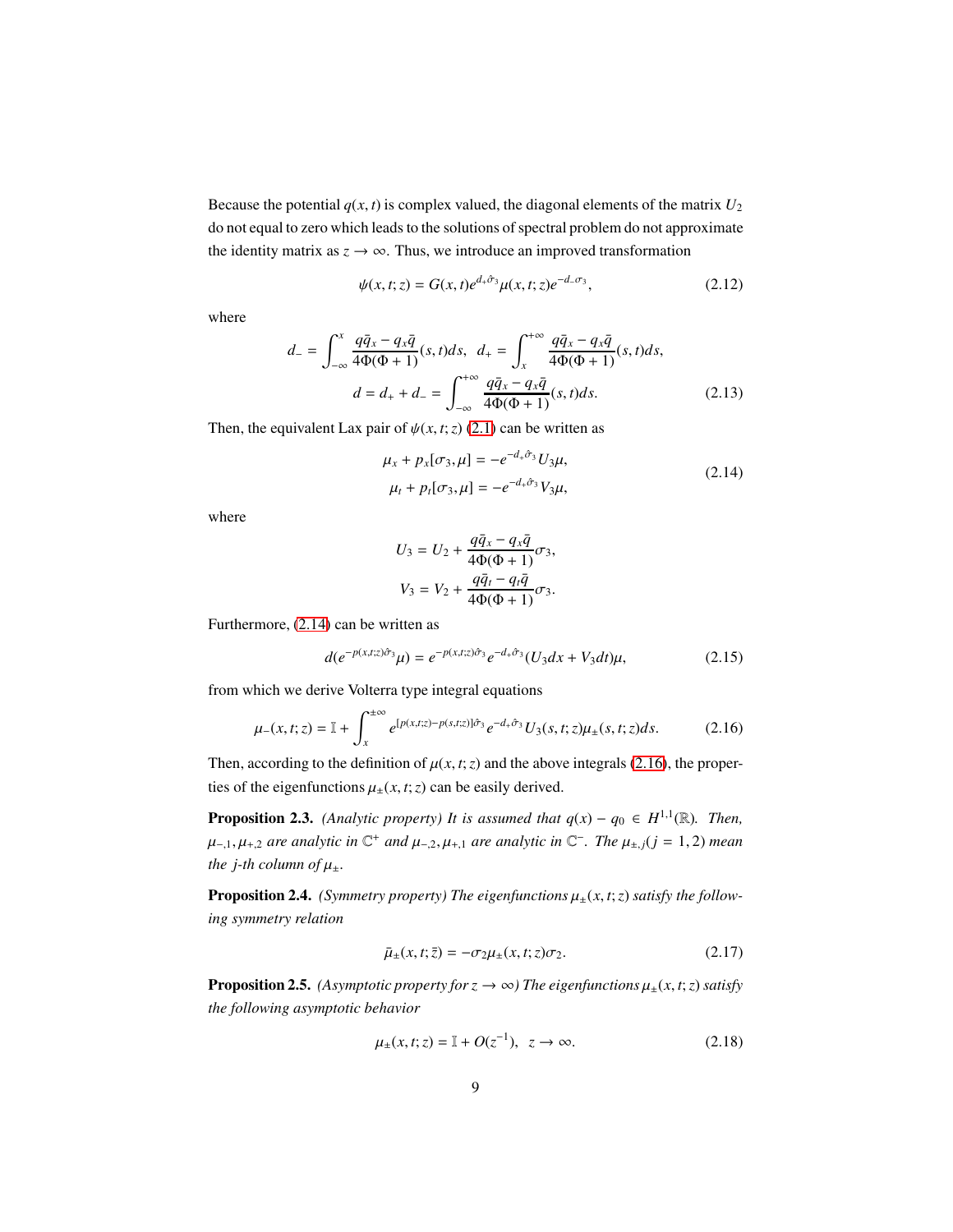### <span id="page-9-0"></span>*2.3. The scattering matrix*

For *z* ∈ ℝ both eigenfunctions  $\mu_+(x, t; z)$  and  $\mu_-(x, t; z)$  are the fundamental matrix solutions of Eq.[\(2.14\)](#page-8-0), there exists a matrix  $S(z)$ , the scattering matrix, satisfying that

<span id="page-9-2"></span>
$$
\mu_{+}(x,t;z) = \mu_{-}(x,t;z)e^{-p(x,t;z)\hat{\sigma}_{3}}S(z), \ z \in \mathbb{R}, \tag{2.19}
$$

where  $S(z) = (s_{ij}(z))$  (*i*, *j* = 1, 2) is independent of the variable *x* and *t*. The coefficients  $s_{11}(z)$  and  $s_{22}(z)$  can be expressed as

$$
s_{11}(z) = \det(\mu_{+,1}, \mu_{-,2}), \quad s_{22}(z) = \det(\mu_{-,1}, \mu_{+,2}).
$$

Then, on the basis of the above propositions and the definition of the scattering matrix  $S(z)$ , we obtain the following standard results. The similar proofs can be found in many literatures[see e.g.[\[49\]](#page-48-2)].

Proposition 2.6. *The scattering matrix S* (*z*) *possesses the properties:*

- (Analytic property) The scattering coefficients  $s_{11}$  and  $s_{22}$  are respectively ana*lytic in*  $\mathbb{C}^-$  *and*  $\mathbb{C}^+$ *.*
- (Symmetry property) The scattering coefficients  $s_{ij}(i, j = 1, 2)$  possess the fol*lowing relations:*

$$
s_{11}(z) = \overline{s_{22}(\bar{z})}, \ \ s_{12}(z) = -\overline{s_{21}(\bar{z})}.
$$
 (2.20)

• *(Asymptotic property for*  $z \rightarrow \infty$ )

$$
S(z) = \mathbb{I} + O(z^{-1}), \ z \to \infty.
$$
 (2.21)

Additionally, we define the reflection coefficient as

<span id="page-9-3"></span>
$$
r(z) = \frac{s_{12}(z)}{s_{22}(z)},
$$
\n(2.22)

then, it follows from [\(3.4\)](#page-11-0) that  $\frac{s_{12}(z)}{s_{22}(z)} = -\frac{s_{21}^*(\bar{z})}{s_{11}(\bar{z})} = -\bar{r}(\bar{z}) = -\bar{r}(z)$  for  $z \in \mathbb{R}$ .

#### <span id="page-9-1"></span>2.4. The connection between  $\mu_{\pm}(x, t; z)$  and  $\mu_{\pm}^{0}$  $_{\pm}^{0}(x, t; z)$

In next part, we can use the eigenfunctions  $\mu_+(x, t; z)$  to construct the matrix  $M(x, t; z)$ and further formulate a RHP. While in order to obtain the reconstruction formula between the solution  $q(x, t)$  and the RHP, the asymptotic behavior of  $\mu_{\pm}$  as  $z \rightarrow 0$  is needed. Thus, we need to establish the connection between  $\mu_{\pm}(x, t; z)$  and  $\mu_{\pm}^{0}$  $_{\pm}^{0}(x, t; z)$ .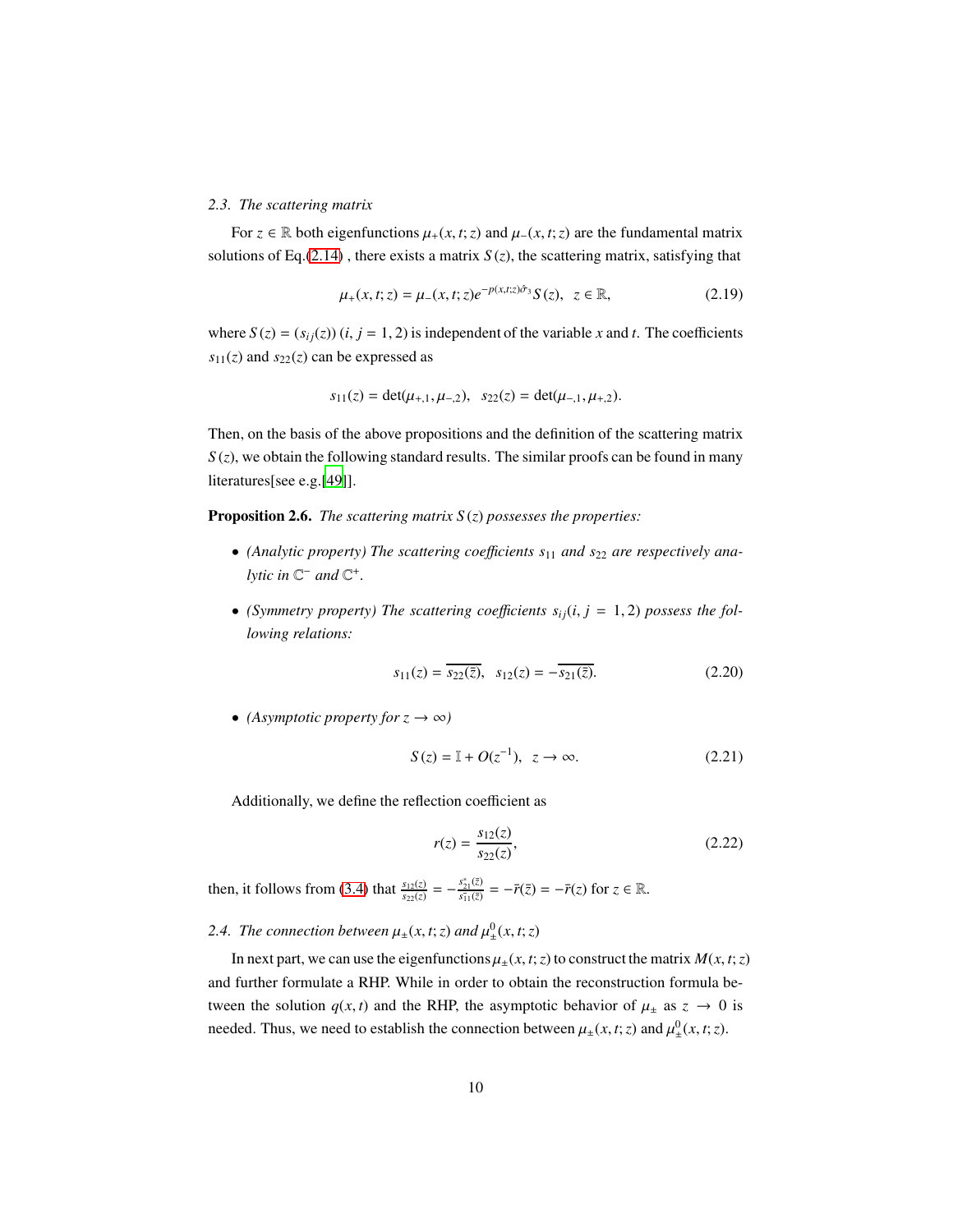Referring to the transformation [\(2.4\)](#page-6-2) and [\(2.12\)](#page-8-2), we assume that the eigenfunctions  $\mu_{\pm}(x, t; z)$  and  $\mu_{\pm}^{0}$  $^{0}_{\pm}(x, t; z)$  related to each other as

$$
\mu_{\pm}(x,t;z) = e^{-d_{+}\sigma_{3}} G^{-1}(x,t) \mu_{\pm}^{0}(x,t;z) e^{-i(zx+2z^{2}t)\sigma_{3}} C_{\pm}(z) e^{p(x,t;z)\sigma_{3}} e^{d\sigma_{3}},
$$
(2.23)

where  $C_{\pm}(z)$  are independent of *x* and *t*. Taking  $x \to \infty$ , [\(2.23\)](#page-10-2) gives

<span id="page-10-2"></span>
$$
C_{-}(z) = \mathbb{I}, \ \ C_{+}(z) = e^{-d\sigma_3}e^{-izc\sigma_3},
$$

where  $c = \int_{-\infty}^{+\infty}$  $\int_{-\infty}^{+\infty} (\Phi(s) - 1) ds$  is a quantity conserved under the dynamics governed by [\(1.3\)](#page-2-2). As a result, we obtain

$$
\mu_{-}(x,t;z) = e^{-d_{+}\sigma_{3}} G^{-1}(x,t) \mu_{-}^{0}(x,t;z) e^{-iz \int_{-\infty}^{x} (\Phi(s)-1)ds\sigma_{3}} e^{d\sigma_{3}},
$$
\n
$$
\mu_{+}(x,t;z) = e^{-d_{+}\sigma_{3}} G^{-1}(x,t) \mu_{+}^{0}(x,t;z) e^{-iz \int_{x}^{+\infty} (\Phi(s)-1)ds\sigma_{3}}.
$$
\n(2.24)

### <span id="page-10-0"></span>3. The Riemann-Hilbert problem for WKI equation

In order to avoid dealing with many possible pathologies in the following part, we first make some assumptions.

<span id="page-10-3"></span>**Assumption 3.1.** For the Cauchy problem of WKI equation [\(1.3\)](#page-2-2), the initial value  $q_0$ generates generic scattering data in the sense that:

- For  $z \in \mathbb{R}$ , no spectral singularities exist, i.e.,  $s_{22}(z) \neq 0$  ( $z \in \mathbb{R}$ );
- Suppose that  $s_{22}(z)$  possesses *N* zero points, denoted as  $Z = \{(z_j, Im\ z_j > 0)_{j=1}^N\}$ .
- The discrete spectrum is simple, i.e., if  $z_0$  is the zero of  $s_{22}(z)$ , then  $s'_{22}(z_0) \neq 0$ .

Define weighted Sobolev spaces

<span id="page-10-1"></span>
$$
W^{k,p}(\mathbb{R}) = \left\{ f(x) \in L^p(\mathbb{R}) : \partial^j f(x) \in L^p(\mathbb{R}), j = 1, 2, ..., k \right\},
$$
  
\n
$$
H^{k,2}(\mathbb{R}) = \left\{ f(x) \in L^p(\mathbb{R}) : x^2 \partial^j f(x) \in L^p(\mathbb{R}), j = 1, 2, ..., k \right\},
$$
  
\n
$$
\mathcal{H}(\mathbb{R}) = W^{2,1}(\mathbb{R}) \cap H^{2,2}(\mathbb{R}),
$$
\n(3.1)

then we can further show that

<span id="page-10-4"></span>**Proposition 3.2.** *If the initial data*  $q_0(x) \in \mathcal{H}(R)$ *, then*  $r(z) \in H^{1,1}(\mathbb{R})$  *and the map*  $q_0(x) \to r(z)$  *is Lipschitz continuous from*  $\mathcal{H}(R)$  *into*  $H^{1,1}(\mathbb{R})$ *.* 

Next, we define a sectionally meromorphic matrices

$$
\tilde{M}(x,t;z) = \begin{cases}\n\tilde{M}^+(x,t;z) = \left(\mu_{-,1}(x,t;z), \frac{\mu_{+,2}(x,t;z)}{s_{22}(z)}\right), & z \in \mathbb{C}^+, \\
\tilde{M}^-(x,t;z) = \left(\frac{\mu_{+,1}(x,t;z)}{s_{11}(z)}, \mu_{-,2}(x,t;z)\right), & z \in \mathbb{C}^-, \n\end{cases}
$$
\n(3.2)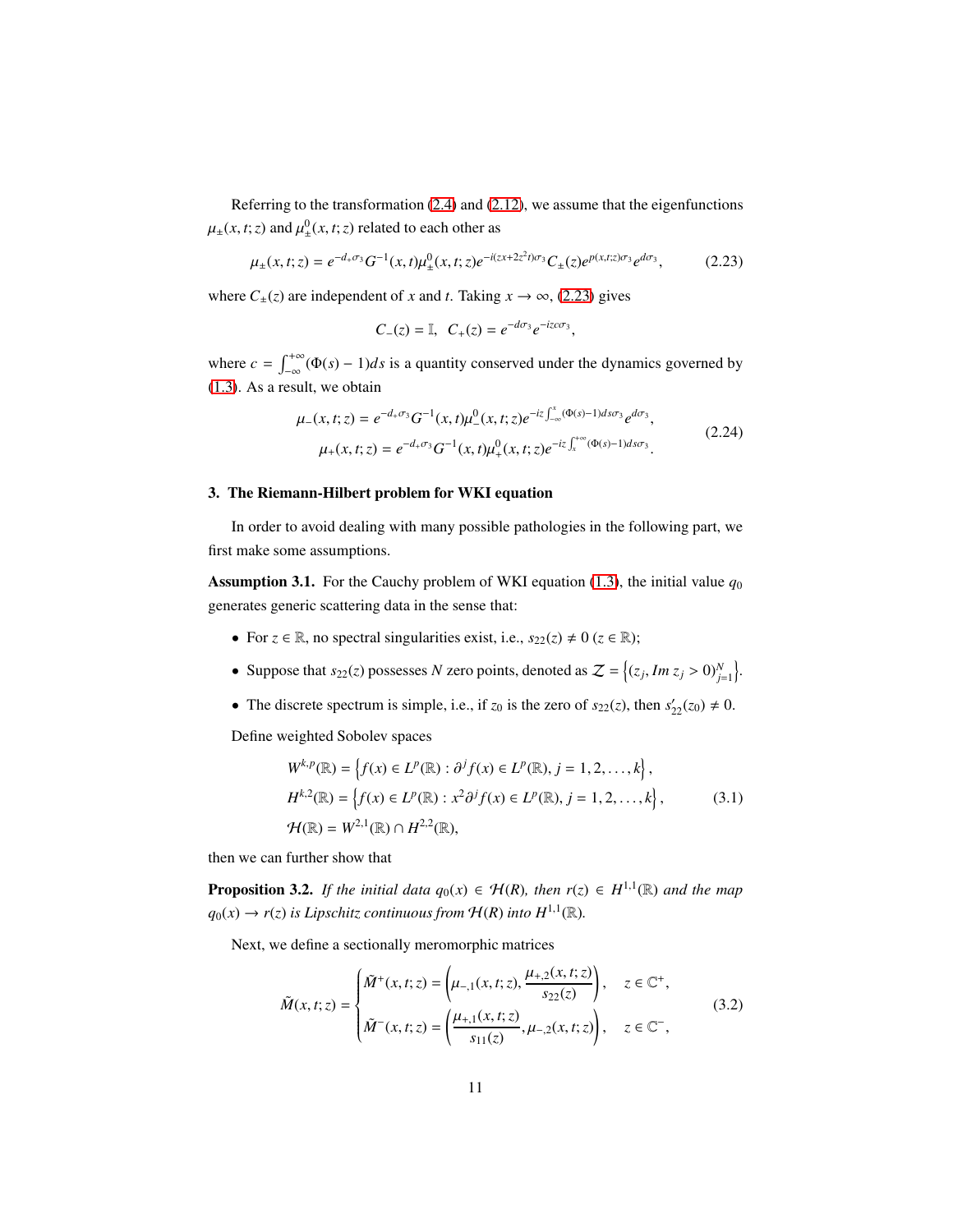where  $\widetilde{M}^{\pm}(x, t; z) = \lim_{\varepsilon \to 0^+} \widetilde{M}(x, t; z \pm i\varepsilon), \ \varepsilon \in \mathbb{R}.$ 

For the initial data that admits Assumption [3.1,](#page-10-3) the matrix function  $\tilde{M}(x, t; z)$  solves the following matrix RHP.

<span id="page-11-1"></span>**Riemann-Hilbert Problem 3.3.** Find an analysis function  $\tilde{M}(x, t; z)$  with the following properties:

- $\tilde{M}(x, t; z)$  is meromorphic in  $\mathbb{C} \setminus \mathbb{R}$ ;
- $\tilde{M}^{+}(x, t; z) = \tilde{M}^{-}(x, t; z)\tilde{V}(x, t; z), z \in \mathbb{R}$ , where

<span id="page-11-2"></span>
$$
\tilde{V}(x,t;z) = \begin{pmatrix} 1 & r(z)e^{-2zp} \\ -\bar{r}(z)e^{2zp} & 1+|r(z)|^2 \end{pmatrix};
$$
\n(3.3)

•  $\tilde{M}(x, t; z) = \mathbb{I} + O(z^{-1})$  as  $z \to \infty$ .

Referring to [\(2.19\)](#page-9-2), there exist norming constants  $b_i$  such that

<span id="page-11-0"></span>
$$
\mu_{+,2}(z_j) = b_j e^{-2p(z_j)} \mu_{-,1}(z_j).
$$

Then, the residue condition of  $\tilde{M}(x, t; z)$  can be shown as

<span id="page-11-3"></span>
$$
Res_{z=z_j} \tilde{M} = \lim_{z \to z_j} \tilde{M} \begin{pmatrix} 0 & c_j e^{-2p(z_j)} \\ 0 & 0 \end{pmatrix},
$$
  
\n
$$
Res_{z=\bar{z}_j} \tilde{M} = \lim_{z \to \bar{z}_j} \tilde{M} \begin{pmatrix} 0 & 0 \\ -\bar{c}_j e^{2p(\bar{z})} & 0 \end{pmatrix},
$$
 (3.4)

where  $c_j = \frac{b_j}{s'_j}$  $\frac{v_j}{s'_{22}(z_j)}$ .

Remark 3.4. On the basis of the Zhou's vanishing lemma, the existence of the solu-tions of RHP [3.3](#page-11-1) for  $(x, t) \in \mathbb{R}^2$  is guaranteed. According to the results of Liouville's theorem, we know that if a solution exists, it is unique.

Next, our purpose is to reconstruct the solution  $q(x, t)$ . So we need to study the asymptotic behavior of  $\tilde{M}(x, t; z)$  as  $z \to 0$ , i.e.

$$
\tilde{M}(x,t;z) = e^{-d_+\sigma_3} G^{-1}(x,t) \left[ \mathbb{I} + z \left( \int_{\pm\infty}^x \begin{pmatrix} 0 & q \\ -\bar{q} & 0 \end{pmatrix} dx - ic_-\sigma_3 \right) + O(z^2) \right] e^{d\sigma_3}, \ z \to 0,
$$
\n(3.5)

where  $c_-(x, t) = \int_x^{\infty} (\Phi(s, t) - 1) ds$ . However, because  $p(x, t; z)$  that appears in jump matrix [\(3.3\)](#page-11-2) is not clearit is quite difficult to reconstruct the solution  $q(x, t)$  from [\(3.5\)](#page-11-3).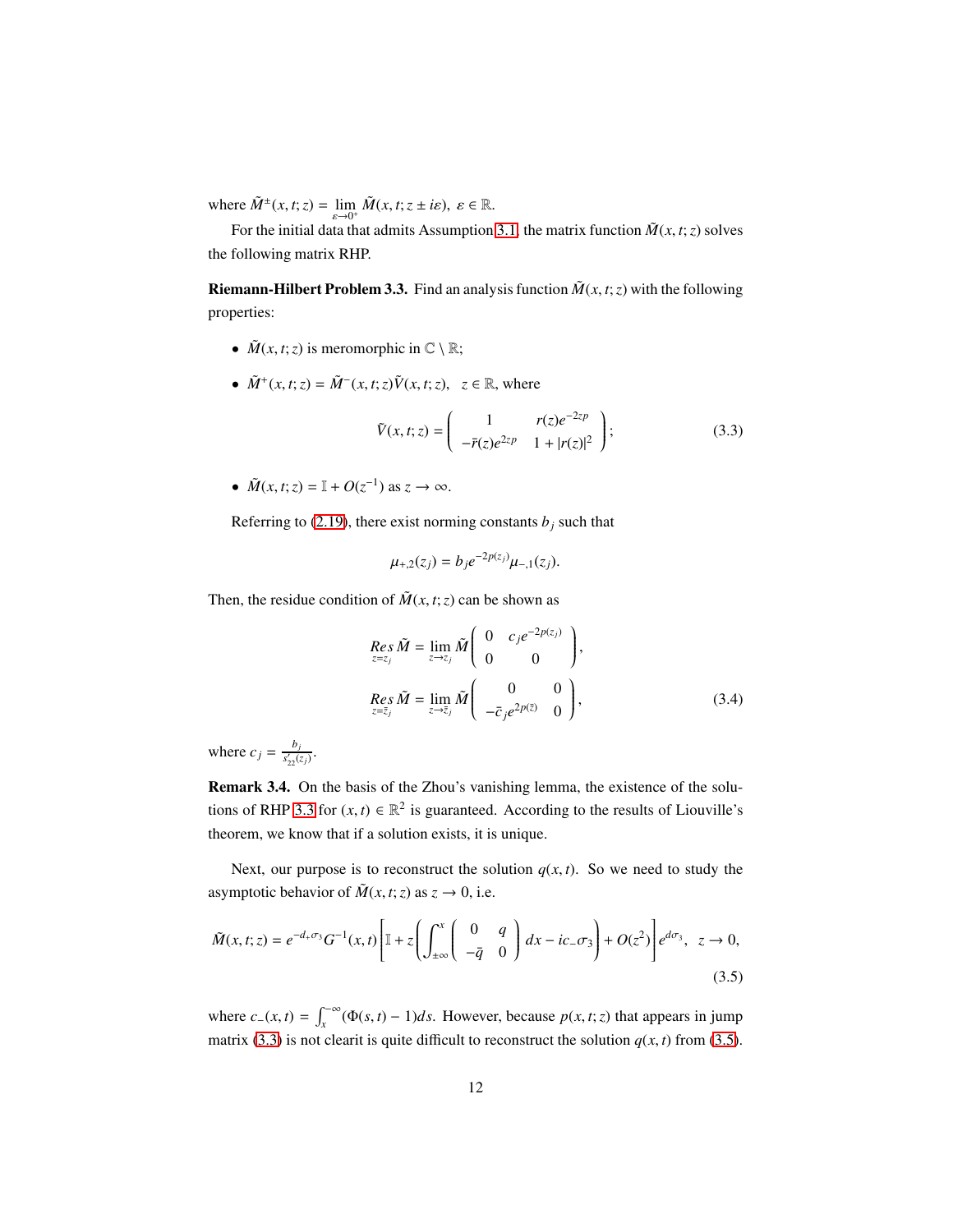Boutet de Monvel and Shepelsky have overcome this problem by changing the spatial variable of the Camassa-Holm equation and short wave equations [\[50,](#page-48-3) [51\]](#page-48-4). Therefore, following the idea in [\[50](#page-48-3)], we introduce a new scale

$$
y(x,t) = x - \int_{x}^{\infty} (\Phi(s,t) - 1)ds = x - c_{-}(x,t),
$$
\n(3.6)

which leads to the jump matrix can be expressed explicitly. But the solution  $q(x, t)$  can be expressed only in implicit form: It will be given in terms of functions in the new scale, whereas the original scale will also be given in terms of functions in the new scale. Based on the definition of  $y(x, t)$ , we further define that

<span id="page-12-3"></span>
$$
\tilde{M}(x,t;z) = M(y(x,t),t;z),
$$

then, the  $M(y(x, t), t; z)$  satisfies the following matrix RHP.

<span id="page-12-1"></span>**Riemann-Hilbert Problem 3.5.** Find an analysis function  $M(y, t; z)$  with the following properties:

- $M(y, t; z)$  is meromorphic in  $\mathbb{C} \setminus \mathbb{R}$ ;
- $M^+(y, t; z) = M^-(y, t; z) V(y, t; z), z \in \mathbb{R}$ , where

$$
V(y, t; z) = e^{-i(zy + 2z^2t)\hat{\sigma}_3} \left( \begin{array}{cc} 1 & r(z) \\ \bar{r}(z) & 1 + |r(z)|^2 \end{array} \right);
$$
 (3.7)

- $M(y, t; z) = \mathbb{I} + O(z^{-1})$  as  $z \to \infty$ ;
- $M(y, t; z)$  possesses simple poles at each point in  $\mathcal{Z} \cup \bar{\mathcal{Z}}$  with:

<span id="page-12-2"></span>
$$
Res_{z=z_j} M(z) = \lim_{z \to z_j} M(z) \begin{pmatrix} 0 & c_j e^{-2i(z_j y + 2z_j^2 t)} \\ 0 & 0 \end{pmatrix},
$$
  
\n
$$
Res_{z=\overline{z}_j} M(z) = \lim_{z \to \overline{z}_j} M(z) \begin{pmatrix} 0 & 0 \\ 0 & 0 \\ -\overline{c}_j e^{2i(\overline{z}_j y + 2z_j^2 t)} & 0 \end{pmatrix}.
$$
 (3.8)

Proposition 3.6. *If M*(*y*, *t*;*z*) *satisfies the above conditions, then the RHP [3.5](#page-12-1) possesses a unique solution. Additionally, on the basis of the solution of RHP [3.5,](#page-12-1) the solution q*(*x*, *t*) *of the initial value problem* [\(1.3\)](#page-2-2) *and* [\(1.4\)](#page-3-1) *can be derived in parametric form, i.e.,*  $q(x, t) = q(y(x, t), t)$  *where* 

<span id="page-12-0"></span>
$$
q(y,t) = e^{2d} \lim_{z \to 0} \frac{\partial}{\partial y} \frac{\left(M^{-1}(y,t;0)M(y,t;z)\right)_{12}}{z},
$$
  

$$
x(y,t) = y + \lim_{z \to 0} \frac{\left(M^{-1}(y,t;0)M(y,t;z)\right)_{11} - 1}{z}.
$$
 (3.9)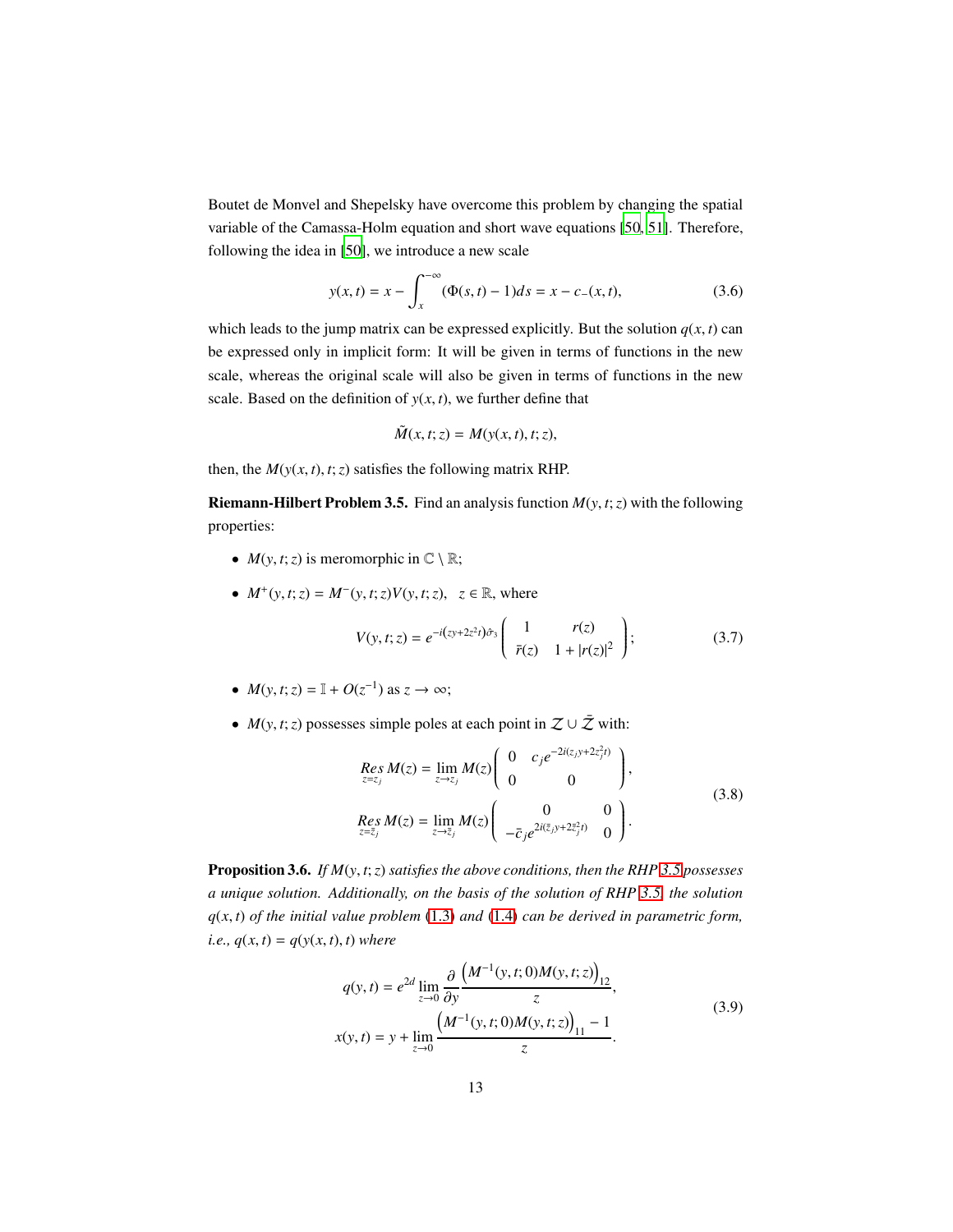**Proof.** A fact that the jump matrix  $V(y, t; z)$  is a Hermitian matrix gives rise to that the RHP [3.5](#page-12-1) indeed has a solution. Moreover, due to the normalize condition, i.e.,  $M(y, t; z) = \mathbb{I} + O(z^{-1})$  as  $z \to \infty$ , the RHP [3.5](#page-12-1) possesses only one solution.

Referring to the asymptotic formula [\(3.5\)](#page-11-3), the statements of the solution  $q(x, t)$  can be derived.

# <span id="page-13-0"></span>4. The scattering maps

In this section, our purpose is to give the proof of the correctness of the Proposition [3.2.](#page-10-4)

In the following part, we only take the *x*-part of Lax pair into consideration prove the Proposition [3.2.](#page-10-4) In fact, by considering the *t*-part of Lax pair [\(2.14\)](#page-8-0) and carrying out the standard direct scattering transform, we can derive the linear time evolution of the reflection coefficient  $r(z)$ , i.e.,  $r(z, t) = e^{2iz^2t}r(z, 0)$ . Next, in order to give the proof of the Proposition [3.2,](#page-10-4) we first give some notations.

• If *I* is an interval on the real axis  $\mathbb{R}$ , and *X* is a Banach space, we denote  $C^0(I, X)$ as a space of continuous functions on *I* taking values in *X*. The norm of  $f(x) \in$  $C^0(I, X)$  is denoted as

$$
||f(x)||_{C^0(I,X)} = \sup_{x \in I} ||f(x)||_X.
$$

- We denote  $C_B^0(X)$  as a space of bounded continuous functions on *X*.
- If  $f = (f_1, f_2)^T \in X$ , the norm of vector function  $f \in X$  is denoted as

$$
||f(x)||_X \triangleq ||f_1||_X + ||f_1||_X.
$$

Then, taking  $t = 0$ , we consider the case of singularity at  $z = \infty$ . According to the above analyses, the matrix function  $G(x, t)$  can be rewritten as

$$
G(x) = \sqrt{\frac{\Phi(x) + 1}{2\Phi(x)}} \begin{pmatrix} 1 & \frac{i(1 - \Phi(x))}{\bar{q}_x(x)} \\ \frac{i(1 - \Phi(x))}{q_x(x)} & 1 \end{pmatrix},
$$

$$
p(x) = iz \left( x - \int_x^\infty (\Phi(s) - 1) ds \right).
$$

Then, we make the following transformation

$$
\psi_{\pm}(x,z) = G(x)e^{d_{+}\hat{\sigma}_{3}}\mu_{\pm}(x,z)e^{-d_{-}\sigma_{3}}e^{-p(x)\sigma_{3}}.
$$
\n(4.1)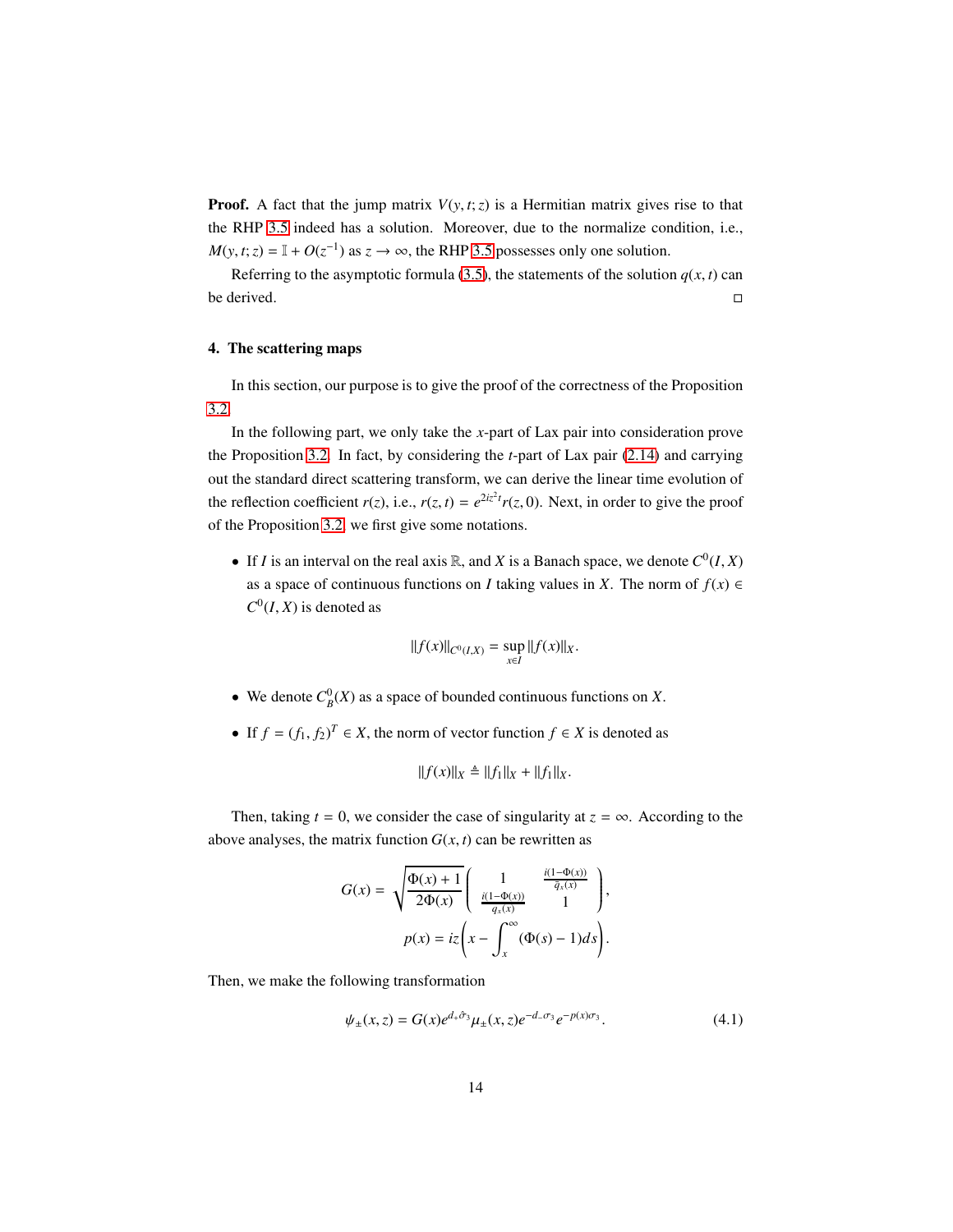The equivalent Lax pair of [\(2.14\)](#page-8-0) is obtained as

$$
\mu_{\pm,x} + p_x[\sigma_3, \mu_{\pm}] = e^{-d_+\hat{\sigma}_3} U_3 \mu_{\pm}.
$$
 (4.2)

It should be pointed out that  $\mu_{\pm}$  satisfy that

<span id="page-14-0"></span>
$$
\mu_{\pm} \sim I, \qquad x \to \pm \infty. \tag{4.3}
$$

<span id="page-14-3"></span> $\begin{array}{c} \hline \end{array}$ 

Then, we derive the following Volterra integral equations,

$$
\mu_{\pm}(x,z) = I + \int_{x}^{\pm \infty} e^{(p(x)-p(y))\hat{\sigma}_3} e^{-d_+\hat{\sigma}_3} U_3 \mu_{\pm}(y,z) dy.
$$
 (4.4)

Next, in order to approach our aim, it is necessary to estimate the  $L^2$ -integral property of  $\mu_{\pm}(z)$  and their derivatives. We first introduce some results of functional analysis that would be used in the following analysis [\[39\]](#page-48-5).

<span id="page-14-2"></span>**Lemma 4.1.** *F is a two factorial square matrix and g is a column vector. Then*  $|Fg| \le$ |*F*||*g*|*.*

<span id="page-14-1"></span>**Lemma 4.2.** *For*  $\psi(\eta) \in L^2(\mathbb{R})$ *,*  $f(x) \in L^{2,1/2}(\mathbb{R})$ *, then* 

$$
\left| \int_{\mathbb{R}} \int_{x}^{\pm \infty} f(y) e^{-2i\eta(p(x) - p(y))} \psi(\eta) dy d\eta \right| = \left| \int_{x}^{\pm \infty} f(y) \psi(2(p(x) - p(y))) dy \right|
$$
  
\n
$$
\lesssim \left( \int_{x}^{\pm \infty} |f(y)|^2 dy \right)^{1/2} \|\psi\|_{2};
$$
  
\n
$$
\int_{0}^{\pm \infty} \int_{\mathbb{R}} \left| \int_{x}^{\pm \infty} f(y) e^{2i\eta(p(x) - p(y))} dy \right|^{2} d\eta dx \lesssim \|f\|_{2, 1/2}^{2}.
$$

The proof of the above lemmas are trivial, so we omit it.

Next, observing a fact that the properties of  $\mu_{\pm,2}$  can be obtained immediately by applying Proposition [2.4,](#page-8-3) we only need to consider the properties of  $\mu_{\pm,1}$ . For convenience, we define

$$
[\mu_{\pm}]_1(x,z) - e_1 \triangleq n_{\pm}(x,z) = \begin{pmatrix} n_{\pm}^{(1)} \\ n_{\pm}^{(2)} \end{pmatrix},
$$
 (4.5)

where  $e_1$  is a column vector  $(1\ 0)^T$ . Next, we introduce the integral operators  $P_{\pm}$ satisfying

$$
P_{\pm}(f)(x,z) = \int_{x}^{\pm \infty} K_{\pm}(x,y,z) f(y,z) dy,
$$
 (4.6)

where

$$
K_{\pm}(x, y, z) = \begin{pmatrix} 1 & 0 \\ 0 & e^{-2(p(x) - p(y))} \end{pmatrix} \tilde{U}_3(y), \tag{4.7}
$$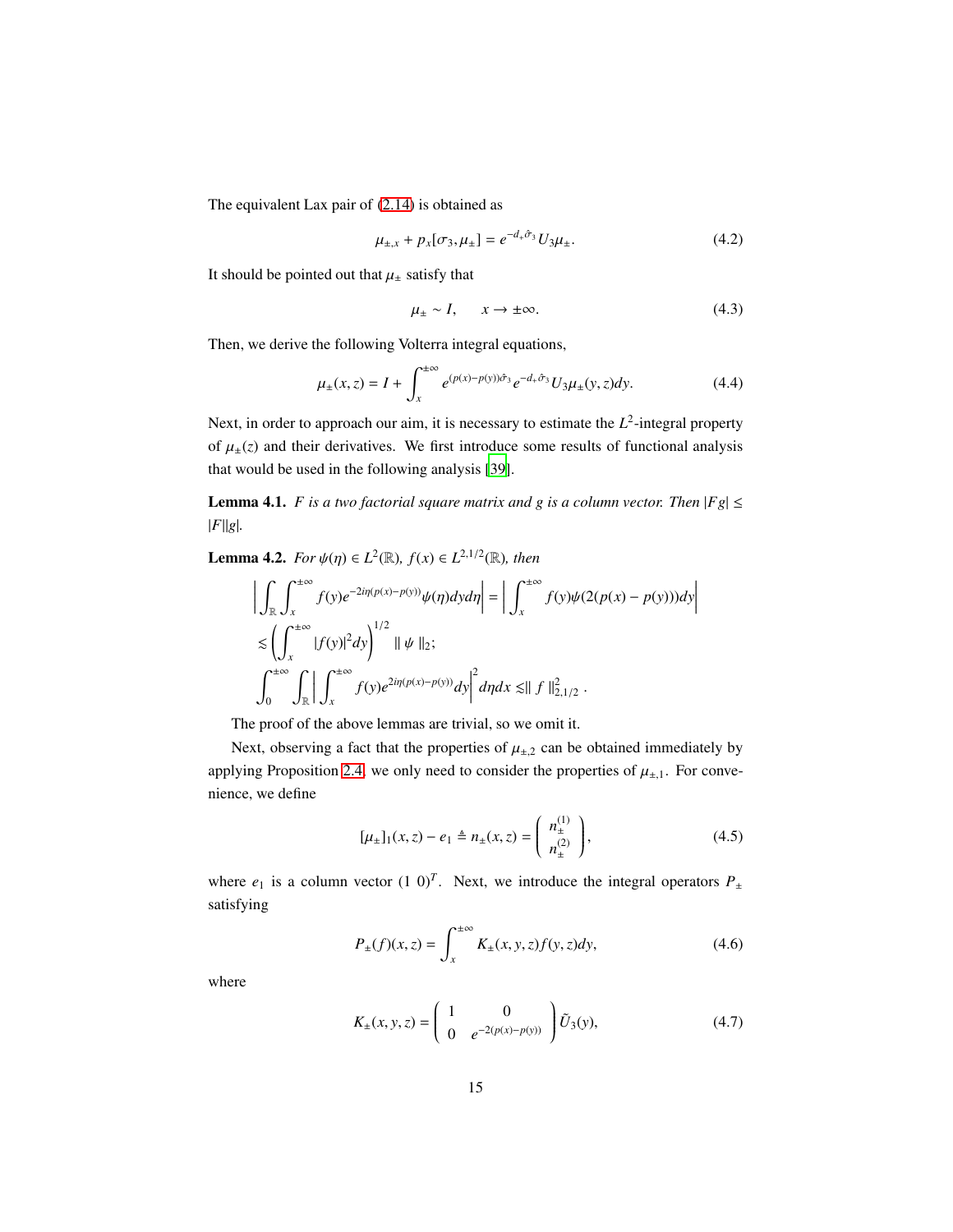with

$$
\tilde{U}_3 = -\begin{pmatrix} 0 & -\frac{i q [\Phi(q\bar{q}_x - q_x\bar{q}) - |q]_x^2}{4\Phi^2(\Phi^2 - 1)} e^{-2d_+} \\ \frac{i \bar{q} [\Phi(q\bar{q}_x - q_x\bar{q}) + |q]_x^2}{4\Phi^2(\Phi^2 - 1)} e^{2d_+} & 0 \end{pmatrix}
$$

Then, the Volterra integral equations [\(4.4\)](#page-14-0) are transformed into

$$
n_{\pm} = P_{\pm}(\mu_{\pm,1}) = P_{\pm}(e_1) + P_{\pm}(n_{\pm}).
$$
\n(4.8)

<span id="page-15-2"></span><span id="page-15-1"></span><span id="page-15-0"></span>.

Then, taking derivation of [\(4.8\)](#page-15-0) with respect to *z* yields

$$
[n_{\pm}]_z = [P_{\pm}]_z(e_1) + [P_{\pm}]_z(n_{\pm}) + P_{\pm}([n_{\pm}]_z). \tag{4.9}
$$

Moreover,  $[P_{\pm}]_z$  also are integral operators with integral kernel  $[K_{\pm}]_z(x, y, z)$ , i.e.,

$$
[K_{\pm}]_z(x, y, z) = -2(\tilde{p}(x) - \tilde{p}(y)) \begin{pmatrix} 0 & 0 \\ 0 & e^{-2(p(x) - p(y))} \end{pmatrix} \tilde{U}_3(y), \quad (4.10)
$$

where  $\tilde{p}(x) = i\left(x - \int_x^\infty (\Phi(s) - 1)ds\right)$ .

Then, the properties of the integral operators  $[T_{\pm}]$  and  $[T_{\pm}]$ <sub>z</sub> can be confirmed by the following Lemma. To make the analysis clearer, we use  $C_B^0$ ,  $C^0$  and  $L_{xz}^2$  respectively to represent  $C_B^0(\mathbb{R}_x^{\pm}\times\mathbb{R}_z)$ ,  $C^0(\mathbb{R}_x^{\pm}, L^2(\mathbb{R}_z))$  and  $L^2(\mathbb{R}_x^{\pm}\times\mathbb{R}_z)$ .

**Lemma 4.3.** *If*  $P_{\pm}$  *and*  $[P_{\pm}]$ *z are integral operators defined above, then*  $P_{\pm}(e_1)(x, z)$ *and*  $[P_{\pm}]_z(e_1)(x, z)$  *belong to*  $C_B^0 \cap C^0 \cap L_{xz}^2$ .

**Proof.** According to the definition of the operators  $P_{\pm}$ , we have

$$
P_{\pm}(e_1)(x,z) = \int_{x}^{\pm \infty} \left( \begin{array}{cc} 1 & 0 \\ 0 & e^{-z(p(x)-p(y))} \end{array} \right) \tilde{U}_3(y)e_1 dy.
$$
 (4.11)

Then, the following result is derived immediately

$$
|P_{\pm}(e_1)(x,z)| \lesssim ||q_x||_1.
$$
 (4.12)

Moreover, by referring to the Lemma [4.2,](#page-14-1) we obtain

$$
\| P_{\pm}(e_1)(x, z) \|_{C^0} \le \| q_x \|_2, \tag{4.13}
$$

$$
\| P_{\pm}(e_1)(x,z) \|_{L^2_{xx}} \lesssim \| q_x \|_{2, \frac{1}{2}} . \tag{4.14}
$$

On the basis of [\(4.10\)](#page-15-1), the operator  $[P_{\pm}]_z(e_1)(x, z)$  is expressed as

$$
[P_{\pm}]_z(e_1)(x,z) = \int_x^{\pm \infty} -2(\tilde{p}(x) - \tilde{p}(y)) \begin{pmatrix} 0 & 0 \\ 0 & e^{2(p(x) - p(y))} \end{pmatrix} \tilde{U}_3(y)e_1dy.
$$
 (4.15)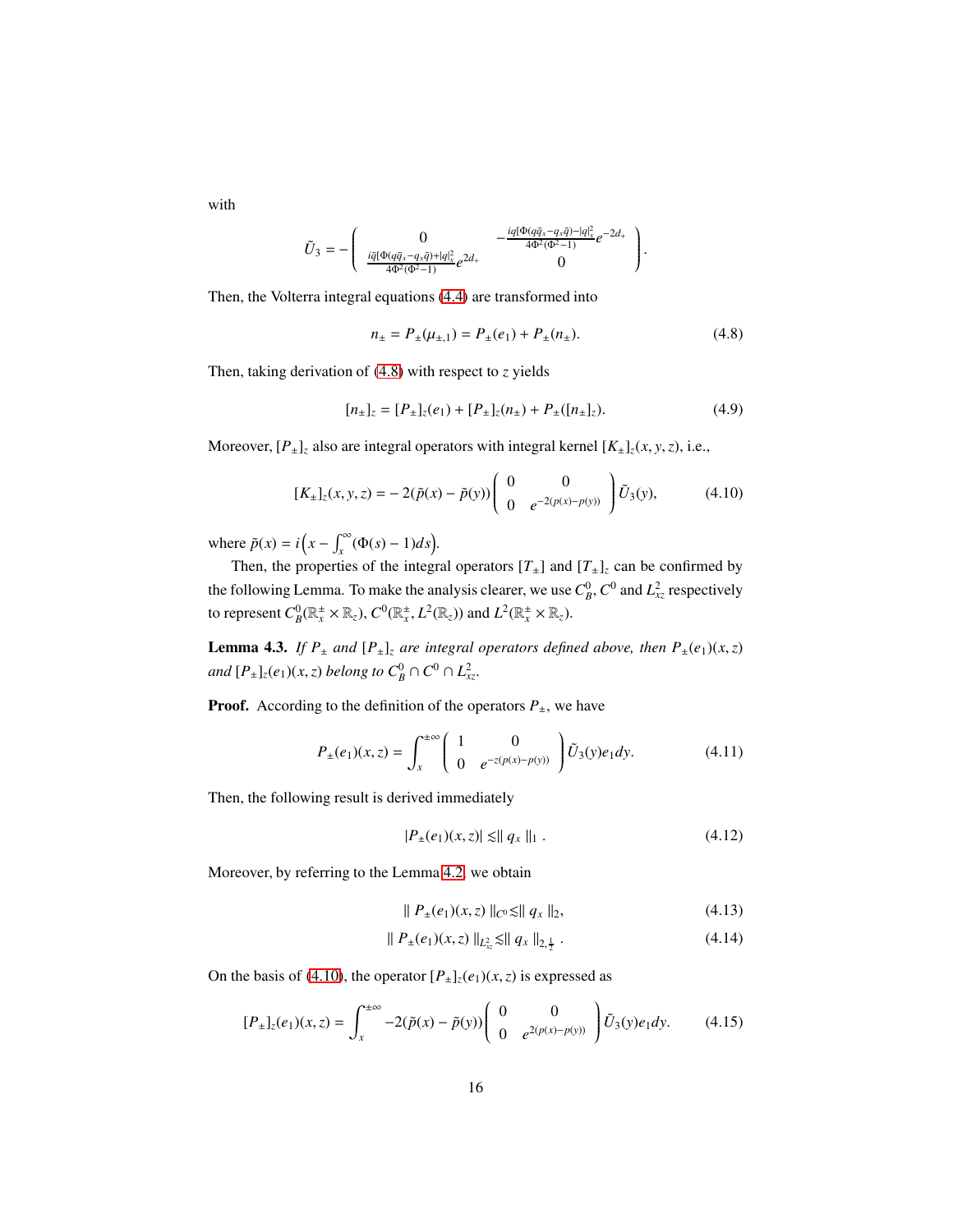Observing a fact that  $|\tilde{p}(x) - \tilde{p}(y)| \le |x - y| + ||q||$ , the following results are derived similarly,

$$
|[P_{\pm}]_z(e_1)(x,z)| \leq ||q_x||_{1,1} + ||q_x||_1||q||_1,
$$
\n(4.16)

$$
\| [P_{\pm}]_z(e_1)(x,z) \|_{C^0} \lesssim \| q_x \|_{2,1} + \| q_x \|_{2} \| q \|_{1}, \qquad (4.17)
$$

$$
\| [P_{\pm}]_{z}(e_1)(x,z) \|_{L^2_{xz}} \leq \| q_x \|_{2, \frac{3}{2}} + \| q_x \|_{2, \frac{1}{2}} \| q \|_{1} . \tag{4.18}
$$

 $\Box$ 

**Lemma 4.4.** *The integral operators*  $P_{\pm}$  *and*  $[P_{\pm}]$ *z*  $map \ C_B^0 \cap C^0 \cap L_{xz}^2$  *to itself.* Addi*tionally,*  $(I - P_{\pm})^{-1}$  *exist as bounded operators on*  $C_B^0 \cap C^0 \cap L_{xx}^2$ *.* 

**Proof.** Referring to the definition of integral kernel  $K_{\pm}(x, y, z)$ , i.e.,

$$
K_{\pm}(x, y, z) = \begin{pmatrix} 1 & 0 \\ 0 & e^{z(p(x) - p(y))} \end{pmatrix} \tilde{U}_3(y), \tag{4.19}
$$

we obtain the result

$$
|K_{\pm}(x, y, z)| = |\tilde{U}_3(y)|. \tag{4.20}
$$

Then, for any vector function  $f(x, z) \in C_B^0 \cap C^0 \cap L_{xz}^2$ , by adapting the Lemma [4.1,](#page-14-2) we have

$$
|P_{\pm}(f)(x,z)| \le \int_{x}^{\pm \infty} |\tilde{U}_3(y)| dy \parallel f \parallel_{C^0_B}.
$$
 (4.21)

Besides, we further give the result

$$
\left(\int_{\mathbb{R}} |P_{\pm}(f)(x,z)|^{2} dz\right)^{\frac{1}{2}} = \left(\int_{\mathbb{R}} |\int_{x}^{\pm \infty} K_{\pm}(x,y,z)f(y,z) dy|^{2} dz\right)^{\frac{1}{2}}
$$
  
\n
$$
\leq \left| \int_{x}^{\pm \infty} \left(\int_{\mathbb{R}} |K_{\pm}(x,y,z)|^{2} |f(y,z)|^{2} dz\right)^{\frac{1}{2}} dy\right|
$$
  
\n
$$
\leq \int_{x}^{\pm \infty} |\tilde{U}_{3}(y)| \, ||f(y,z)||_{L_{x}^{2}} dy \leq ||\tilde{U}_{3}(y)||_{1} ||f||_{C^{0}}, \quad (4.22)
$$

which implies

$$
\left(\int_{\mathbb{R}^{\pm}}\int_{\mathbb{R}}|P_{\pm}(f)(x,z)|^{2}dzdx\right)^{\frac{1}{2}} \leq \left|\int_{\mathbb{R}^{\pm}}\left(\int_{x}^{\pm\infty}|\tilde{U}_{3}(y)| \parallel f(y,z)\right)\right|_{L_{z}^{2}}dy\right)^{2}dx^{\frac{1}{2}}
$$

$$
\leq \left|\int_{\mathbb{R}^{\pm}}\left(\int_{0}^{y}|\tilde{U}_{3}(y)|^{2}\int_{\mathbb{R}}|f(y,z)|^{2}dzdx\right)dy^{\frac{1}{2}}
$$

$$
\leq \left|\left|\tilde{U}_{3}\right|\right|_{2,\frac{1}{2}}\left|\left|f\right|\right|_{L_{x}^{2}}.
$$
(4.23)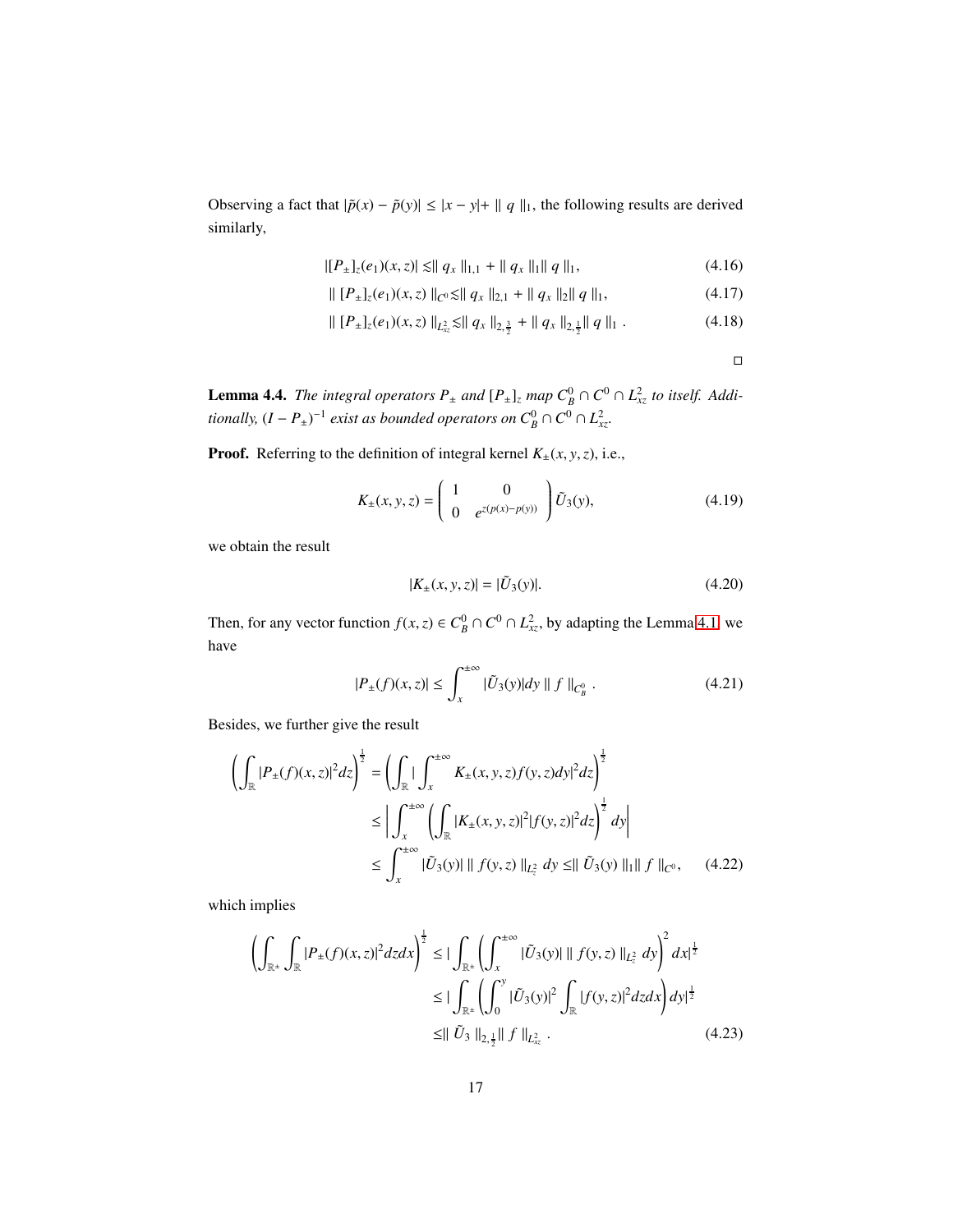The integral kernel of Volterra operator  $[P_{\pm}]^n$  are respectively denoted as  $K_{\pm}^n$  $\frac{n}{t}$ . Then, *K n*  $\frac{n}{2}$  can be expressed as

$$
K_{\pm}^{n}(x, y_{n}, z) = \int_{x}^{y_{n}} \dots \int_{x}^{y_{2}} K_{\pm}(x, y_{1}, z) K_{\pm}(y_{1}, y_{2}, z) \dots K_{\pm}(y_{n-1}, y_{n}, z) dy_{1} \dots dy_{n-1}.
$$
 (4.24)

and satisfy

$$
|K_{\pm}^{n}(x, y, z)| \le \frac{1}{(n-1)!} \left( \int_{x}^{\pm \infty} |\tilde{U}_{3}(y)| dy \right)^{n-1} |\tilde{U}_{3}(y)|. \tag{4.25}
$$

,

Furthermore, similar to the above analysis, we show that

$$
\| [P_{\pm}]^n \|_{\mathcal{B}(C_9^0)} \leq \frac{\| \tilde{U}_3 \|_1^n}{(n-1)!}, \quad \| [P_{\pm}]^n \|_{\mathcal{B}(C^0)} \leq \frac{\| \tilde{U}_3 \|_1^n}{(n-1)!}
$$
  

$$
\| [P_{\pm}]^n \|_{\mathcal{B}(L_{\infty}^2)} \leq \frac{\| \tilde{U}_3 \|_1^{(n-1)}}{(n-1)!} \| \tilde{U}_3 \|_{2, \frac{1}{2}}.
$$

Then, on the basis of the standard Volterra theory, the following operator norm can be obtained,

$$
\| (I - P_{\pm})^{-1} \|_{\mathcal{B}(C_{B}^{0})} \leq e^{\| \tilde{U}_{3} \|_{1}} \| \tilde{U}_{3} \|_{1},
$$
  

$$
\| (I - P_{\pm})^{-1} \|_{\mathcal{B}(C^{0})} \leq e^{\| \tilde{U}_{3} \|_{1}} \| \tilde{U}_{3} \|_{1},
$$
  

$$
\| (I - P_{\pm})^{-1} \|_{\mathcal{B}(L_{xx}^{2})} \leq e^{\| \tilde{U}_{3} \|_{1}} \| \tilde{U}_{3} \|_{2, \frac{1}{2}}.
$$

Next, for the integral operator  $[P_{\pm}]_z$ , by using a fact that

$$
|[K_{\pm}]_z| \lesssim |\tilde{p}(x) - \tilde{p}(y)||\tilde{U}_3(y)|, \tag{4.26}
$$

we obtain

$$
\| [P_{\pm}]_z \|_{\mathcal{B}(C^0_B)} \leq \| \tilde{U}_3 \|_{1,1} + \| \tilde{U}_3 \|_{1} \| q \|_{1},
$$
  

$$
\| [P_{\pm}]_z \|_{\mathcal{B}(C^0)} \leq \| \tilde{U}_3 \|_{1,1} + \| \tilde{U}_3 \|_{1} \| q \|_{1},
$$
  

$$
\| [P_{\pm}]_z \|_{\mathcal{B}(L^2_{xx})} \leq \| \tilde{U}_3 \|_{2,\frac{3}{2}} + \| \tilde{U}_3 \|_{2,\frac{1}{2}} \| q \|_{1}.
$$

 $\Box$ 

Then, according to the above Lemmas, we know that  $[P_{\pm}]_z(n_{\pm})$  belong to  $C_B^0 \cap C^0 \cap$ *L*<sup>2</sup><sub>*xz*</sub>. Therefore, we can conclude that  $([P_{\pm}]_z(e_1) + [P_{\pm}]_z(n_{\pm}))$  belong to  $C_B^0 \cap C^0 \cap L_{xz}^2$ . Due to the existence of the operator  $(I - P_{\pm})^{-1}$ , the equations [\(4.8\)](#page-15-0) and [\(4.9\)](#page-15-2) can be transformed as

$$
n_{\pm}(x,z) = (I - P_{\pm})^{-1} (P_{\pm}(e_1)(x,z)), \tag{4.27}
$$

$$
[n_{\pm}(x,z)]_z = (I - P_{\pm})^{-1} ([P_{\pm}]_z(e_1)(x,z) + [P_{\pm}]_z(n_{\pm})(x,z)). \tag{4.28}
$$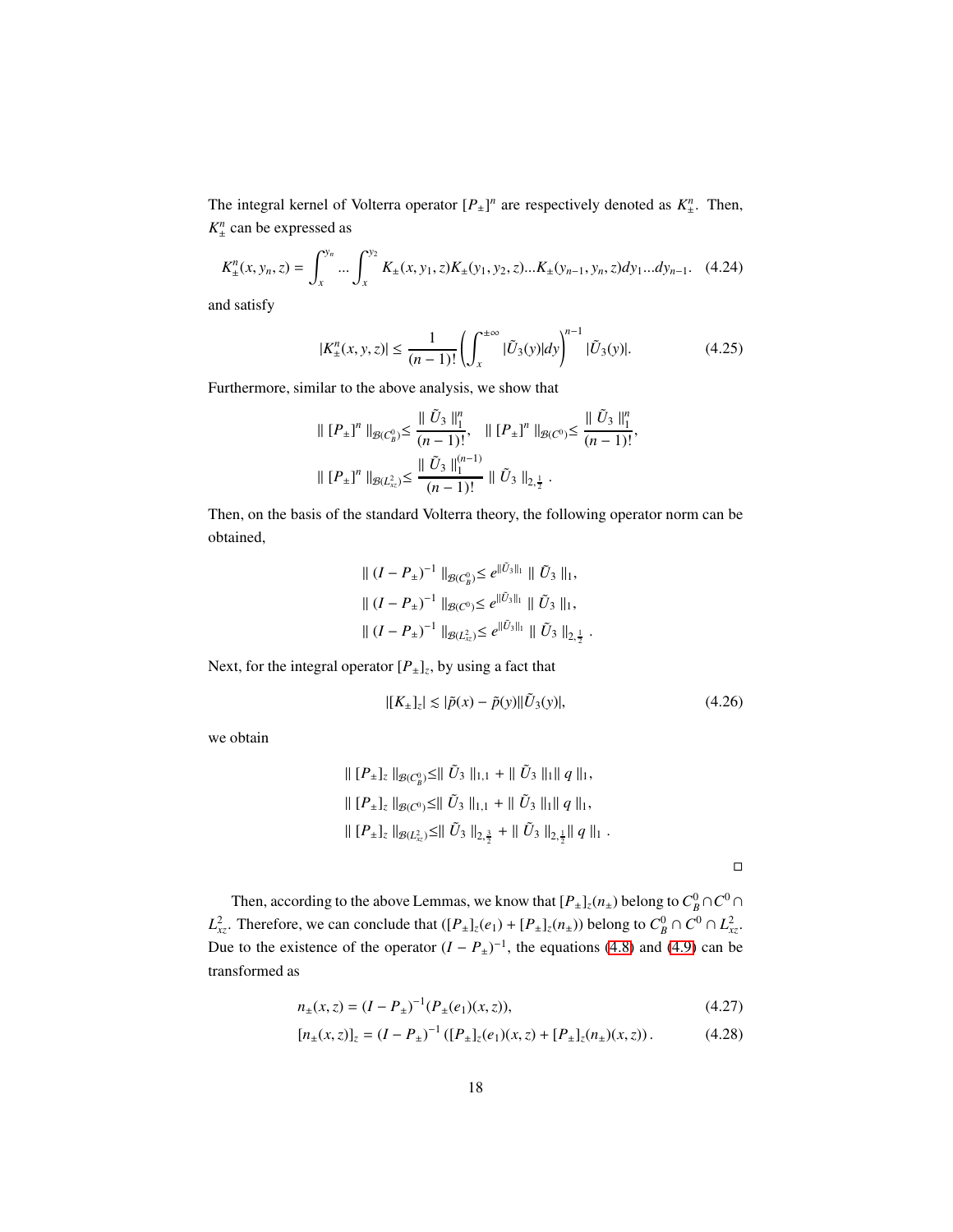Then, based on the above Lemmas and the definition of  $n_{\pm}(x, z)$  [\(4.5\)](#page-14-3), we give the following Proposition to show the property of  $\mu_{\pm}(x, z)$ .

<span id="page-18-1"></span>**Proposition 4.5.** *If*  $u \in W^{2,1}(\mathbb{R}) \cap H^{2,2}(\mathbb{R})$ , then  $\mu_{\pm}(0,z) - I$  and its *z*-derivative  $[\mu_{\pm}(0, z)]_z$  *belong to*  $C_B^0(\mathbb{R}) \cap L^2(\mathbb{R})$ *.* 

Next, we give the proof of the Proposition [3.2.](#page-10-4) According to [\(3.3\)](#page-11-2), we only need to confirm that  $r(z)$ ,  $r'(z)$  and  $z r(z)$  belong to  $L^2(\mathbb{R})$ , i.e.,

$$
r(z) = \frac{s_{12}(z)}{s_{22}(z)}, r'(z) = \frac{s'_{12}(z)}{s_{22}(z)} - \frac{s_{12}(z)s'_{22}(z)}{s_{22}^2(z)}, \ zr(z) = \frac{zs_{12}(z)}{s_{22}(z)} \in L^2(\mathbb{R}).
$$

According to [\(2.19\)](#page-9-2), [\(4.5\)](#page-14-3) and Proposition [2.4,](#page-8-3) we rewrite the scattering coefficients  $s_{12}(z)$  and  $s_{22}(z)$  as

$$
s_{22}(z) = -\mu_{-,11}(0, z)\bar{\mu}_{+,11}(0, \bar{z}) - \mu_{+,21}(0, z)\bar{\mu}_{-,21}(0, \bar{z})
$$
  
\n
$$
= -\left(n_{-}^{(1)}(0, z) + 1\right)\left(n_{+}^{(1)}(0, \bar{z}) + 1\right) - n_{+}^{(2)}(0, z)\bar{n}_{-}^{(2)}(0, \bar{z}),
$$
  
\n
$$
s_{12}(z) = -\bar{\mu}_{-,11}(0, \bar{z})\mu_{+,21}(0, z) - \bar{\mu}_{-,21}(0, \bar{z})\bar{\mu}_{+,11}(0, \bar{z})
$$
  
\n
$$
= -\left(n_{+}^{(1)}(0, \bar{z}) + 1\right)n_{+}^{(2)}(0, z) + n_{-}^{(2)}(0, \bar{z})(n_{+}^{(1)}(0, \bar{z}) + 1).
$$
\n(4.29)

Then, the boundedness of  $s_{11}(z)$ ,  $s'_{11}(z)$ ,  $s_{21}(z)$ ,  $s'_{21}(z)$  and the  $L^2$ -integrability of  $s_{21}(z)$ ,  $s'_{21}(z)$  are confirmed by Proposition [4.5.](#page-18-1) Next, we explain that  $zs_{21}(z)$  belongs to  $L^2(\mathbb{R})$ .

Referring to [\(4.4\)](#page-14-0), we obtian

$$
\mu_{\pm,1}(0,z) - e_1 = (n_{\pm}^{(1)}, n_{\pm}^{(2)})^T
$$
  
= 
$$
\int_0^{\pm \infty} \left( \begin{array}{cc} 1 & 0 \\ 0 & e^{-2(p(x)-p(y))} \end{array} \right) \tilde{U}_3(y)(n_{\pm} - e_1) dy.
$$

Following the ideas in [\[39\]](#page-48-5), it is easy to verify the  $L^2$ -integrability of  $zs_{21}(z)$  on R. In summary, we obtain the result shown in Proposition [3.2.](#page-10-4)

# <span id="page-18-0"></span>5. Conjugation

In this section, our purpose is to re-normalize the Riemann-Hilbert problem [3.5](#page-12-1) so that the RHP is well behaved as  $t \to \infty$  along an arbitrary characteristic. Therefore, we apply a function to establish the transformation  $M \mapsto M^{(1)}$ .

Recall that the jump matrix in RHP [3.5](#page-12-1) is

$$
V(y, t; z) = e^{-i(zy + 2z^2t)\hat{\sigma}_3} \begin{pmatrix} 1 & r(z) \\ \bar{r}(z) & 1 + |r(z)|^2 \end{pmatrix}.
$$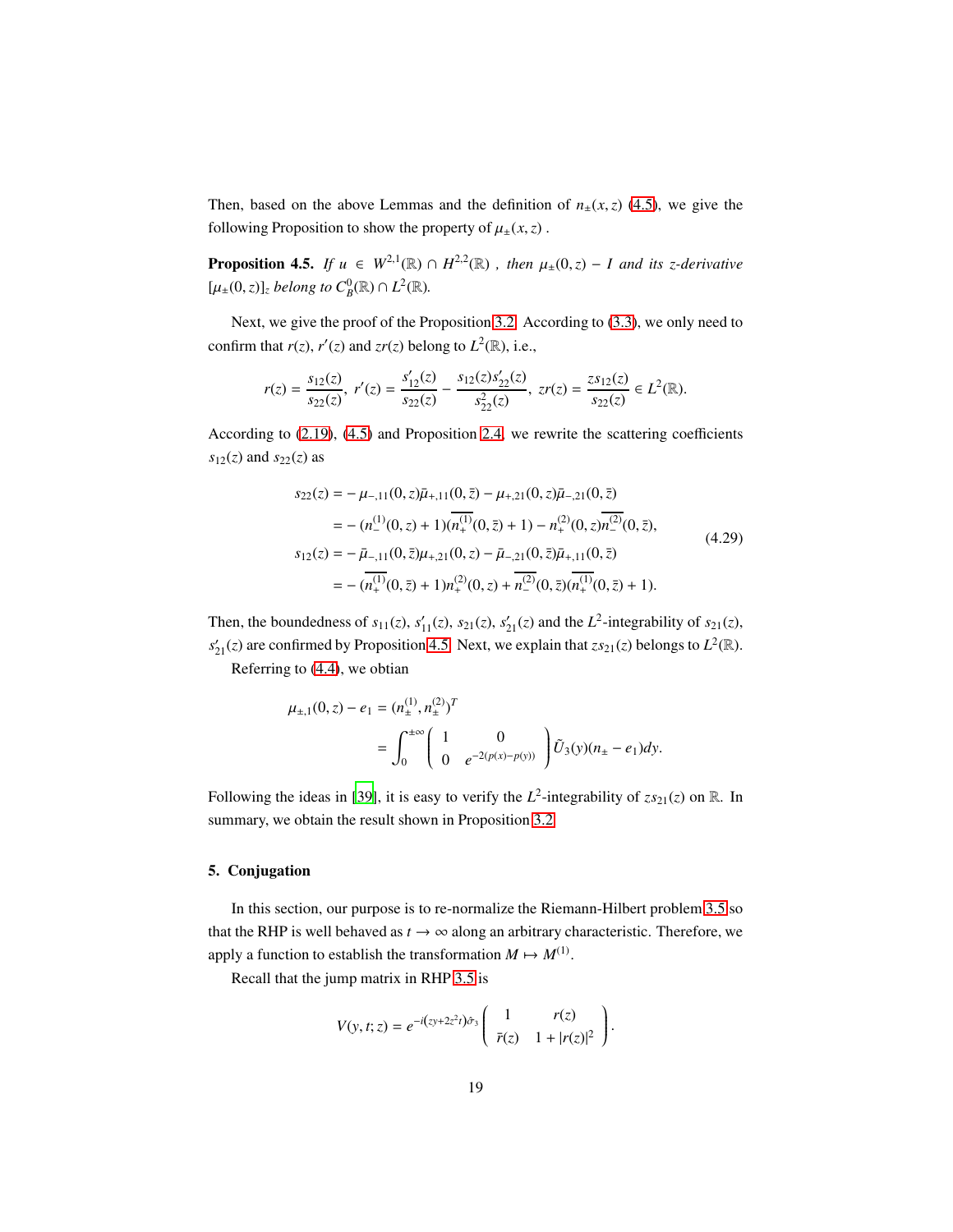Then, the oscillation term can be rewritten as  $e^{-2it\theta(z)}\left(\theta(z)\right) = \left(\frac{zy}{t}\right)$  $\left(\frac{xy}{t} + 2z^2\right)$  from which we obtain a phase point

<span id="page-19-0"></span>
$$
z_0=-\left(\frac{y}{4t}\right).
$$

Therefore, we can rewrite  $\theta(z)$  as

$$
\theta(z) = 2(z - z_0)^2 - 2z_0^2.
$$
 (5.1)

By evaluating the real part of  $2it\theta(z)$ , i.e.,  $Re(2i\theta) = -4(Rez - z_0)Imz$ , we can derive the decaying domains of the oscillation term, see Figure 1.



Figure 1. Exponential decaying domains.

To make the following analyses more clear, we introduce some notations.

$$
\Delta_{z_0}^- = \{k \in \{1, \cdots, N\} | Re(z_k) < z_0\},
$$
\n
$$
\Delta_{z_0}^+ = \{k \in \{1, \cdots, N\} | Re(z_k) > z_0\}. \tag{5.2}
$$

For  $I = [a, b]$ , define

$$
\mathcal{Z}(I) = \{z_k \in \mathcal{Z} : Re z_k \in I\},
$$
  

$$
\mathcal{Z}^{-}(I) = \{z_k \in \mathcal{Z} : Re z_k < a\},
$$
  

$$
\mathcal{Z}^{+}(I) = \{z_k \in \mathcal{Z} : Re z_k > b\}.
$$

For  $z_0 \in I$ , define

$$
\Delta_{z_0}^-(\mathcal{I}) = \{k \in \{1, \cdots, N\} : a \leq Re z_k < z_0\},\
$$
  

$$
\Delta_{z_0}^+(\mathcal{I}) = \{k \in \{1, \cdots, N\} : z_0 < Re z_k \leq b\}.
$$

In the following part, we mainly focus on the case that  $t \rightarrow -\infty$ , and the analysis of the case  $t \to +\infty$  is essentially the same.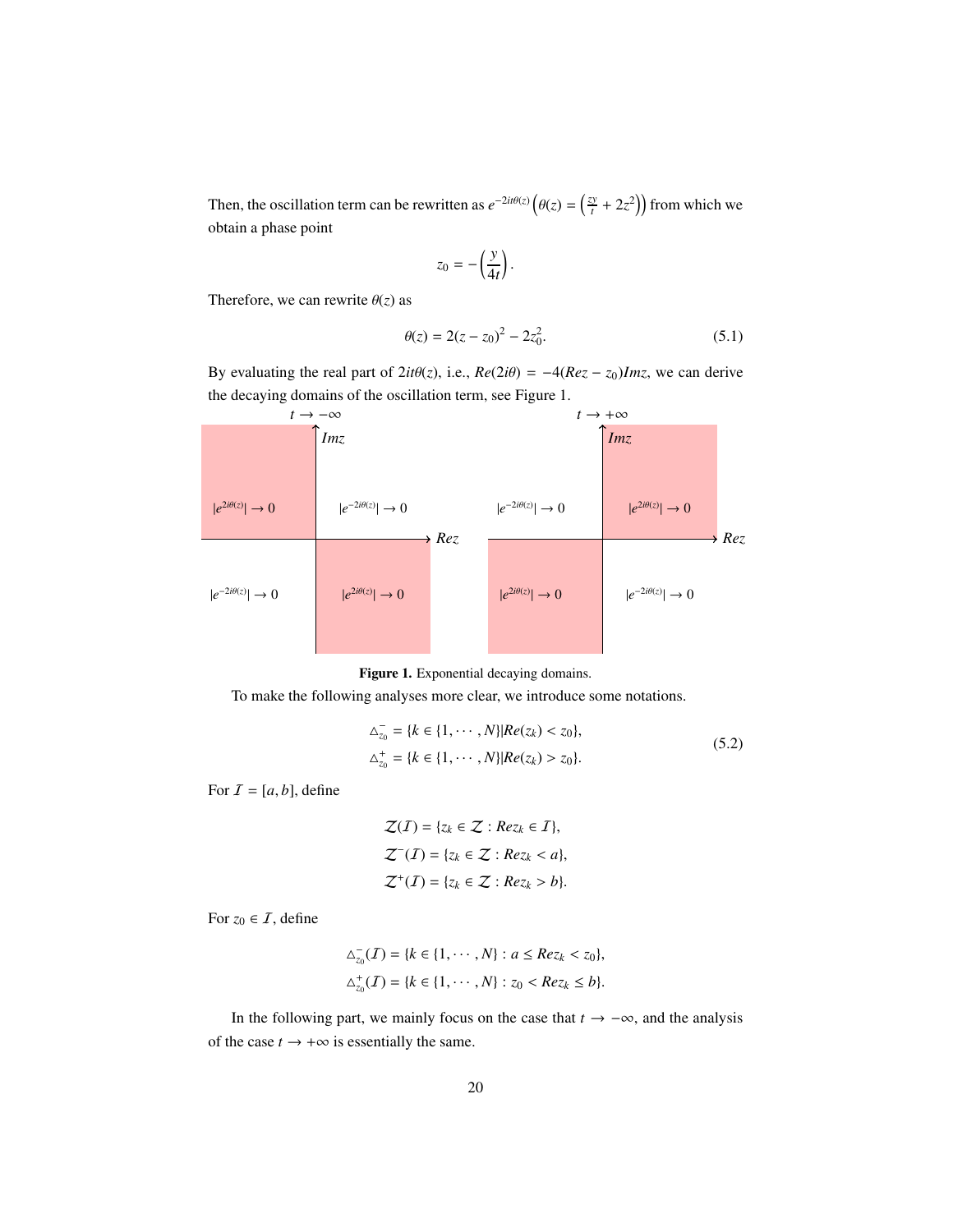Next, in order to re-normalize the Riemann-Hilbert problem such that it is well behaved for *t* → −∞ with fixed phrase point *z*0, we first introduce the function

$$
\delta(z) = \exp\left[i \int_{-\infty}^{z_0} \frac{\nu(s)}{s - z} ds\right], \quad \nu(s) = -\frac{1}{2\pi} \log(1 + |r(s)|^2),\tag{5.3}
$$

and

<span id="page-20-3"></span><span id="page-20-1"></span><span id="page-20-0"></span>
$$
T(z) = T(z, z_0) = \prod_{k \in \Delta_{z_0}^-} \frac{z - \bar{z}_k}{z - z_k} \delta(z).
$$
 (5.4)

Moreover, the trace formula of the scattering coefficient  $s_{22}(z)$  can be easily derived

$$
s_{22}(z) = \prod_{k=1}^{N} \frac{z - z_k}{z - \overline{z}_k} \exp\left(i \int_{-\infty}^{+\infty} \frac{\nu(s)}{s - z} ds\right).
$$
 (5.5)

Comparing [\(5.4\)](#page-20-0) with [\(5.5\)](#page-20-1), we can easily find that the function  $T(z, z_0)$  approaches the scattering coefficient  $1/s_{22}(z)$  as  $z_0 \rightarrow \infty$ . Besides, the function  $T(z, z_0)$  possesses well properties.

# <span id="page-20-2"></span>**Proposition 5.1.** *The function*  $T(z, z_0)$  *satisfies that*

*(a) T* is meromorphic in C \  $(-\infty, z_0]$ . *T*(*z*,*z*<sub>0</sub>) *possesses simple pole at*  $z_k$ ( $k \in \Delta_{z_0}^-$ ) *and simple zero at*  $\overline{z}_k$ ( $k \in \Delta_{z_0}^-$ ).

*(b) For z* ∈ *C*  $\setminus$  (−∞, *z*<sub>0</sub>],  $\bar{T}(\bar{z}) = \frac{1}{T(z)}$ . *(c) For z* ∈ (−∞,*z*0]*, the boundary values T*<sup>±</sup> *satisfy that*

$$
\frac{T_{+}(z)}{T_{-}(z)} = 1 + |r(z)|^2, z \in (-\infty, z_0).
$$
\n(5.6)

 $(d)$  *As*  $|z| \rightarrow \infty$  *with*  $|arg(z)| \leq c < \pi$ ,

$$
T(z) = 1 + \frac{i}{z} \left[ 2 \sum_{k \in \Delta_{z_0}^-} Im z_k - \int_{-\infty}^{z_0} \nu(s) ds \right] + O(z^{-2}).
$$
 (5.7)

 $(e) As z \rightarrow z_0 alsoing any ray z_0 + e^{i\phi}R_+ with |\phi| \le c < \pi$ 

$$
|T(z, z_0) - T_0(z_0)(z - z_0)^{i\nu(z_0)}| \le C ||r||_{H^1(R)} |z - z_0|^{\frac{1}{2}},
$$
\n(5.8)

*where*  $T_0(z_0)$  *is the complex unit* 

$$
T_0(z_0) = \prod_{k \in \Delta_{z_0}^-} (\frac{z_0 - \bar{z}_k}{z_0 - z_k}) e^{i\beta(z_0, z_0)},
$$
  
\n
$$
\beta(z, z_0) = -\nu(z_0) \log(z - z_0 + 1) + \int_{-\infty}^{z_0} \frac{\nu(s) - \chi(s)\nu(z_0)}{s - z} ds,
$$
\n(5.9)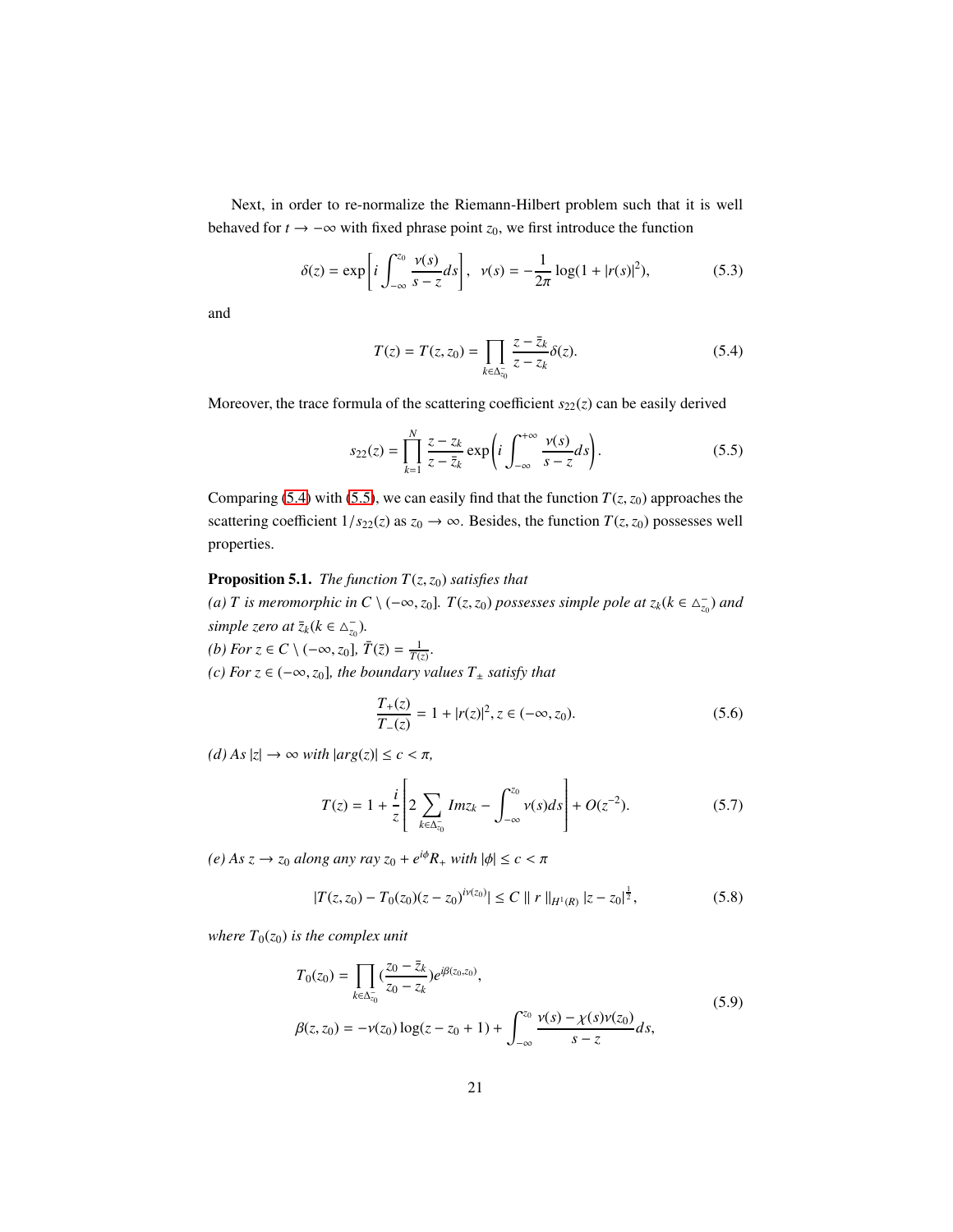*with*  $\chi(s) = 1$  *as*  $s \in (z_0 - 1, z_0)$ *, and*  $\chi(s) = 0$  *as*  $s \in (-\infty, z_0 - 1]$ *.*  $(f)$  *As*  $z \rightarrow 0$ *, T*(*z*) *can be expressed as* 

<span id="page-21-4"></span>
$$
T(z) = T(0)(1 + zT_1) + O(z^2),
$$
\n(5.10)

*where*  $T_1 = 2 \quad \sum$ *k*∈△<sup>−</sup> *z*0 ,1  $\frac{Im z_k}{z_k} - \int_{-\infty}^{z_0}$ −∞ ν(*s*)  $\frac{f(s)}{s^2}$ *ds*.

**Proof.** The above properties of  $T(z)$  can be proved by a direct calculation, for details, see [\[37](#page-47-9), [38](#page-48-6), [44](#page-48-7)].

Next, applying the partial scattering coefficient  $T(z, z_0)$ , we define an unknown matrix-value function  $M^{(1)}(z)$ 

<span id="page-21-2"></span><span id="page-21-0"></span>
$$
M^{(1)}(z) = M(z)T(z)^{\sigma_3}.
$$
\n(5.11)

Then,  $M^{(1)}(z)$  satisfies the following matrix RHP.

<span id="page-21-3"></span>**Riemann-Hilbert Problem 5.2.** Find a function  $M^{(1)}$  with the following properties:

- $M^{(1)}$  is meromorphic in  $C \setminus \mathbb{R}$ ;
- $M^{(1)}(z) = I + O(z^{-1})$  as  $z \to \infty$ ;
- For  $z \in \mathbb{R}$ , the boundary values  $M_{\pm}^{(1)}$  $\mathcal{L}_{\pm}^{(1)}(z)$  satisfy the jump relationship  $M_{+}^{(1)}(z) =$  $M_{-}^{(1)}$  $\binom{(1)}{2}$   $V^{(1)}(z)$ , where

$$
V^{(1)} = \begin{cases} \begin{pmatrix} 1 & 0 \\ \bar{r}(z)T(z)^{2}e^{2it\theta(z)} & 1 \end{pmatrix} \begin{pmatrix} 1 & r(z)T(z)^{-2}e^{-2it\theta(z)} \\ 0 & 1 \end{pmatrix}, \ z \in (z_{0}, \infty), \\ \begin{pmatrix} 1 & \frac{r(z)T_{-}(z)^{-2}}{1+|r(z)|^{2}}e^{-2it\theta} \\ 0 & 1 \end{pmatrix} \begin{pmatrix} 1 & 0 \\ \frac{\bar{r}(z)T_{+}(z)^{2}}{1+|r(z)|^{2}}e^{2it\theta} & 1 \end{pmatrix}, \ z \in (-\infty, z_{0}). \end{cases}
$$
(5.12)

•  $M^{(1)}(z)$  has simple poles at each  $z_k \in \mathcal{Z}$  and  $\overline{z}_k \in \overline{\mathcal{Z}}$  at which

<span id="page-21-1"></span>
$$
Res_{z=z_k} M^{(1)} = \begin{cases} \lim_{z \to z_k} M^{(1)} \begin{pmatrix} 0 \\ c_k^{-1} \left( \left( \frac{1}{T} \right)' (z_k) \right)^{-2} e^{2it\theta(z)} & 0 \end{pmatrix}, k \in \Delta_{z_0}^-, \\ \lim_{z \to z_k} M^{(1)} \begin{pmatrix} 0 & c_k T^{-2} (z_k) e^{-2it\theta(z)} \\ 0 & 0 \end{pmatrix}, k \in \Delta_{z_0}^+, \\ Res_{z=z_k} M^{(1)} = \begin{cases} \lim_{z \to \bar{z}_k} M^{(1)} \begin{pmatrix} 0 & -\bar{c}_k^{-1} (T'(\bar{z}_k))^{-2} e^{-2it\theta(z)} \\ 0 & 0 \end{pmatrix}, k \in \Delta_{z_0}^-, \\ \lim_{z \to \bar{z}_k} M^{(1)} \begin{pmatrix} 0 & -\bar{c}_k (T(\bar{z}_k))^2 e^{2it\theta(z)} \\ 0 & 0 \end{pmatrix}, k \in \Delta_{z_0}^+. \end{cases}
$$
(5.13)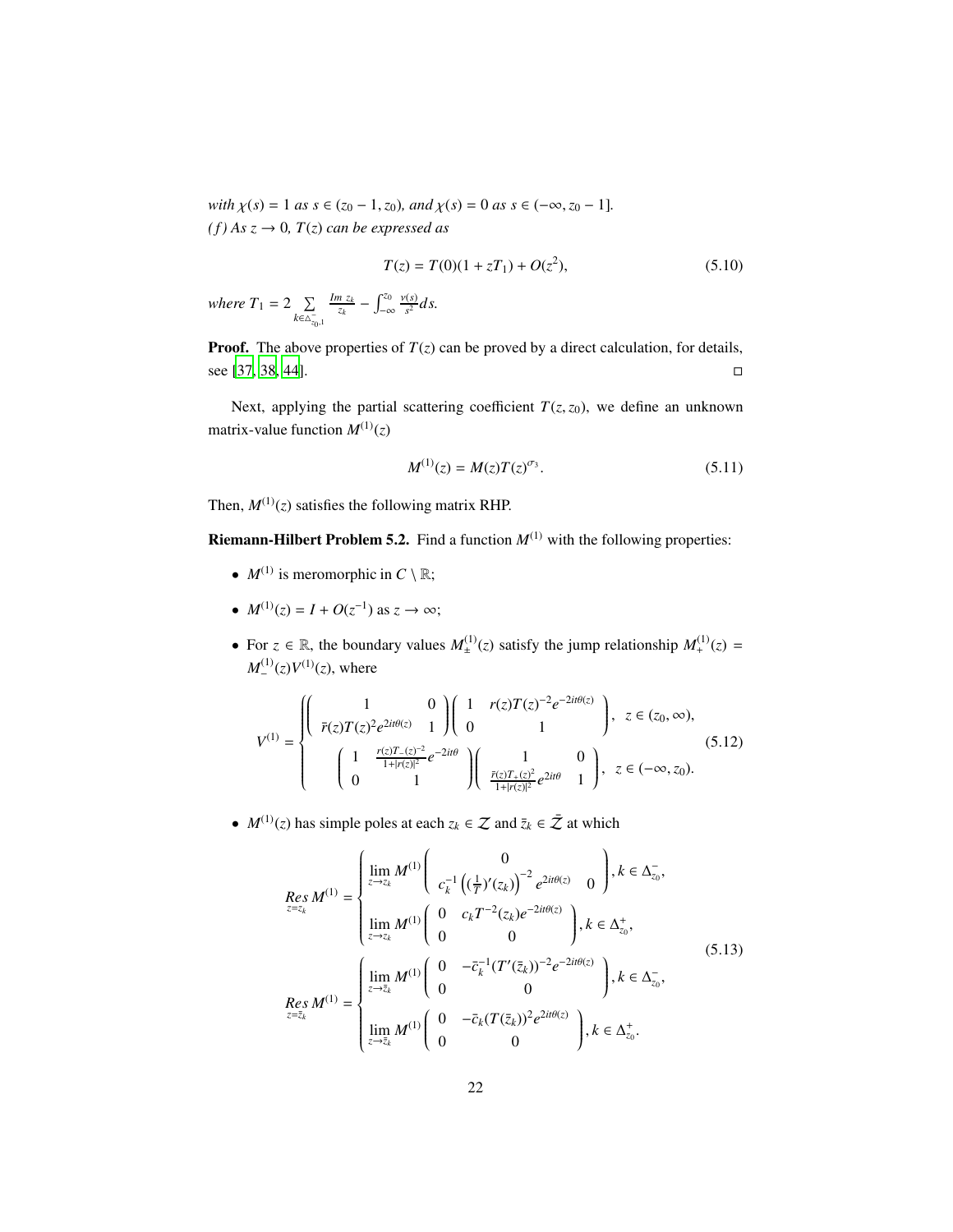**Proof.** On the basis of the definition of  $M^{(1)}$ , Proposition [5.1](#page-20-2) and the properties of  $M(y, t; z)$ , the analyticity, jump matrix and asymptotic behavior of  $M^{(1)}$  can be obtained directly. Then, for the residue conditions of  $M^{(1)}$ , when  $k \in \Delta_{z_0}^+$ ,  $T(z)$  is analytic at the points  $z_k$ ,  $z_k^*$ . Thus, at these points, the residue conditions can be obtained directly from [\(3.8\)](#page-12-2) and [\(5.11\)](#page-21-0). When  $k \in \Delta_{z_0}^-$ ,  $z_k$  is the pole of  $T(z)$ . As a reuslt, we have

$$
Res_{z=z_k} M_0^{(1)} = Res(M_2 T^{-1}) = 0,
$$
  
\n
$$
M_2^{(1)}(z_k) = \lim_{z \to z_k} (M_2(z)T^{-1}(z)) = c_k e^{-2it\theta(z_k)} M_1(z_k) (\frac{1}{T})'(z_k),
$$
  
\n
$$
Res_{z=z_k} M_1^{(1)} = Res(M_1 T) = M_1(z_k) \lim_{z \to z_k} T(z) (z - z_k)
$$
  
\n
$$
= c_k^{-1} e^{2it\theta(z_k)} M_2^{(1)}(z_k) ((\frac{1}{T})'(z_k))^{-1}.
$$

Now, a direct calculation gives the first formula shown in [\(5.13\)](#page-21-1). Similarly, we can obtain the residue condition at  $\bar{z}_k$ ( $k \in \Delta_{z_0}^ \Box$ 

# <span id="page-22-0"></span>6. Continuous extension to a mixed  $\bar{\partial}$ -RH problem

Following the ideas in [\[33](#page-47-5)]-[\[37](#page-47-9)], we make the continuous extensions of the jump matrix off the real axis. Applying these extensions, the oscillatory jump can be deformed onto new contours along which the jumps are decaying. In order to achieve this goal, we define the contours

$$
\Sigma_j = -\frac{x}{4t} + e^{\frac{(2j-1)}{4}\pi i} \mathbb{R}_+, \quad j = 1, 2, 3, 4,
$$
  

$$
\Sigma^2 = \Sigma_1 \cup \Sigma_2 \cup \Sigma_3 \cup \Sigma_4.
$$
 (6.1)

Then, the complex plane  $\mathbb C$  is separated into six open sectors  $\Omega_j$  ( $j = 1, ..., 6$ ) by  $\mathbb R \cap \Sigma^2$ , see Figure 2. Moreover, define

<span id="page-22-2"></span><span id="page-22-1"></span>
$$
\rho = \frac{1}{2} \min_{\lambda, \zeta \in \mathcal{Z} \cup \bar{\mathcal{Z}} \lambda \neq \mu} |\lambda - \zeta|,\tag{6.2}
$$

and  $\chi_Z \in C_0^{\infty}(C, [0, 1])$  which is supported near the discrete spectrum such that

$$
\chi_Z(z) = \begin{cases} 1, & \text{dist}(z, \mathcal{Z} \cup \bar{\mathcal{Z}}) < \rho/3, \\ 0, & \text{dist}(z, \mathcal{Z} \cup \bar{\mathcal{Z}}) > 2\rho/3. \end{cases} \tag{6.3}
$$

The formula [\(6.2\)](#page-22-1) implies that  $dist(\mathcal{Z} \cup \bar{\mathcal{Z}}, \mathbb{R}) > \rho, k = 1, 2, ..., N$ . Then, we define extensions of the jump matrices of [\(5.12\)](#page-21-2) in the following proposition.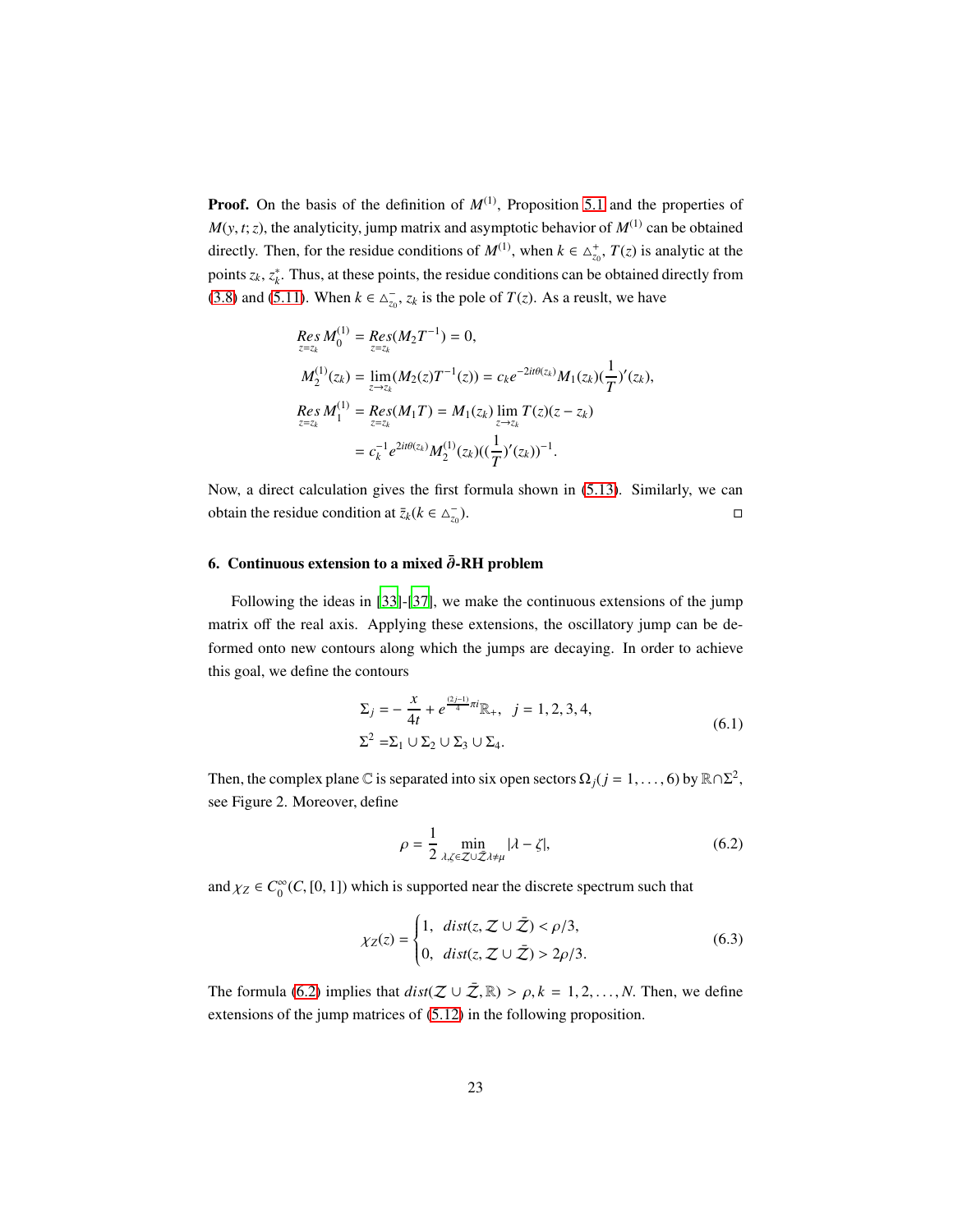<span id="page-23-0"></span>**Proposition 6.1.** *There exist functions*  $R_j$  :  $\bar{\Omega}_j \rightarrow C$ ,  $j = 1, 3, 4, 6$  *with boundary values such that*

$$
R_1(z) = \begin{cases} r(z)T^{-2}(z), & z \in (z_0, \infty), \\ r(z_0)T_0^{-2}(z_0)(z - z_0)^{-2i\nu(z_0)}(1 - \chi_Z(z)), z \in \Sigma_1, \\ \frac{\bar{r}(z)}{1 + |r(z)|^2}T_+^2(z), & z \in (-\infty, z_0), \\ \frac{\bar{r}(z_0)}{1 + |r(z_0)|^2}T_0^2(z_0)(z - z_0)^{2i\nu(z_0)}(1 - \chi_Z(z)), z \in \Sigma_2, \\ R_4(z) = \begin{cases} \frac{r(z)}{1 + |r(z)|^2}T_-^{-2}(z), & z \in (-\infty, z_0), \\ \frac{r(z_0)}{1 + |r(z_0)|^2}T_0^{-2}(z_0)(z - z_0)^{-2i\nu(z_0)}(1 - \chi_Z(z)), z \in \Sigma_3, \\ \bar{r}(z)T_1^2(z), & z \in (z_0, \infty), \\ \bar{r}(z_0)T_0^2(z_0)(z - z_0)^{2i\nu(z_0)}(1 - \chi_Z(z)), z \in \Sigma_4. \end{cases}
$$

*For a fixed constant c* =  $c(q_0)$  *and cutoff function*  $\chi_Z(z)$  *defined in* [\(6.3\)](#page-22-2)*,*  $R_j$  *satisfy that* 

$$
|R_j(z)| \le c \sin^2(\arg(z - z_0) + \langle Rez \rangle^{-1/2},
$$
  
\n
$$
|\bar{\partial}R_j(z)| \le c \bar{\partial}\chi_Z(z) + c|z - z_0|^{-1/2} + c|r'(Rez)|,
$$
  
\n
$$
\bar{\partial}R_j(z) = 0, z \in \Omega_2 \cup \Omega_5, \text{ or } dist(z, \mathcal{Z} \cup \bar{\mathcal{Z}}) \le \rho/3,
$$
\n(6.4)

*where*  $\langle Rez \rangle = \sqrt{1 + (Rez)^2}$ .

Following the ideas in [\[37\]](#page-47-9), the above proposition can be proved similarly. Using the extension in Proposition [6.1,](#page-23-0) we introduce a transformation

<span id="page-23-2"></span><span id="page-23-1"></span>
$$
M^{(2)} = M^{(1)}R^{(2)},\tag{6.5}
$$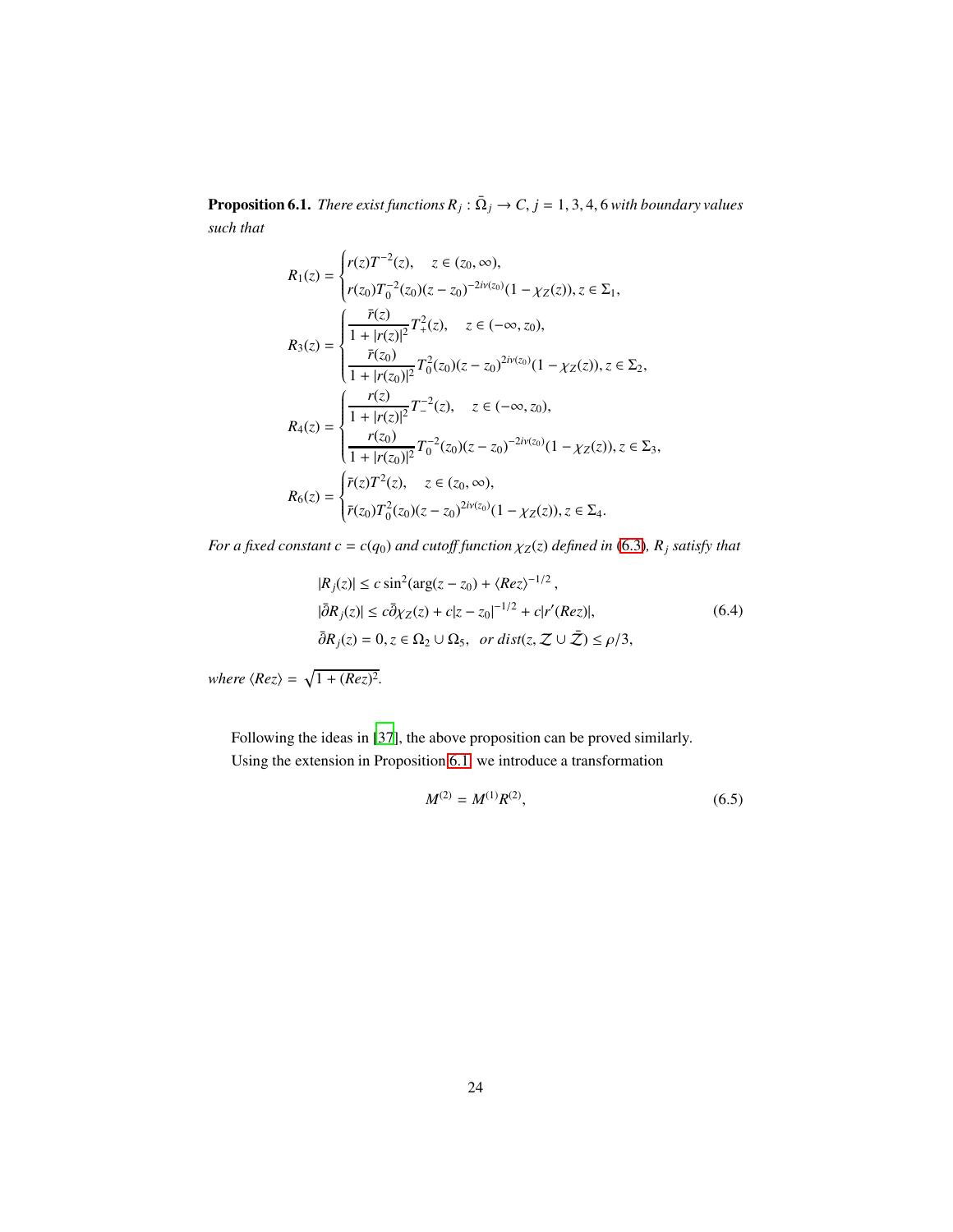where

$$
R^{(2)} = U_L
$$
\n
$$
R^{(2)} = U_L
$$
\n
$$
R^{(2)} = \begin{cases}\n\begin{pmatrix}\n1 & R_1 e^{-2it\theta} \\
0 & 1\n\end{pmatrix}^{-1} \stackrel{d}{=} U_R^{-1}, & z \in \Omega_1, \\
\begin{pmatrix}\n1 & 0 \\
0 & 1\n\end{pmatrix}^{-1} \stackrel{d}{=} U_L, & z \in \Omega_4, \\
\begin{pmatrix}\n1 & 0 \\
R_6 e^{2it\theta} & 1\n\end{pmatrix} \stackrel{d}{=} W_L, & z \in \Omega_6, \\
\begin{pmatrix}\n1 & 0 \\
0 & 1\n\end{pmatrix}, & z \in \Omega_2 \cup \Omega_5.\n\end{cases}
$$
\n
$$
R^{(2)} = U_R^{-1}
$$
\n
$$
R^{(2)} = U_R^{-1}
$$
\n
$$
R^{(2)} = U_L
$$
\n
$$
R^{(2)} = U_L
$$
\n
$$
R^{(2)} = U_L
$$
\n
$$
R^{(2)} = U_L
$$
\n
$$
R^{(2)} = U_L
$$
\n
$$
X_k = \begin{pmatrix}\n\Omega_4 \\
\Omega_5 \\
\Omega_6 \\
\Omega_7 \\
\Omega_8\n\end{pmatrix}
$$
\n
$$
R^{(2)} = W_L
$$
\n
$$
X_k = \begin{pmatrix}\n\Omega_4 \\
\Omega_5 \\
\Omega_6 \\
\Omega_7 \\
\Omega_8\n\end{pmatrix}
$$
\n
$$
R^{(2)} = W_L
$$

**Figure 2.** Definition of  $R^{(2)}$  in different domains.

Then, based on the RHP [5.2](#page-21-3) and Proposition [6.1,](#page-23-0) we can immediately derive that  $M^{(2)}$  satisfies the following  $\bar{\partial}$ -RHP.

<span id="page-24-0"></span>**Riemann-Hilbert Problem 6.2.** Find a matrix value function  $M^{(2)}$  satisfying

- $M^{(2)}(y, t, z)$  is continuous in  $\mathbb{C}\setminus (\Sigma^2 \cup \mathcal{Z} \cup \bar{\mathcal{Z}}).$
- $M_+^{(2)}(y, t, z) = M_-^{(2)}$  $\mathcal{L}^{(2)}(y, t, z)V^{(2)}(y, t, z), \quad z \in \Sigma^2$ , where the jump matrix  $V^{(2)}(x, t, z)$ satisfies

$$
V^{(2)}(z) = I + (1 - \chi_Z(z))\bar{V}^{(2)},\tag{6.7}
$$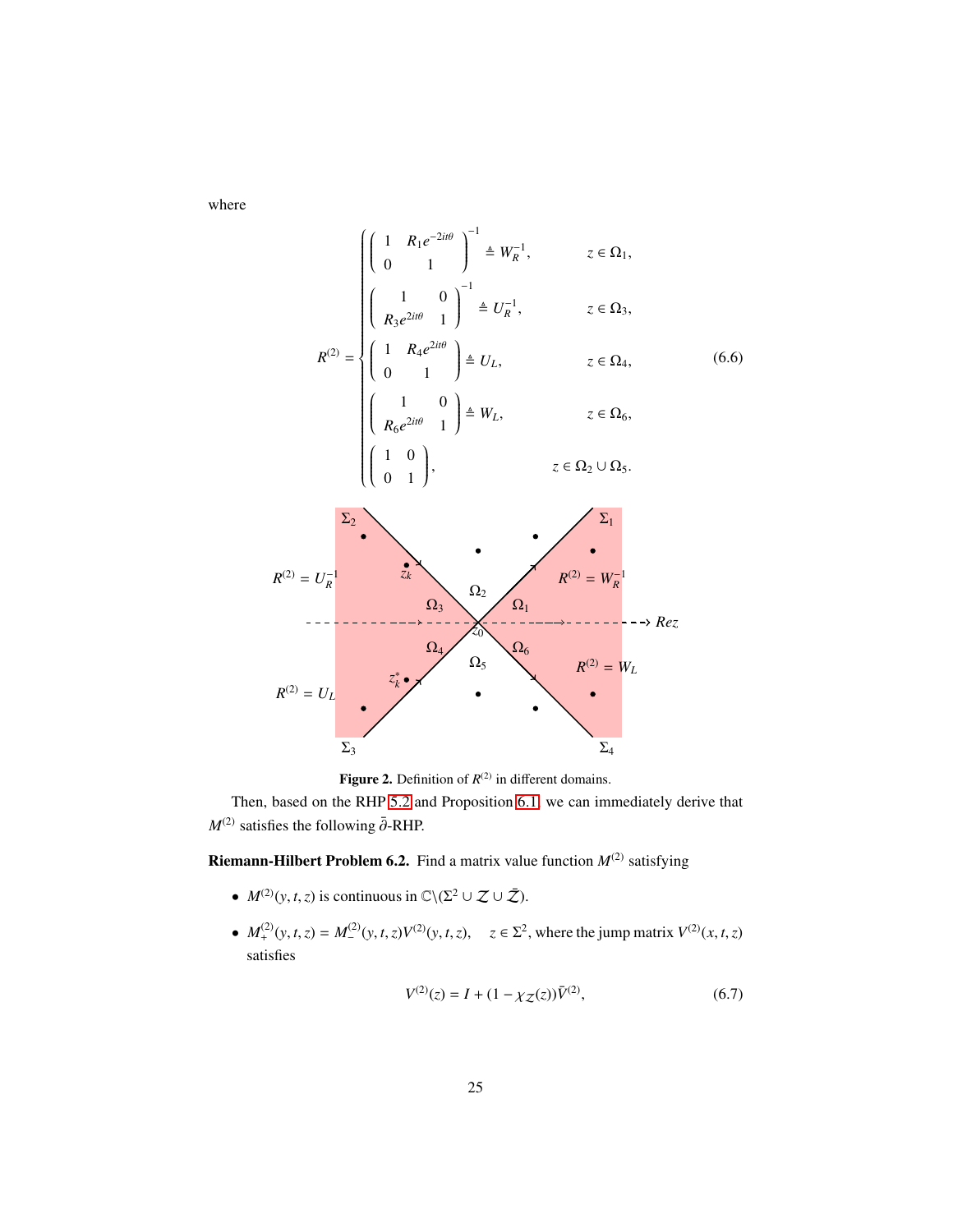with

$$
\bar{V}^{(2)}(z) = \begin{cases}\n\begin{pmatrix}\n0 & r(z_0)T_0(z_0)^{-2}(z-z_0)^{-2i\nu(z_0)}e^{-2it\theta(z_0)} \\
0 & 0\n\end{pmatrix} & z \in \Sigma_1, \\
\frac{\bar{r}(z_0)T_0(z_0)^2}{1+|r(z_0)|^2}(z-z_0)^{2i\nu(z_0)}e^{2it\theta(z_0)} & 0\n\end{pmatrix} & z \in \Sigma_2, \\
\begin{pmatrix}\n0 & \frac{r(z_0)T_0(z_0)^{-2}}{1+|r(z_0)|^2}(z-z_0)^{-2i\nu(z_0)}e^{-2it\theta(z_0)} \\
0 & 0\n\end{pmatrix} & z \in \Sigma_3, \\
\begin{pmatrix}\n0 & 0 & 0 \\
\bar{r}(z_0)T_0(z_0)^2(z-z_0)^{2i\nu(z_0)}e^{2it\theta(z_0)} & 0\n\end{pmatrix} & z \in \Sigma_4.\n\end{cases}
$$
\n(6.8)

- $M^{(2)}(x, t, z) \rightarrow I$ ,  $z \rightarrow \infty$ .
- For  $\mathbb{C}\setminus(\Sigma^2 \cup \mathcal{Z} \cup \bar{\mathcal{Z}}), \bar{\partial}M^{(2)} = M^{(2)}\bar{\partial}R^{(2)}(z)$ , where

<span id="page-25-0"></span>
$$
\bar{\partial}R^{(2)} = \begin{cases}\n\begin{pmatrix}\n0 & -\bar{\partial}R_1e^{-2it\theta} \\
0 & 0\n\end{pmatrix}, & z \in \Omega_1, \\
\begin{pmatrix}\n0 & 0 \\
-\bar{\partial}R_3e^{2it\theta} & 0\n\end{pmatrix}, & z \in \Omega_3, \\
\bar{\partial}R^{(2)} = \begin{cases}\n0 & \bar{\partial}R_4e^{-2it\theta} \\
0 & 0\n\end{cases}, & z \in \Omega_4, \\
\begin{pmatrix}\n0 & 0 \\
\bar{\partial}R_6e^{2it\theta} & 0\n\end{pmatrix}, & z \in \Omega_6, \\
\begin{pmatrix}\n0 & 0 \\
0 & 0\n\end{pmatrix}, & z \in \Omega_2 \cup \Omega_5.\n\end{cases}
$$

• *M*<sup>(2)</sup> admits the residue conditions at poles  $z_k \in \mathcal{Z}$  and  $\bar{z}_k \in \bar{\mathcal{Z}}$ , i.e.,

$$
\begin{split} \underset{z=z_{k}}{Res\,M^{(2)}} = & \begin{cases} \underset{z \to z_{k}}{lim\,M^{(2)}} \begin{pmatrix} 0 & 0 \\ c_{k}^{-1}((\frac{1}{T})^{'}(z_{k}))^{-2}e^{2it\theta(z_{k})} & 0 \end{pmatrix}, & k \in \Delta_{z_{0}}^{-}, \\ \underset{z \to z_{k}}{lim\,M^{(2)}} \begin{pmatrix} 0 & c_{k}T(z_{k})^{-2}e^{-2it\theta(z_{k})} \\ 0 & 0 \end{pmatrix}, & k \in \Delta_{z_{0}}^{+}, \end{cases} \\ \underset{z=\overline{z}_{k}}{Res\,M^{(2)}} = & \begin{cases} \underset{z \to \overline{z}_{k}}{lim\,M^{(2)}} \begin{pmatrix} 0 & -( \overline{c}_{k})^{-1}T^{'}(\overline{z}_{k})^{-2}e^{-2it\theta(\overline{z}_{k})} \\ 0 & 0 \end{pmatrix}, & k \in \Delta_{z_{0}}^{-}, \\ \underset{z \to \overline{z}_{k}}{lim\,M^{(2)}} \begin{pmatrix} 0 & 0 \\ -\overline{c}_{k}T(\overline{z}_{k})^{2}e^{2it\theta(\overline{z}_{k})} & 0 \end{pmatrix}, & k \in \Delta_{z_{0}}^{+}. \end{cases} \end{split}
$$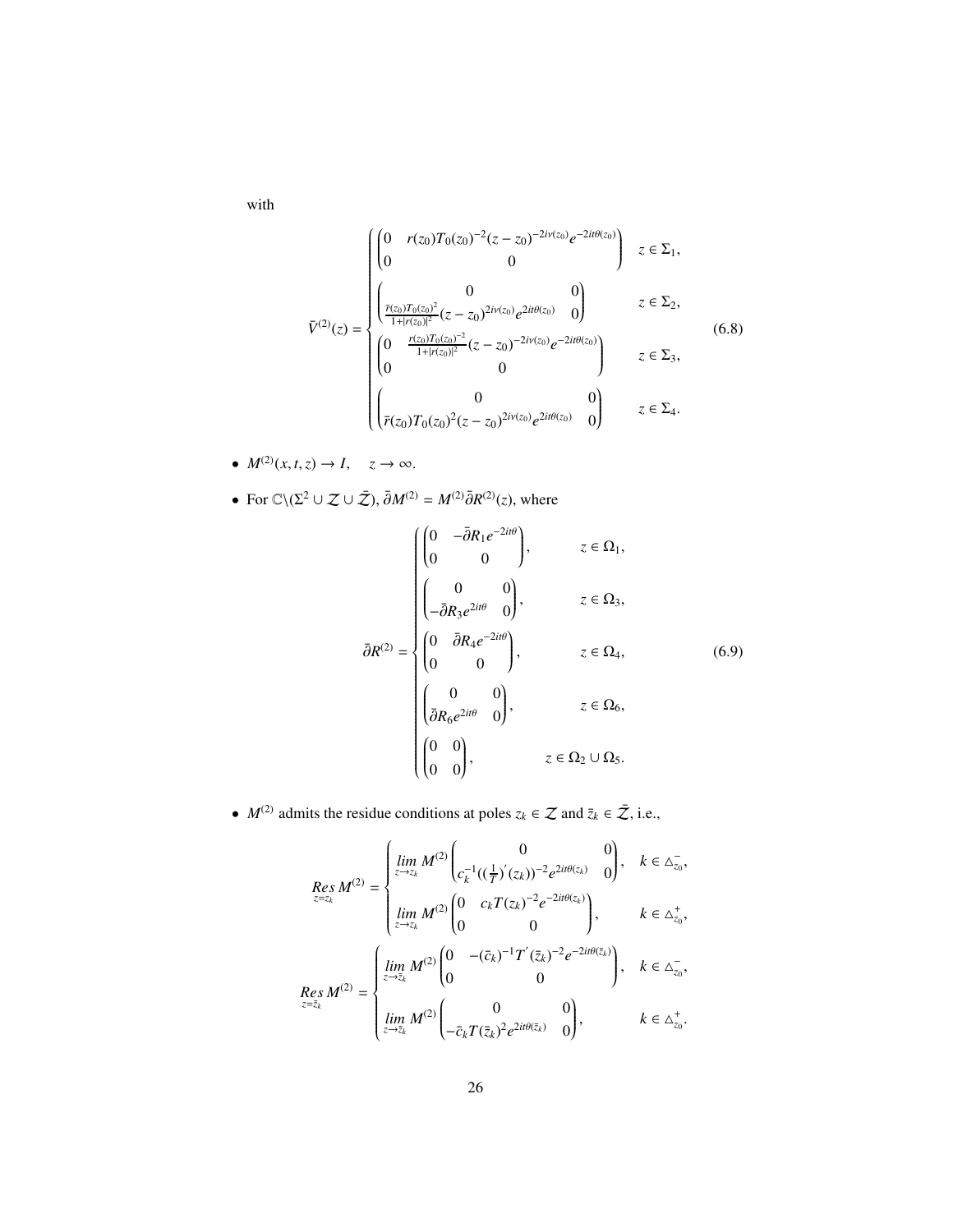

Figure 3. Jump matrix  $V^{(2)}$ , yellow parts support  $\bar{\partial}$  derivative:  $\bar{\partial}R^{(2)} \neq 0$ . White parts do not support  $\bar{\partial}$  derivative:  $\bar{\partial}R^{(2)} = 0$ .

# <span id="page-26-0"></span>7. Droping the RH component of the solution

In order to construct the solution  $M^{(2)}$ , we decompose the mixed  $\bar{\partial}$ -RH problem, i.e., RHP [6.2,](#page-24-0) into two parts, including a model RH problem with  $\bar{\partial}R^{(2)} = 0$  and a pure  $\bar{\partial}$ -RH problem. For the first step, we construct a solution  $M_R^{(2)}$  to the model RH problem with  $\bar{\partial}R^{(2)} = 0$ .

<span id="page-26-2"></span>**Riemann-Hilbert Problem 7.1.** Find a matrix value function  $M_R^{(2)}$ , admitting

- $M_R^{(2)}$  is analytical in  $\mathbb{C}\setminus(\Sigma^2 \cup \mathcal{Z} \cup \bar{\mathcal{Z}});$
- $M_{R,+}^{(2)}(y, t, z) = M_{R,-}^{(2)}(y, t, z)V^{(2)}(y, t, z), \quad z \in \Sigma^2$ , where  $V^{(2)}(y, t, z)$  is the same with the jump matrix appearing in RHP [6.2;](#page-24-0)
- As  $z \to \infty$ ,  $M_R^{(2)}(y, t, z) = I + o(z^{-1});$
- $M_R^{(2)}$  possesses the same residue condition with  $M^{(2)}$ .

In this section, the following part will give the proof of the existence and asymptotic of  $M_R^{(2)}$ . It is meaningful to point out that if  $M_R^{(2)}$  exists, a pure  $\bar{\partial}$ -RH problem can be generated from RHP [6.2](#page-24-0) by using  $M_R^{(2)}$  to establish a transformation.

Assuming that  $M_R^{(2)}$  is a solution of the RHP [7.1,](#page-26-2) defining

<span id="page-26-1"></span>
$$
M^{(3)}(z) = M^{(2)}(z)M_R^{(2)}(z)^{-1},\tag{7.1}
$$

then,  $M^{(3)}(z)$  satisfying the following pure  $\overline{\partial}$ -RH problem.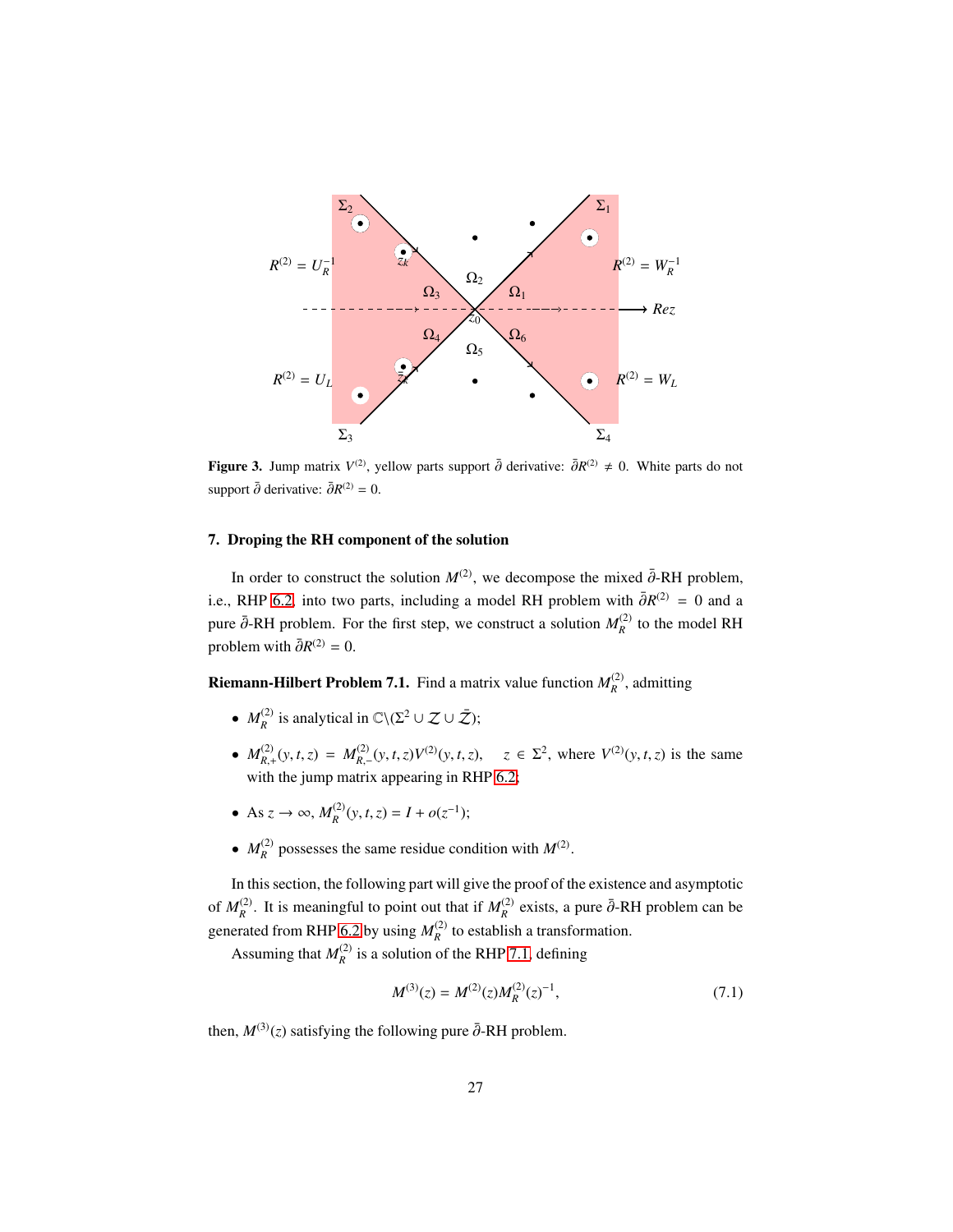<span id="page-27-0"></span>**Riemann-Hilbert Problem 7.2.** Find a matrix value function  $M^{(3)}$  admitting

- *M*<sup>(3)</sup> is continuous with sectionally continuous first partial derivatives in  $\mathbb{C}\setminus(\Sigma^2 \cup$  $Z\cup\bar{Z}$ );
- For  $z \in \mathbb{C}$ , we obtain  $\overline{\partial}M^{(3)}(z) = M^{(3)}(z)W^{(3)}(z)$ , where

$$
W^{(3)} = M_R^{(2)}(z)\bar{\partial}R^{(2)}M_R^{(2)}(z)^{-1};\tag{7.2}
$$

• As  $z \to \infty$ ,

<span id="page-27-1"></span>
$$
M^{(3)}(z) = I + o(z^{-1}).
$$
\n(7.3)

**Proof.** Referring to the properties of the  $M_R^{(2)}$  in RHP [7.1](#page-26-2) and  $M^{(2)}$  in [6.2,](#page-24-0) the analytic and asymptotic properties of  $M^{(3)}$  can be derived easily. According to the construction of the  $M_R^{(2)}$ , we know that  $M_R^{(2)}$  possesses the same jump matrix with  $M^{(2)}$ . As a result, we obtain that

$$
M_{-}^{(3)}(z)^{-1}M_{+}^{(3)}(z) = M_{R,-}^{(2)}(z)M_{-}^{(2)}(z)^{-1}M_{+}^{(2)}(z)M_{R,+}^{(2)}(z)^{-1}
$$
  
= 
$$
M_{R,-}^{(2)}(z)V^{2}(z)(M_{R,-}^{(2)}(z)V^{2}(z))^{-1} = \mathbb{I},
$$

which implies that  $M^{(3)}$  has no jump. Next, we give the proof that  $M^{(3)}$  only has removable singularities at each  $z_k$ . We use  $N_k$  to denote nilpotent matrix which appears in the left side of the residue condition of RHP [6.2](#page-24-0) and RHP [7.1.](#page-26-2) Then, we obtain the Laurent expansions

$$
M^{(2)}(z) = C(z_k) \left[ \frac{N_k}{z - z_k} + 1 \right] + o(z - z_k),
$$
  

$$
M_R^{(2)}(z) = \hat{C}(z_k) \left[ \frac{N_k}{z - z_k} + 1 \right] + o(z - z_k),
$$

where  $C(z_k)$  and  $\hat{C}(z_k)$  are constant terms. Then, we can derive that

$$
M^{(2)}(z)M_R^{(2)}(z)^{-1} = o(1),
$$

which infers to that  $M^{(3)}$  has removable singularities at  $z_k$ . Finally, on the basis of the definition of  $M^{(3)}$ , the  $\bar{\partial}$ -derivative of  $M^{(3)}$  is derived as

$$
\bar{\partial}M^{(3)}(z) = \bar{\partial}(M^{(2)}(z)M_R^{(2)}(z)^{-1}) = \bar{\partial}M^{(2)}(z)M_R^{(2)}(z)^{-1} = M^{(2)}(z)\bar{\partial}R^{(2)}(z)M_R^{(2)}(z)^{-1}
$$

$$
= M^{(2)}(z)M_R^{(2)}(z)^{-1}(M_R^{(2)}(z)\bar{\partial}R^{(2)}(z)M_R^{(2)}(z)^{-1}) = M^{(3)}(z)W^{(3)}(z).
$$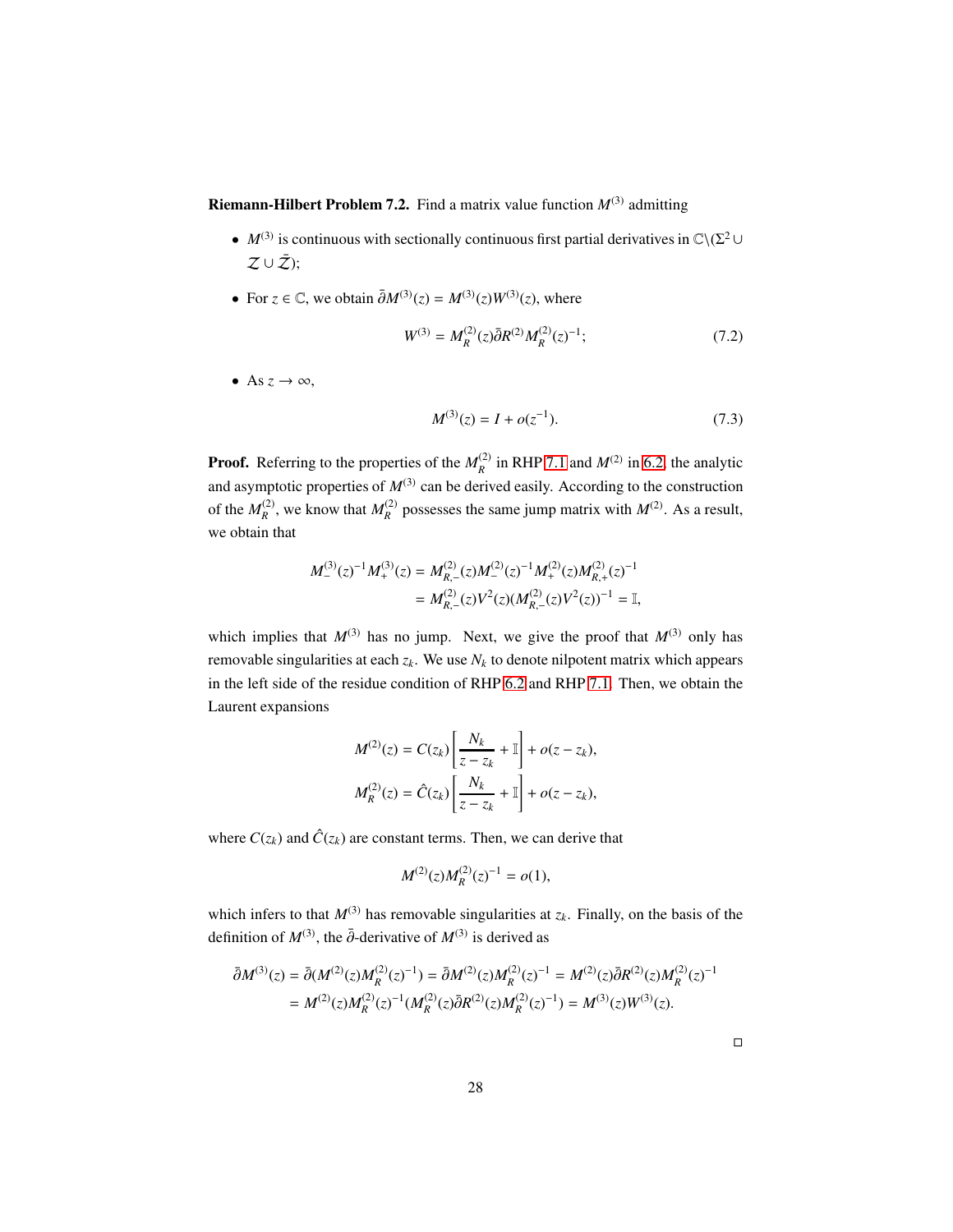#### <span id="page-28-0"></span>8. Constructing the solution  $M_p^{(2)}$  $\binom{2}{R}$ (z)

Firstly, we define an open neighborhood

<span id="page-28-6"></span>
$$
\mathcal{U}_{z_0} = \{z : |z - z_0| < \rho/2\},\
$$

on which  $M_R^{(2)}(z)$  is pole free. Then, in order to construct the solution  $M_R^{(2)}(z)$ , we decompose  $M_R^{(2)}$  into two parts

$$
M_R^{(2)}(z) = \begin{cases} E(z)M^{(out)}(z), & z \in \mathbb{C} \backslash \mathcal{U}_{z_0}, \\ E(z)M^{(out)}(z)M^{(pc)}(z_0, r_0), & z \in \mathcal{U}_{z_0}, \end{cases}
$$
(8.1)

where  $M^{(out)}$  solves a model RHP,  $M^{(pc)}$  is a known parabolic cylinder model and  $E(z)$ , an error function, is the solution of a small-norm Riemann-Hilbert problem.

### <span id="page-28-1"></span>*8.1. Outer model RH problem: M*(*out*)

Recall that  $\theta(z) = 2(z - z_0)^2 - 2z_0^2$ . Then, for the jump matrix  $V^{(2)}$ , by applying the spectral bound [\(6.2\)](#page-22-1), we have the following estimate.

<span id="page-28-2"></span>
$$
||V^{(2)} - 1||_{L^{\infty}(\Sigma^2)} = \begin{cases} o(e^{-4|t||z-z_0|^2}), & z \in \Sigma^2 \backslash \mathcal{U}_{z_0}, \\ o(|z-z_0|^{-1}t^{-\frac{1}{2}}), & z \in \Sigma^2 \cap \mathcal{U}_{z_0}. \end{cases}
$$
(8.2)

We can obviously see that the estimate [\(8.2\)](#page-28-2) decays exponentially in  $\Sigma^2 \backslash \mathcal{U}_{z_0}$ . Therefore, it is reasonable to construct a model solution outside  $\mathcal{U}_{z_0}$  when we omit the jump completely.

So, we next establish a model RH problem and prove that its solution can be approximated by a finite sum of soliton solutions.

<span id="page-28-3"></span>Riemann-Hilbert Problem 8.1. Find a matrix value function  $M<sup>(out)</sup>$  satisfying

- $M^{(out)}(y, t; z)$  is analytic in  $\mathbb{C}\setminus(\Sigma^2 \cup \mathcal{Z} \cup \bar{\mathcal{Z}});$
- As  $z \to \infty$ ,

$$
M^{(out)}(y, t; z) = I + o(z^{-1});
$$
\n(8.3)

•  $M<sup>(out)</sup>(y, t; z)$  has simple poles at each point in  $\mathcal{Z}\cup\bar{\mathcal{Z}}$  and admits the same residue condition in RHP [6.2](#page-24-0) with  $M<sup>(out)</sup>(y, t; z)$  replacing  $M<sup>(2)</sup>(y, t; z)$ .

<span id="page-28-5"></span>Proposition 8.2. *There exists unique solution M*(*out*) *of RHP [8.1.](#page-28-3) Particularly,*

<span id="page-28-4"></span>
$$
M^{(out)}(z) = M^{\Delta_{z_0}^-}(z | \sigma_d^{out}), \tag{8.4}
$$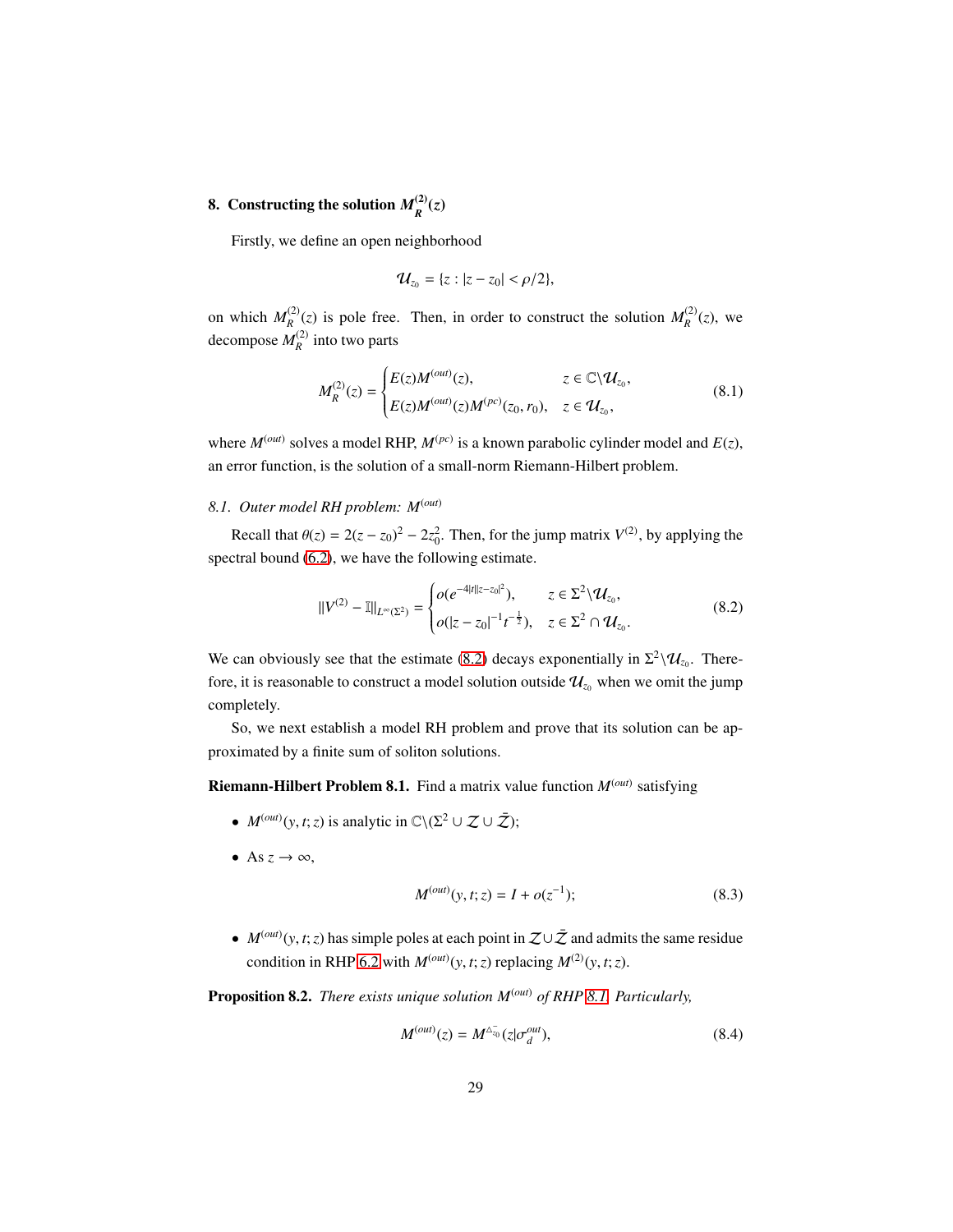*where*  $M^{\Delta_{\overline{Q}}} (z)$  *is the solution of RHP B.3 with*  $\Delta = \Delta_{z_0}^-$  *and*  $\sigma_d^{out} = \{(z_k, \widetilde{c}_k(z_0))\}_{k=1}^N$  *with* 

$$
\widetilde{c}_k(z_0) = c_k e^{\frac{i}{\pi} \int_{-\infty}^{z_0} \frac{\log(1+|r(s)|^2)}{s-z_k} ds}.
$$
\n(8.5)

*Moreover,*

<span id="page-29-2"></span><span id="page-29-1"></span>
$$
||M^{(out)}(z)||_{L^{\infty}(\mathbb{C}\backslash(\mathcal{Z}\cup\bar{\mathcal{Z}}))} \lesssim 1.
$$
 (8.6)

*In addition, for t*  $\rightarrow \infty$ *,* 

$$
q_{sol}(y, t; \sigma_d^{out}) = e^{2d} \lim_{z \to 0} \frac{\partial}{\partial y} \frac{\left(M^{(out)}(0)^{-1} M^{(out)}(z)\right)_{12}}{z}
$$
  
=  $q_{sol}(y, t; \hat{\sigma}_d(I)) + O(e^{-8\mu(I)|t|}),$  (8.7)

*where*  $q_{sol}(y, t; \sigma_d^{out})$  *is the N-soliton solution of Eq.*[\(1.3\)](#page-2-2) *corresponding the scattering data*  $\sigma_d^{out}$ ,  $\mu(I)$  *and*  $\hat{\sigma}_d(I)$  *are respectively defined in* [\(B.12\)](#page-42-0) *and* [\(B.15\)](#page-42-0)*.* 

**Proof.** Note that when  $\Delta = \Delta_{z_0}^-$  and  $\sigma_d^{\Delta} = \sigma_d^{out}$  in RHP *B.3*,  $M^{(out)}(z)$  is the same as defining *M*△ (*z*) in RHP *B*.3. The existence and uniqueness of solutions to RHR *B*.3 are guaranteed by Proposition *B*.2. The inequality [\(8.6\)](#page-29-1) can be obtained by substituting [\(8.4\)](#page-28-4) into [\(C.1\)](#page-44-0). Finally, on the basis of [\(8.4\)](#page-28-4), [\(B.11\)](#page-40-0) and Proposition *B*.4, [\(8.7\)](#page-29-2) can be obtained by a simple calculation.

### <span id="page-29-0"></span>*8.2. Local solvable model near phase point*

For  $z \in U_{z_0}$ , the [\(8.2\)](#page-28-2) implies that  $V^{(2)} - I$  does not have a uniform estimate for large time. Therefore, by introducing a model  $M<sup>(out)</sup>(z)M<sup>(pc)</sup>(z<sub>0</sub>, r<sub>0</sub>)$  to match the the jumps of  $M_R^{(2)}$  on  $\Sigma^2 \cap \mathcal{U}_{z_0}$ , we establish a local solvable model for the error function *E*(*z*). Recall the definition of  $\theta$ (*z*) [\(5.1\)](#page-19-0) and introduce the transformation

$$
\lambda = \lambda(z) = 2i\sqrt{2t}(z - z_0). \tag{8.8}
$$

Then, we can derive that

<span id="page-29-3"></span>
$$
2t\theta = -\frac{1}{2}\lambda^2 - 4tz_0^2,\tag{8.9}
$$

from which we know that  $\mathcal{U}_{z_0}$  is mapped into an expanding neighborhood of  $\lambda = 0$ . If we let

$$
r_0(z_0) = r(z_0)T_0^{-2}(z_0)e^{2i(\nu(z_0)\log(2i\sqrt{2t}))}e^{-4itz_0^2},\tag{8.10}
$$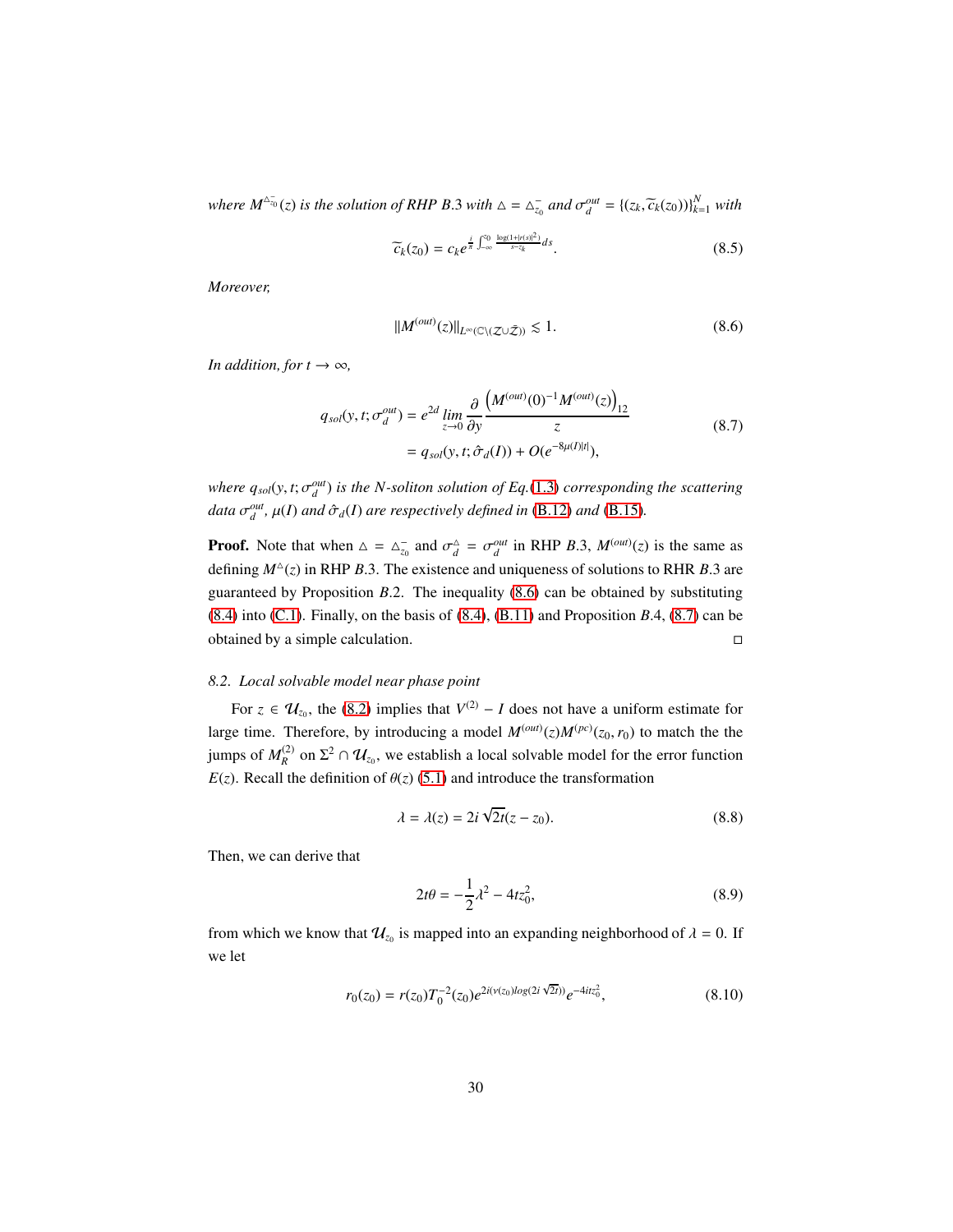and consider the fact that  $1 - \chi_Z = 1$  as  $z \in \mathcal{U}_{z_0}$ , the jump of  $M_R^{(2)}$  in  $\mathcal{U}_{z_0}$  is translated into

<span id="page-30-1"></span>
$$
V^{(2)}(z) \Big|_{z \in \mathcal{U}_{z_0}} = \begin{cases} \lambda(z)^{-i\nu \hat{\sigma}_3} e^{\frac{i\lambda(z)^2}{4}\hat{\sigma}_3} \left( \begin{array}{cc} 1 & r_0(z_0) \\ 0 & 1 \end{array} \right), & z \in \Sigma_1, \\ \lambda(z)^{-i\nu \hat{\sigma}_3} e^{\frac{i\lambda(z)^2}{4}\hat{\sigma}_3} \left( \begin{array}{cc} 1 & 0 \\ \frac{\bar{r}_0(z_0)}{1 + |r_0(z_0)|^2} & 1 \end{array} \right), & z \in \Sigma_2, \\ \lambda(z)^{-i\nu \hat{\sigma}_3} e^{\frac{i\lambda(z)^2}{4}\hat{\sigma}_3} \left( \begin{array}{cc} 1 & \frac{r_0(z_0)}{1 + |r_0(z_0)|^2} \\ 0 & 1 \end{array} \right), & z \in \Sigma_3, \\ \lambda(z)^{-i\nu \hat{\sigma}_3} e^{\frac{i\lambda(z)^2}{4}\hat{\sigma}_3} \left( \begin{array}{cc} 1 & 0 \\ \bar{r}_0(z_0) & 1 \end{array} \right), & z \in \Sigma_4. \end{cases} \tag{8.11}
$$

It is obvious that the jump  $V^{(2)}(z)$   $|_{z \in U_{z_0}}$  in [\(8.11\)](#page-30-1) is equivalent to the jump of the parabolic cylinder model problem [\(A.5\)](#page-37-0) whose solutions is shown in Appendix *A*. Moreover, on the basis of a fact that  $M<sup>(out)</sup>(z)$  is an analytic and bounded function in  $\mathcal{U}_{z_0}$ and referring to the definition of  $M_R^{(2)}(z)$ , i.e.,  $M_R^{(2)}(z) = M^{(out)}(z)M^{(pc)}(z_0, r_0)(z \in U_{z_0})$ , a direct calculation shows that  $M^{(out)}(z)M^{(pc)}(z_0, r_0)$  satisfies the jump  $V^{(2)}(z)$  of  $M_R^{(2)}(z)$ .

#### <span id="page-30-0"></span>*8.3. The small norm RHP for E*(*z*)

On the basis of Proposition [8.2](#page-28-5) and  $M^{(out)}(z)M^{(pc)}(z_0, r_0)$  analysed in the above subsection, the unknown error function  $E(z)$  defined in [\(8.1\)](#page-28-6) can be shown as

$$
E(z) = \begin{cases} M_R^{(2)}(z)M^{(out)}(z)^{-1}, & z \in \mathbb{C}\backslash \mathcal{U}_{z_0}, \\ M_R^{(2)}(z)M^{(pc)}(z_0, r_0)^{-1}M^{(out)}(z)^{-1}, & z \in \mathcal{U}_{z_0}. \end{cases}
$$
(8.12)

It is obvious that  $E(z)$  is analytic in  $\mathbb{C} \setminus \Sigma^{(E)}$  where

$$
\Sigma^{(E)} = \partial \mathcal{U}_{z_0} \cup (\Sigma^2 \backslash \mathcal{U}_{z_0}), \tag{8.13}
$$

with clockwise direction for  $\partial \mathcal{U}_{z_0}$ . Then we can show that  $E(z)$  satisfies the Riemann-Hilbert problem.

<span id="page-30-2"></span>**Riemann-Hilbert Problem 8.3.** Find a matrix-valued function  $E(z)$  satisfies that

- *E* is analytic in  $\mathbb{C}\backslash \Sigma^{(E)}$ ;
- $E(z) = I + O(z^{-1}), \quad z \to \infty;$
- $E_+(z) = E_-(z)V^{(E)}(z), \quad z \in \Sigma^{(E)},$  where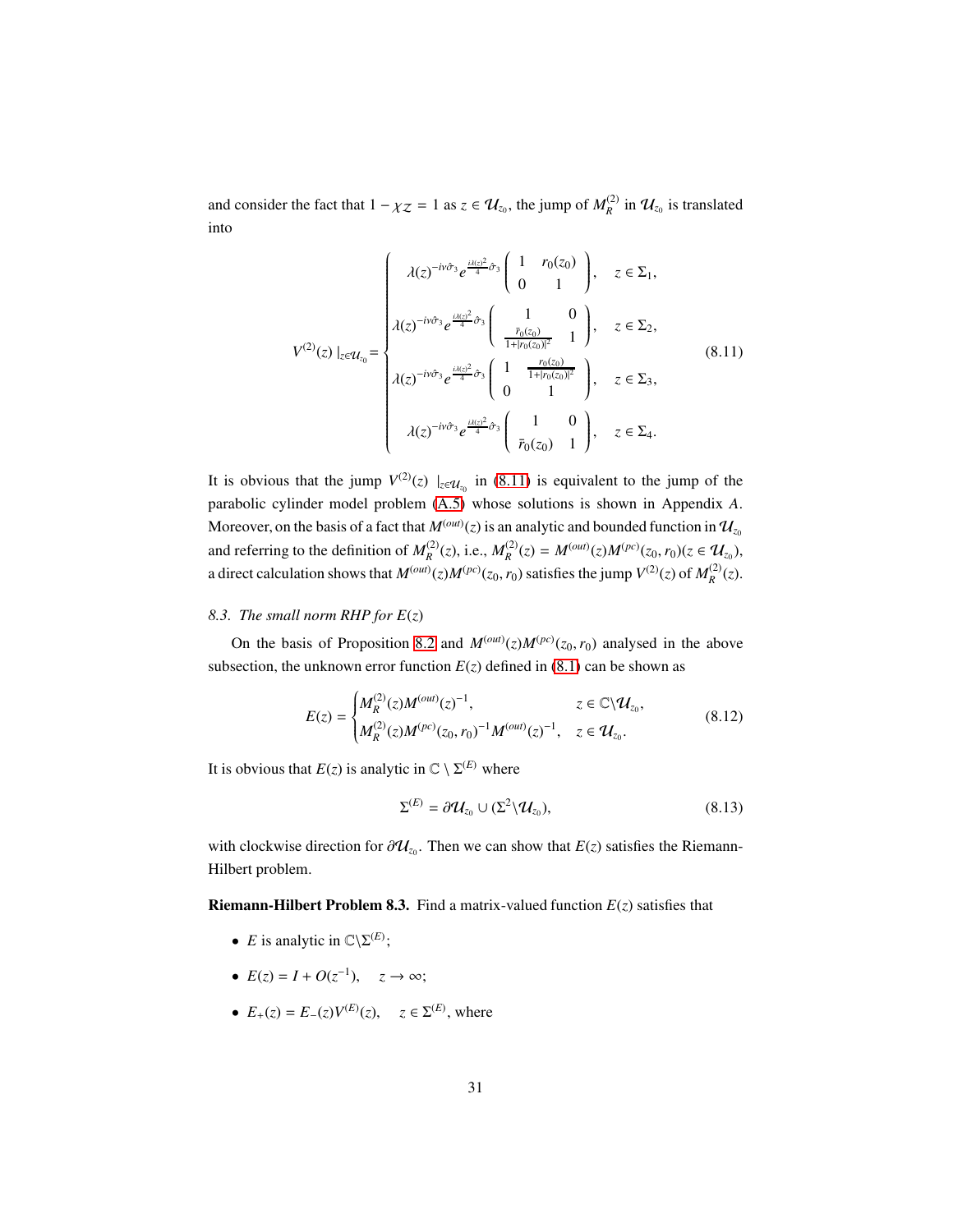

**Figure 4.** Jump contour  $\Sigma^{(E)} = \partial \mathcal{U}_{z_0} \cup (\Sigma^{(2)} \setminus \mathcal{U}_{z_0}).$ 

Referring to  $(8.2)$ , the boundedness of  $M<sup>(out)</sup> (8.6)$  $M<sup>(out)</sup> (8.6)$  and  $(A.7)$ , the following estimates can be immediately obtained.

<span id="page-31-1"></span><span id="page-31-0"></span>
$$
|V^{(E)}(z) - I| = \begin{cases} O(e^{-t\rho^2}) & z \in \Sigma^2 \backslash \mathcal{U}_{z_0}, \\ O(t^{-1/2}) & z \in \partial \mathcal{U}_{z_0}, \end{cases}
$$
(8.15)

where the constant  $\rho$  is defined in [\(6.2\)](#page-22-1). Then, we obtain

$$
\left\| (z - z_0)^k (V^{(E)} - I) \right\|_{L^p(\Sigma^{(E)})} = o(t^{-1/2}), \ \ p \in [1, +\infty], \ k \ge 0. \tag{8.16}
$$

The estimates [\(8.15\)](#page-31-0) imply that the bound on  $V^{(E)}(z) - I$  decay uniformly. Therefore, RHP [8.3](#page-30-2) is a small-norm Riemann-Hilbert problem whose existence and uniqueness have been guaranteed by [\[31](#page-47-3), [32\]](#page-47-4). Furthermore, based on the Beal-Coifman theory, the solution of RHP [8.3](#page-30-2) is obtained as

$$
E(z) = \mathbb{I} + \frac{1}{2\pi i} \int_{\Sigma^{(E)}} \frac{\mu_E(s)(V^{(E)}(s) - I)}{s - z} ds,
$$
 (8.17)

where  $\mu_E \in L^2(\Sigma^{(E)})$  satisfies

$$
(1 - C_{\omega_E})\mu_E = I.
$$
 (8.18)

The integral operator  $C_{\omega_E}$  is defined by

$$
C_{\omega_E} f = C_{-}(f(V^{(E)} - I)),
$$
  
\n
$$
C_{-}f(z) \lim_{z \to \Sigma_{-}^{(E)}} \int_{\Sigma^{(E)}} \frac{f(s)}{s - z} ds,
$$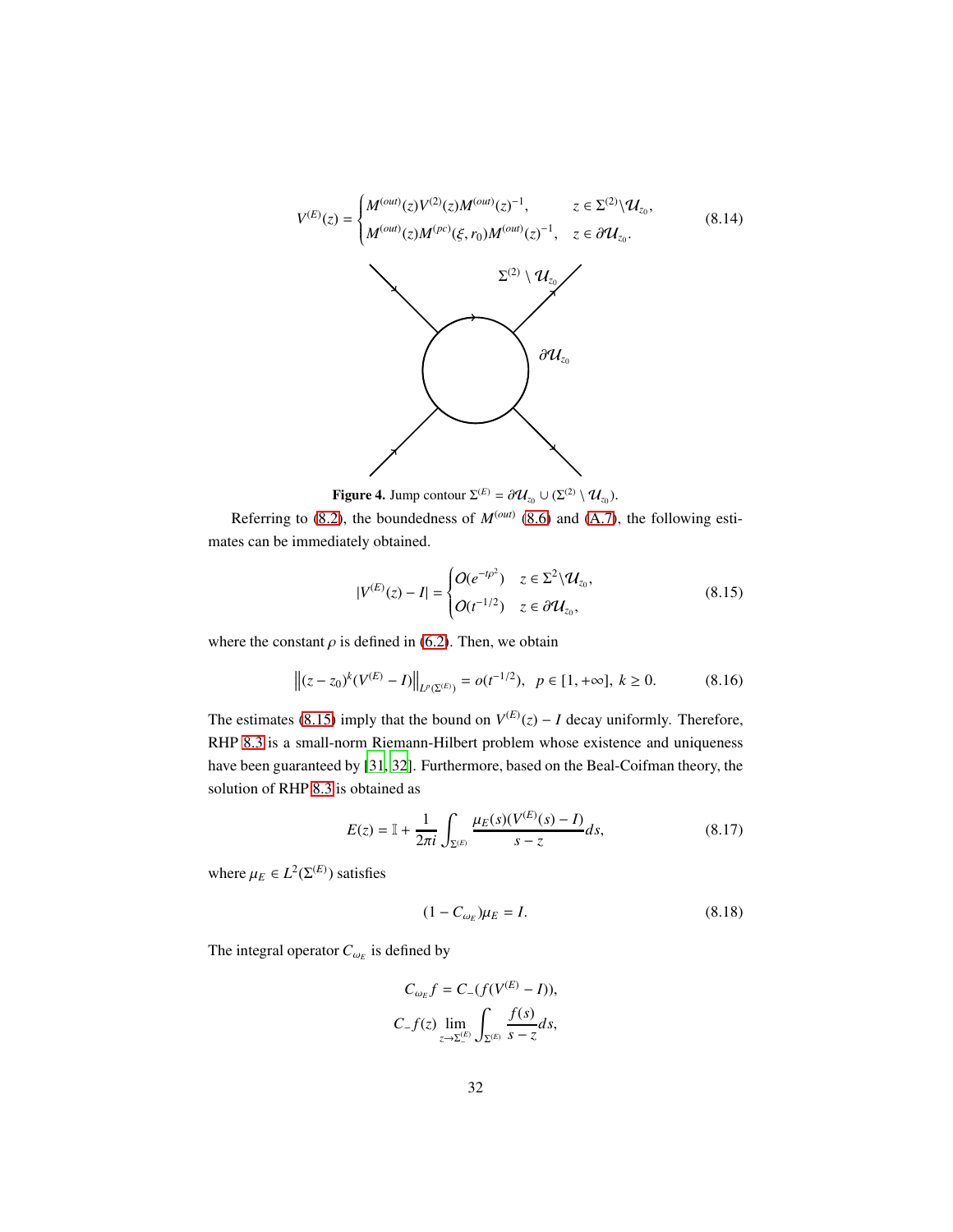where *C*<sup>−</sup> is the Cauchy projection operator. Based on the properties of the Cauchy projection operator *C*<sup>−</sup> and [\(8.16\)](#page-31-1), we obtain that

$$
||C_{\omega_E}||_{L^2(\Sigma^{(E)})} \lesssim ||C_-||_{L^2(\Sigma^{(E)}) \to L^2(\Sigma^{(E)})} ||V^{(E)} - I||_{L^{\infty}(\Sigma^{(E)})} \lesssim O(t^{-1/2}), \tag{8.19}
$$

from which we know that  $1-C_{\omega_E}$  is invertible. As a result, the existence and uniqueness of  $\mu_E$  and  $E(z)$  are guaranteed. This explains that it is reasonable to define  $M_R^{(2)}$  in [\(8.1\)](#page-28-6). In turn we can solve [\(7.1\)](#page-26-1) to the unknown  $M^{(3)}$  which admits the Riemann-Hilbert Problem [7.2.](#page-27-0)

Furthermore, to reconstruct the solutions of  $q(y, t)$ , it is necessary to study the asymptotic behavior of  $E(z)$  as  $z \to 0$  and large time asymptotic behavior of  $E(0)$ . By observing the estimate [\(8.15\)](#page-31-0), for  $t \to -\infty$ , we just need to consider the calculation on  $\partial \mathcal{U}_{z_0}$  because it approaches to zero exponentially on other boundary. Firstly, as  $z \rightarrow 0$ , we show that

$$
E(z) = E(0) + E_1 z + O(z^2),
$$
\n(8.20)

where

$$
E(0) = \mathbb{I} + \frac{1}{2\pi i} \int_{\Sigma^{(E)}} \frac{(\mathbb{I} + \mu_E(s))(V^{(E)}(s) - I)}{s} ds,
$$
 (8.21)

$$
E_1 = -\frac{1}{2\pi i} \int_{\Sigma^{(E)}} \frac{(\mathbb{I} + \mu_E(s)) (V^{(E)}(s) - I)}{s^2} ds.
$$
 (8.22)

Then, as  $t \to -\infty$ , the asymptotic behavior of  $E(0)$  and  $E_1$  can be calculated as

$$
E(0) = \mathbb{I} + \frac{1}{2i\pi} \int_{\partial \mathcal{U}_{z_0}} (V^{(E)}(s) - \mathbb{I})ds + o(|t|^{-1})
$$
  

$$
= \mathbb{I} + \frac{1}{i2\sqrt{2}t_{z_0}} M^{(out)}(z_0)^{-1} M_1^{(pc,-)}(z_0) M^{(out)}(z_0),
$$
 (8.23)

<span id="page-32-1"></span><span id="page-32-0"></span>
$$
E_1 = -\frac{1}{i2\sqrt{2tz_0^2}}M^{(out)}(z_0)^{-1}M_1^{(pc,-)}(z_0)M^{(out)}(z_0),\tag{8.24}
$$

where  $M_1^{(pc,-)}$  =  $\int_0^{\infty} 0 \frac{-\beta_{12}^-(r_0)}{r_0}$  $\overline{\mathcal{C}}$  $\beta_{21}^-(r_0)$  0  $\overline{\phantom{a}}$  $\begin{array}{c} \end{array}$ . By using [\(A.6\)](#page-37-0) and [\(8.10\)](#page-29-3), we obtain

$$
\beta_{12}^-(r(z_0)) = \bar{\beta}^-(r(z_0)) = \alpha(z_0, -) e^{i\frac{y^2}{4t} + iy(z_0)\log 8|t|},
$$

where

$$
|\alpha(z_0, -)|^2 = |\nu(z_0)|,
$$
  
arg  $\alpha(z_0, -) = -\frac{\pi}{4} - \arg \Gamma(i\nu(z_0)) - \arg r(z_0) - 4 \sum_{k \in \Delta_{z_0}^-} \arg(z_0 - z_k) - 2 \int_{-\infty}^{z_0} \log |z_0 - s| d\nu(s).$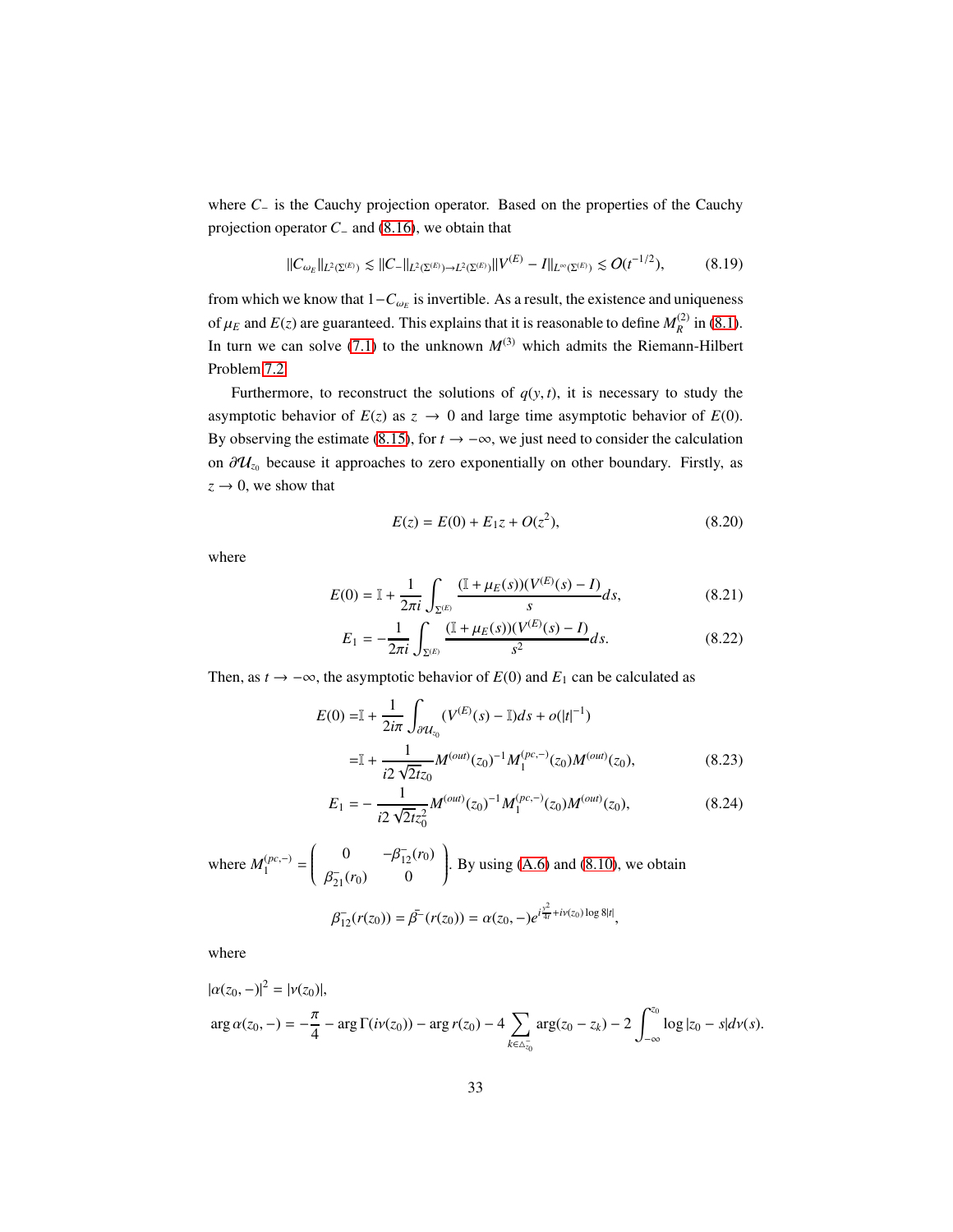Moreover, from [\(8.23\)](#page-32-0), a direct calculation shows that

$$
E(0)^{-1} = \mathbb{I} + O(t^{-1/2}).\tag{8.25}
$$

# <span id="page-33-0"></span>9. Pure ∂-Problem

In this section, our purpose is to study the existence and asymptotic behavior of the remaining  $\bar{\partial}$ -problem  $M^{(3)}(z)$ . The  $\bar{\partial}$ -RH problem [7.2](#page-27-0) for  $M^{(3)}(z)$  is equivalent to the following integral equation

$$
M^{(3)}(z) = I - \frac{1}{\pi} \iint\limits_{\mathbb{C}} \frac{M^{(3)}W^{(3)}}{s - z} dA(s),
$$
 (9.1)

where  $dA(s)$  is Lebesgue measure. Furthermore, the integral equation [\(9.1\)](#page-33-1) can be written in operator form, i.e.,

<span id="page-33-3"></span><span id="page-33-2"></span><span id="page-33-1"></span>
$$
(I - S)M(3)(z) = I,
$$
\n(9.2)

where S is Cauchy operator

$$
S[f](z) = -\frac{1}{\pi} \iint_{C} \frac{f(s)W^{(3)}(s)}{s - z} dA(s).
$$
 (9.3)

From [\(9.2\)](#page-33-2), we know that if the inverse operator  $(I - S)^{-1}$  exists, the solution  $M^{(3)}(z)$ also exists. In order to prove the operator  $I - S$  is reversible, we give the following proposition.

Proposition 9.1. *For large t, there exists a constant c that enables the operator* [\(9.3\)](#page-33-3) *to admit the following relation*

$$
\|\mathbf{S}\|_{L^{\infty}\to L^{\infty}} \le c|t|^{-1/4}.\tag{9.4}
$$

**Proof.** We mainly focus on the case that the matrix function supported in the region  $\Omega_1$ , the other case can be proved similarly. Assume that  $f \in L^{\infty}(\Omega_1)$  and  $s = p + iq$ . then based on [\(6.9\)](#page-25-0) and [\(7.2\)](#page-27-1), we can obtain the following inequality

$$
|S[f](z)| \leq \frac{1}{\pi} \iint_{\Omega_1} \frac{|f(s)M_R^{(2)}(s)\bar{\partial}R_1(s)M_R^{(2)}(s)^{-1}|}{|s-z|} df(s)
$$
  

$$
\leq c \frac{1}{\pi} \iint_{\Omega_1} \frac{|\bar{\partial}R_1(s)||e^{4tq(p-z_0)}|}{|s-z|} df(s), \tag{9.5}
$$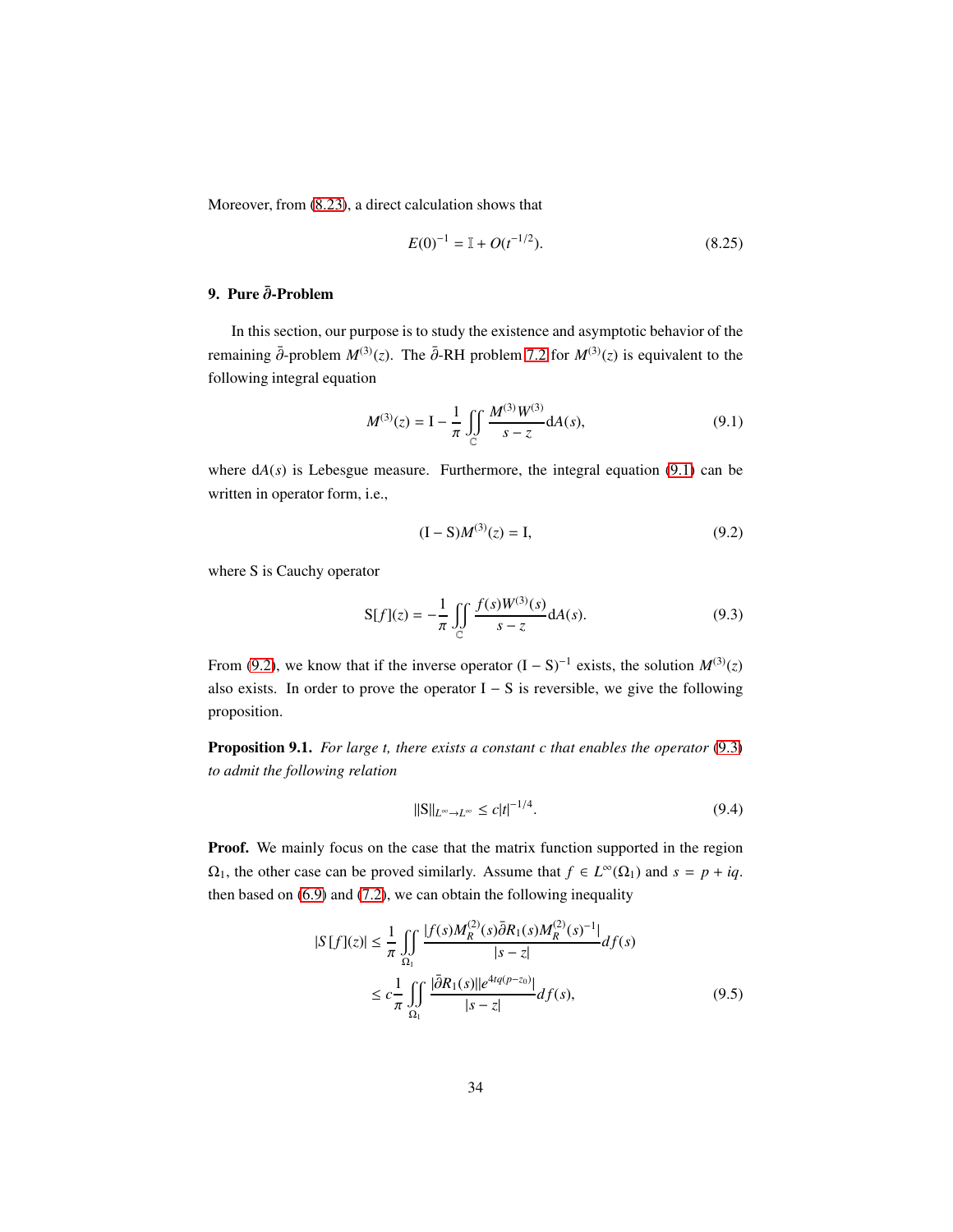where  $c$  is a constant. Then, on the basis of  $(6.4)$  and the estimates demonstrated in Appendix *C*, we obtain the following norm estimate.

$$
||S||_{L^{\infty}\to L^{\infty}} \le c(I_1 + I_2 + I_3) \le ct^{-1/4},
$$
\n(9.6)

where

$$
I_1 = \iint\limits_{\Omega_1} \frac{|\bar{\partial}\chi_Z(s)||e^{4tq(p-z_0)}}{|s-z|} df(s), \quad I_2 = \iint\limits_{\Omega_1} \frac{|r'(p)||e^{4tq(p-z_0)}}{|s-z|} df(s),\tag{9.7}
$$

and

$$
I_3 = \iint\limits_{\Omega_1} \frac{|s - z_0|^{-\frac{1}{2}} |e^{4tq(p - z_0)}|}{|s - z|} df(s).
$$
 (9.8)

<span id="page-34-2"></span><span id="page-34-1"></span> $\Box$ 

Next, our ultimate goal is to reconstruct the potential  $q(x, t)$  as  $t \to \infty$ . To approach this goal, according to [\(3.9\)](#page-12-0), it is necessary to study the large time asymptotic behaviors of  $M^{(3)}(0)$  and  $M_1^{(3)}$  $1^{(3)}(y, t)$ . They are defined in the asymptotic expansion of  $M^{(3)}(z)$  as  $z \rightarrow$ , i.e.,

$$
M^{(3)}(z) = M^{(3)}(0) + M_1^{(3)}(y, t)z + O(z^2), \ z \to 0,
$$

where

$$
M^{(3)}(0) = \mathbb{I} - \frac{1}{\pi} \iint_{\mathbb{C}} \frac{M^{(3)}(s)W^{(3)}(s)}{s} dA(s),
$$

$$
M_1^{(3)}(y, t) = \frac{1}{\pi} \int_{\mathbb{C}} \frac{M^{(3)}(s)W^{(3)}(s)}{s^2} dA(s).
$$

The  $M^{(3)}(0)$  and  $M_1^{(3)}$  $_{1}^{(3)}(y, t)$  satisfy the following proposition.

**Lemma 9.2.** *For t* →  $-\infty$ ,  $M^{(3)}(0)$  *and*  $M_1^{(3)}(y, t)$  *satisfy the following inequality* 

$$
||M^{(3)}(0) - 1||_{L^{\infty}} \lesssim |t|^{-\frac{3}{4}}, \tag{9.9}
$$

$$
M_1^{(3)}(y, t) \lesssim |t|^{-1}.
$$
\n(9.10)

The proof of this Proposition is similar to the process that shown in Appendix *C*.

# <span id="page-34-0"></span>10. Soliton resolution for the WKI equation

Now, we are ready to give the proof of Theorem [10.2](#page-36-0) as *t* → −∞. Inverting a series of transformation including [\(5.11\)](#page-21-0), [\(6.5\)](#page-23-2), [\(7.1\)](#page-26-1) and [\(8.1\)](#page-28-6), i.e.,

$$
M(z) \leftrightarrows M^{(1)}(z) \leftrightarrows M^{(2)}(z) \leftrightarrows M^{(3)}(z) \leftrightarrows E(z),
$$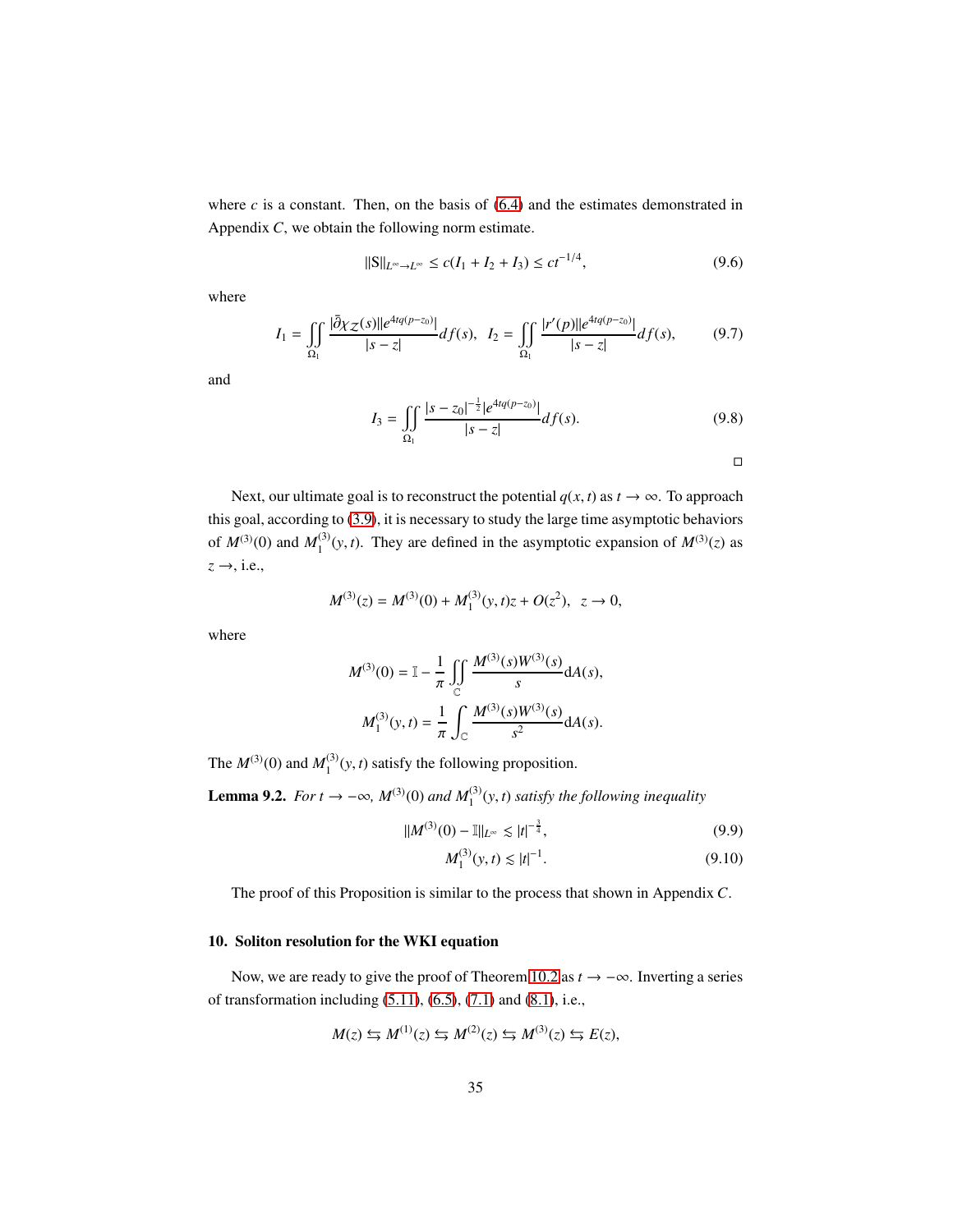we then obtain

$$
M(z) = M^{(3)}(z)E(z)M^{(out)}(z)R^{(2)^{-1}}(z)T^{-\sigma_3}(z), \ \ z \in \mathbb{C} \setminus \mathcal{U}_{z_0}
$$

<span id="page-35-0"></span>.

In order to recover the potential  $q(x, t)$ , we take  $z \to 0$  along the imaginary axis that means  $z \in \Omega_2$  or  $z \in \Omega_5$ , as a result  $R^{(2)}(z) = I$ . Then, we obtain

$$
M(0) = M^{(3)}(0)E(0)M^{(out)}(0)T^{-\sigma_3}(0),
$$
  
\n
$$
M = (M^{(3)}(0) + M_1^{(3)}z + \cdots)(E(0) + E_1z + \cdots)(M^{(out)}(z))(T^{-\sigma_3}(0) + \tilde{T}_1^{-\sigma_3}z + \cdots).
$$

Then by simple calculation, we immediately obtain

$$
M(0)^{-1}M(z) = T^{\sigma_3}(0)M^{(out)}(0)^{-1}M^{(out)}(z)T^{-\sigma_3}(0)z
$$
  
+  $T^{\sigma_3}(0)M^{(out)}(0)^{-1}E_1M^{(out)}(z)T^{-\sigma_3}(0)z$   
+  $T^{\sigma_3}(0)M^{(out)}(0)^{-1}M^{(out)}(z)T^{-\sigma_3}(0)z + O(t^{-\frac{3}{4}}).$ 

Then, according to the reconstruction formula [\(3.9\)](#page-12-0), [\(8.7\)](#page-29-2) and [\(8.24\)](#page-32-1), as  $t \to -\infty$ , we obtain that

$$
q(x,t) = q(y(x,t),t)
$$
  
=  $q_{sol}(y(x,t),t; \hat{\sigma}_d(I))T^2(0)(1+T_1) - it^{-\frac{1}{2}}e^{2d}\frac{\partial}{\partial y}f_{12}^+ + O(t^{-\frac{3}{4}}),$  (10.1)

where

$$
y(x,t) = x-c_{-}(x, t, \hat{\sigma}_{d}(I)) - iT_{1}^{-1} - it^{-\frac{1}{2}} f_{11}^{-} + O(t^{-\frac{3}{4}}),
$$
  
\n
$$
f_{12}^{-} = \frac{1}{iz_{0}^{2} 2 \sqrt{2}} [M^{(out)}(0)^{-1} (M^{(out)}(z_{0})^{-1} M_{1}^{(pc,-)}(z_{0}) M^{(out)}(z_{0})]_{12},
$$
  
\n
$$
f_{11}^{-} = \frac{1}{iz_{0}^{2} 2 \sqrt{2}} [M^{(out)}(0)^{-1} (M^{(out)}(z_{0})^{-1} M_{1}^{(pc,-)}(z_{0}) M^{(out)}(z_{0})]_{11},
$$

where  $M_1^{(pc,-)}$  is defined in section [8.3.](#page-30-0)

For the initial value problem of the WKI equation i.e.,  $q_0(x) \in \mathcal{H}(\mathbb{R})$ , the long time asymptotic behavior [\(10.1\)](#page-35-0) gives the soliton resolution which contains the soliton term confirmed by *N*(*I*)-soliton on discrete spectrum and the  $t^{-\frac{1}{2}}$  order term on continuous spectrum with residual error up to  $O(t^{-\frac{3}{4}})$ . Also, our results reveal the soliton solutions of WKI equation are asymptotic stable.

**Remark 10.1.** The steps in the steepest descent analysis of RHP [3.5](#page-12-1) for  $t \rightarrow +\infty$  is similar to the case  $t \to -\infty$  which has been presented in section 5-9. When we consider *t* → +∞, the main difference can be traced back to the fact that the regions of growth and decay of the exponential factors  $e^{2it\theta}$  are reversed, see Fig. 1. Here, we leave the detailed calculations to the interested reader.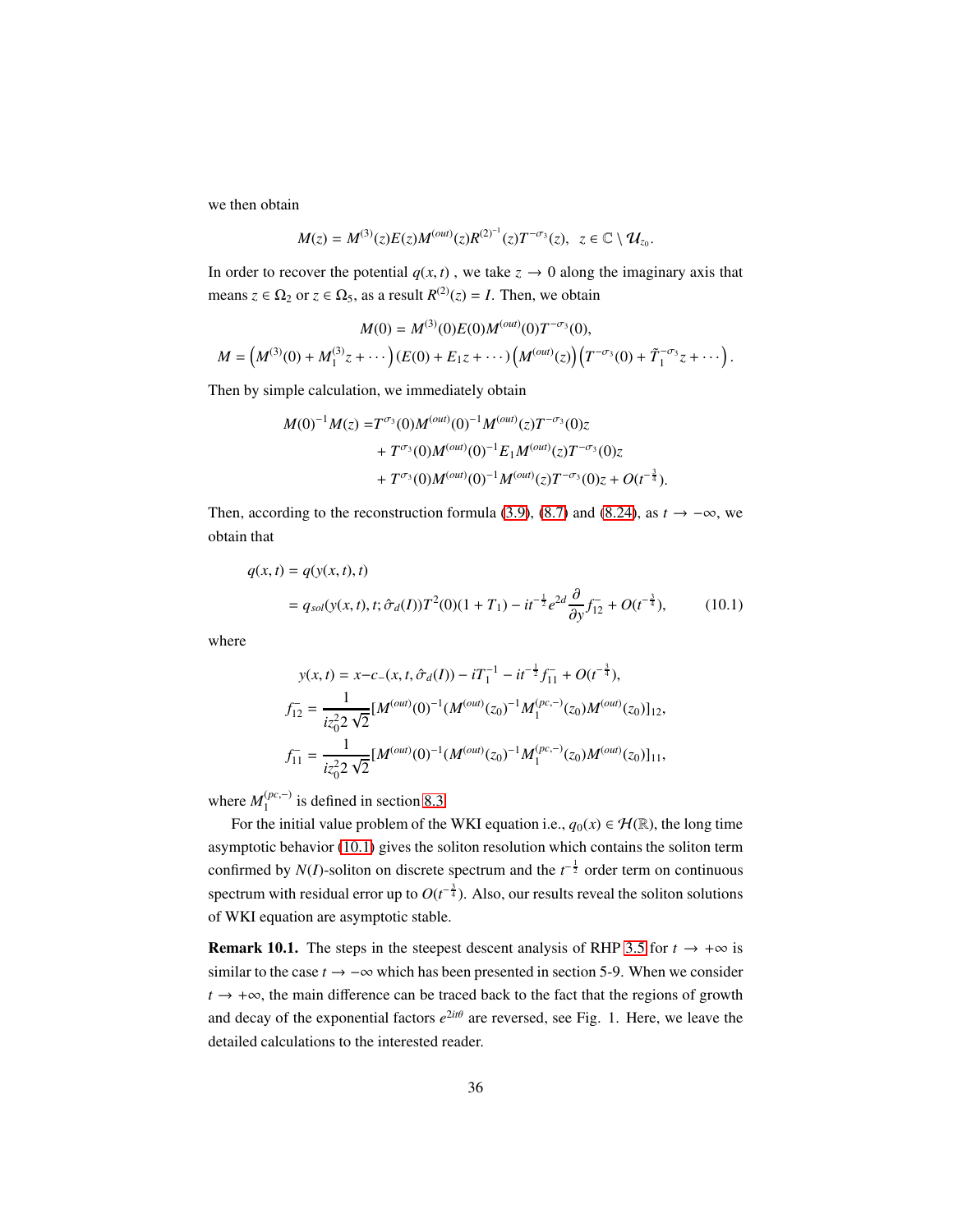Finally, we can give the following Theorem.

<span id="page-36-0"></span>**Theorem 10.2.** *Suppose that the initial value*  $q_0(x)$  *satisfies the Assumption* [\(3.1\)](#page-10-3) *and*  $q_0(x)$  ∈  $H(\mathbb{R})$ *. Let q*(*x*, *t*) *be the solution of WKI equation* [\(1.3\)](#page-2-2)*. The scattering data is denoted as*  $\{r, \{z_k, c_k\}_{k=1}^N\}$  which generated from the initial value  $q_0(x)$ . For fixed *y*<sub>1</sub>, *y*<sub>2</sub>, *v*<sub>1</sub>, *v*<sub>2</sub>  $\in \mathbb{R}$  *with y*<sub>1</sub> < *y*<sub>2</sub>, *v*<sub>1</sub> < *v*<sub>2</sub>, *and I* = {*z* :  $-\frac{1}{4v_1}$  < *Rez* <  $-\frac{1}{4v_2}$ }, *z*<sub>0</sub> =  $\frac{y}{4}$  $\frac{y}{4t}$ *, then as t* → ∞ *and*  $(y, t) \in S(y_1, y_2, v_1, v_2)$  *which is defined in* [\(B.13\)](#page-42-0)*, the solution*  $q(x, t)$  *can be expressed as*

$$
q(x,t) = q(y(x,t),t)e^{-2d}
$$
  
=  $q_{sol}(y(x,t),t; \hat{\sigma}_d(I))T^2(0)(1+T_1) - it^{-\frac{1}{2}}e^{2d}\frac{\partial}{\partial y}f_{12}^{\pm} + O(t^{-1}),$  (10.2)  

$$
y(x,t) = x - c_-(x,t,\sigma_d(I)) - iT_1^{-1} - it^{-\frac{1}{2}}f_{11}^{\pm} + O(t^{-1}).
$$

*Here,*  $q_{sol}(x, t; \sigma_d(I))$  *is the N*(*I*) *soliton solution, c*−(*x, t,*  $\hat{\sigma}_d(I)$ ) *is defined in* [\(3.6\)](#page-12-3)*, T*(*z*) *is defined in* [\(5.4\)](#page-20-0)*, T*<sup>1</sup> *is defined in* [\(5.10\)](#page-21-4)*, d is defined in* [\(2.13\)](#page-8-4) *and*

$$
f_{12}^{\pm} = \frac{1}{iz_0^2 2 \sqrt{2}} [M^{(out)}(0)^{-1} (M^{(out)}(z_0)^{-1} M_1^{(pc,\pm)}(z_0) M^{(out)}(z_0)]_{12},
$$
  

$$
f_{11}^{\pm} = \frac{1}{iz_0^2 2 \sqrt{2}} [M^{(out)}(0)^{-1} (M^{(out)}(z_0)^{-1} M_1^{(pc,\pm)}(z_0) M^{(out)}(z_0)]_{11},
$$

where  $M_1^{pc,\pm}(z)$  can be expressed as  $M_1^{(pc,\pm)}$  =  $\int_0^{\frac{1}{2}} 0 \frac{-\beta_{12}^{\pm}(r_0)}{r_0^2}$  $\overline{\mathcal{C}}$  $\beta_{21}^{\pm}(r_0)$  0  $\overline{\phantom{a}}$  $\begin{matrix} \end{matrix}$ *, and*  $M<sup>(out)</sup>(z)$  *is defined in* [\(8.1\)](#page-28-6)*. Here,*

$$
\beta_{12}^{\pm}(r(z_0)) = \overline{\beta^{\pm}}(r(z_0)) = \alpha(z_0, \pm) e^{i\frac{y^2}{4t} + i v(z_0) \log 8|t|},
$$

*where*

$$
|\alpha(z_0, \pm)|^2 = |\nu(z_0)|,
$$
  
arg  $\alpha(z_0, \pm) = \pm \frac{\pi}{4} \pm \arg \Gamma(i\nu(z_0)) - \arg r(z_0) - 4 \sum_{k \in \Delta_{z_0}^-} \mp 2 \int_{-\infty}^{z_0} \log |z_0 - s| d\nu(s),$ 

*r*(*z*) *is defined in* [\(2.22\)](#page-9-3)*,* ν(*z*) *is defined in* [\(5.3\)](#page-20-3) *and* Γ *denotes the gamma function.*

**Remark 10.3.** Theorem [10.2](#page-36-0) needs the initial value to meet  $q_0(x) \in \mathcal{H}(\mathbb{R})$ , so that the inverse scattering transform possesses well mapping properties [\[47](#page-48-8)]. Indeed, the asymptotic results only depend on the  $H^{1,1}(\mathbb{R})$  norm of *r* in this work. So we restrict the initial potential  $q_0(x) \in \mathcal{H}(\mathbb{R})$ . Particularly, for any  $q_0(x) \in \mathcal{H}(\mathbb{R})$  admitting the Assumption [3.1,](#page-10-3) the process of the long-time analysis and calculations shown in this work is unchanged.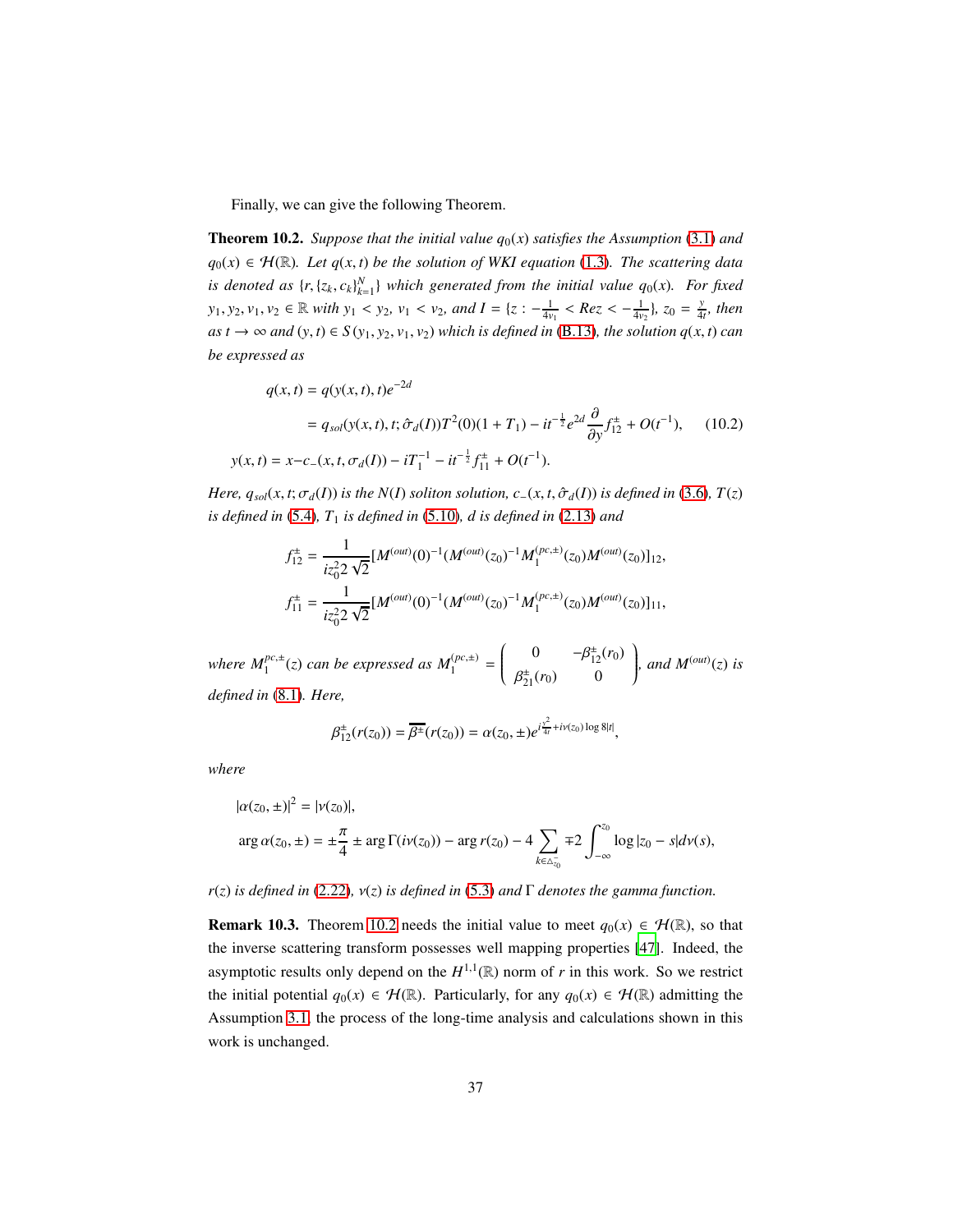# Acknowledgements

This work was supported by the National Natural Science Foundation of China under Grant No. 11975306, the Natural Science Foundation of Jiangsu Province under Grant No. BK20181351, the Six Talent Peaks Project in Jiangsu Province under Grant No. JY-059, and the Fundamental Research Fund for the Central Universities under the Grant Nos. 2019ZDPY07 and 2019QNA35.

# Appendix A: The parabolic cylinder model problem

Here, we describe the solution of parabolic cylinder model problem[\[52,](#page-48-9) [53](#page-49-0)]. Define the contours  $\Sigma^{pc} = \bigcup_{j=1}^{4} \Sigma^{pc}_j$  where

$$
\Sigma_j^{pc} = \left\{ \lambda \in \mathbb{C} | \arg \lambda = \frac{2j - 1}{4} \pi \right\}.
$$
 (A.1)

For  $r_0 \in \mathbb{C}$ , let  $v(r) = -\frac{1}{2\pi} \log(1+|r_0|^2)$ , consider the following parabolic cylinder model Riemann-Hilbert problem.

<span id="page-37-0"></span>**Riemann-Hilbert Problem 10.4.** Find a matrix-valued function  $M^{(pc)}(\lambda)$  such that

• 
$$
M^{(pc)}(\lambda)
$$
 is analytic in  $\mathbb{C} \setminus \Sigma^{pc}$ ,  $(A.2)$ 

• 
$$
M_{+}^{(pc)}(\lambda) = M_{-}^{(pc)}(\lambda)V^{(pc)}(\lambda), \quad \lambda \in \Sigma^{pc},
$$
 (A.3)

• 
$$
M^{(pc)}(\lambda) = I + \frac{M_1}{\lambda} + O(\lambda^2), \quad \lambda \to \infty,
$$
 (A.4)

where

$$
V^{(pc)}(\lambda) = \begin{cases} \lambda^{-i\nu\hat{\sigma}_3} e^{\frac{i\lambda^2}{4}\hat{\sigma}_3} \begin{pmatrix} 1 & r_0 \\ 0 & 1 \end{pmatrix}, & \lambda \in \Sigma_1^{pc}, \\ \lambda^{-i\nu\hat{\sigma}_3} e^{\frac{i\lambda^2}{4}\hat{\sigma}_3} \begin{pmatrix} 1 & 0 \\ \frac{\bar{r}_0}{1+|r_0|^2} & 1 \end{pmatrix}, & \lambda \in \Sigma_2^{pc}, \\ \lambda^{-i\nu\hat{\sigma}_3} e^{\frac{i\lambda^2}{4}\hat{\sigma}_3} \begin{pmatrix} 1 & \frac{r_0}{1+|r_0|^2} \\ 0 & 1 \end{pmatrix}, & \lambda \in \Sigma_3^{pc}, \\ \lambda^{-i\nu\hat{\sigma}_3} e^{\frac{i\lambda^2}{4}\hat{\sigma}_3} \begin{pmatrix} 1 & 0 \\ \bar{r}_0 & 1 \end{pmatrix}, & \lambda \in \Sigma_4^{pc}. \end{cases}
$$
(A.5)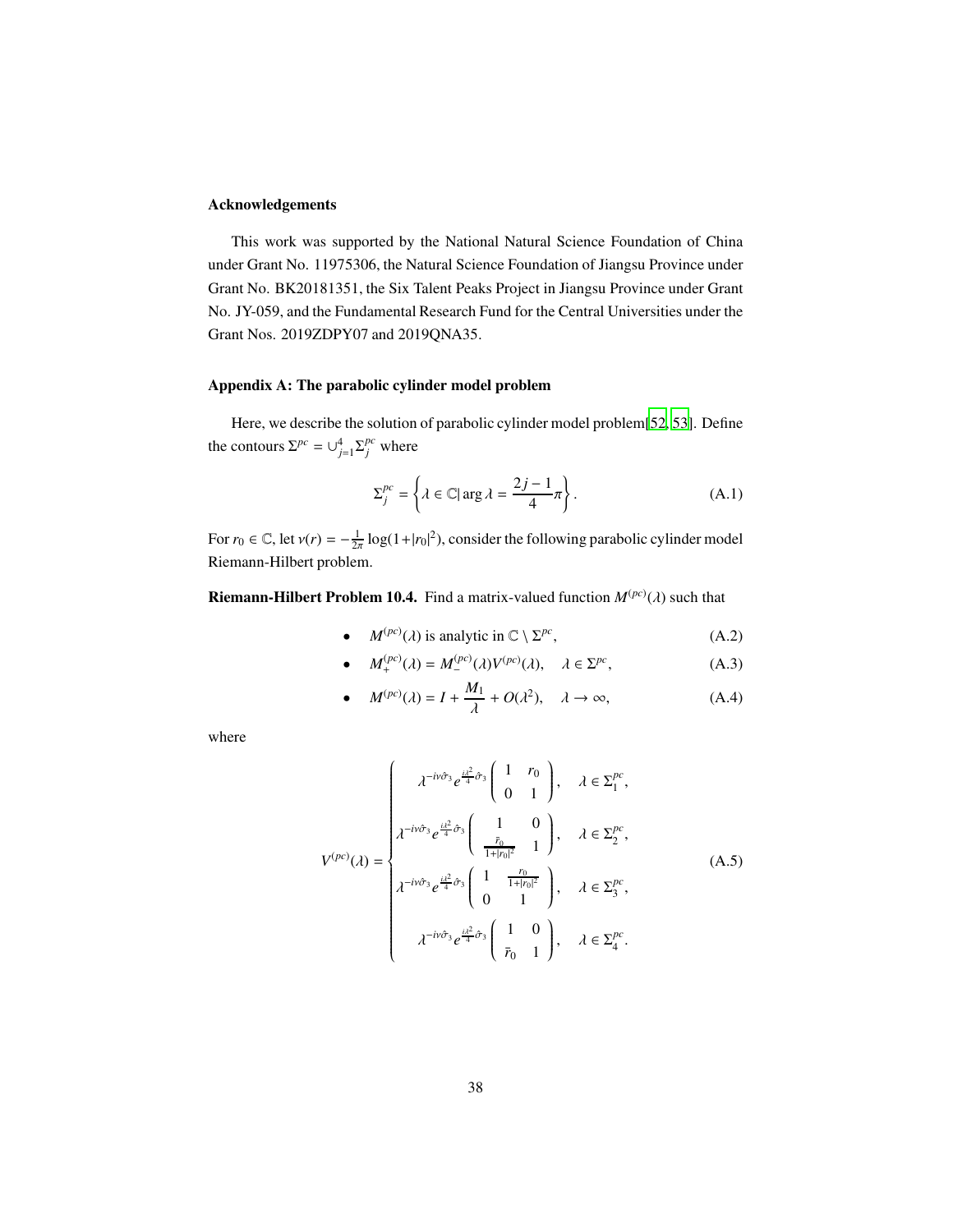$$
\begin{array}{c}\n\lambda^{-i\nu\hat{\sigma}_3}e^{\frac{i\lambda^2}{4}\hat{\sigma}_3}\begin{pmatrix}\n1 & 0 \\
\frac{\bar{r}_0}{1+|r_0|^2} & 1\n\end{pmatrix}\n\end{array}\n\qquad\n\begin{array}{c}\n\Sigma_1^{pc} \\
\Omega_2\n\end{array}\n\qquad\n\begin{array}{c}\n\Omega_2\n\end{array}\n\qquad\n\begin{array}{c}\n\lambda^{-i\nu\hat{\sigma}_3}e^{\frac{i\lambda^2}{4}\hat{\sigma}_3}\begin{pmatrix}\n1 & r_0 \\
0 & 1\n\end{pmatrix}\n\end{array}
$$
\n
$$
\lambda^{-i\nu\hat{\sigma}_3}e^{\frac{i\lambda^2}{4}\hat{\sigma}_3}\begin{pmatrix}\n1 & r_0 \\
0 & 1\n\end{pmatrix}\n\qquad\n\begin{array}{c}\n\Omega_3\n\end{array}\n\qquad\n\begin{array}{c}\n\Omega_4\n\end{array}\n\qquad\n\begin{array}{c}\n\Omega_5\n\end{array}\n\qquad\n\begin{array}{c}\n\Sigma_1^{pc} \\
\lambda^{-i\nu\hat{\sigma}_3}e^{+\frac{i\lambda^2}{4}\hat{\sigma}_3}\begin{pmatrix}\n1 & 0 \\
\bar{r}_0 & 1\n\end{pmatrix}\n\end{array}
$$

### **Figure 5.** Jump matrix  $V^{(pc)}$ .

We have the parabolic cylinder equation expressed as [\[54\]](#page-49-1)

$$
\left(\frac{\partial^2}{\partial z^2} + \left(\frac{1}{2} - \frac{z^2}{2} + a\right)\right)D_a = 0.
$$

As shown in the literature<sup>[\[23,](#page-46-14) [55\]](#page-49-2)</sup>, we obtain the explicit solution  $M^{(pc)}(\lambda, r_0)$ :

$$
M^{(pc)}(\lambda, r_0) = \Phi(\lambda, r_0) \mathcal{P}(\lambda, r_0) e^{\frac{i}{4} \lambda^2 \sigma_3} \lambda^{-i \nu \sigma_3},
$$

where

$$
\mathcal{P}(\lambda, r_0) = \begin{cases}\n\begin{pmatrix}\n1 & -r_0 \\
0 & 1\n\end{pmatrix}, & \lambda \in \Omega_1, \\
\begin{pmatrix}\n1 & 0 \\
-\frac{\bar{r}_0}{1+|r_0|^2} & 1\n\end{pmatrix}, & \lambda \in \Omega_3, \\
\begin{pmatrix}\n1 & \frac{r_0}{1+|r_0|^2} \\
0 & 1\n\end{pmatrix}, & \lambda \in \Omega_4, \\
\begin{pmatrix}\n1 & 0 \\
\bar{r}_0 & 1\n\end{pmatrix}, & \lambda \in \Omega_6, \\
I, & \lambda \in \Omega_2 \cup \Omega_5,\n\end{cases}
$$

and

$$
\Phi(\lambda, r_0) = \begin{cases}\n\begin{pmatrix}\ne^{-\frac{3\pi}{4}}D_{iv}\left(e^{-\frac{3i\pi}{4}}\lambda\right) & \text{if } \beta_{12}e^{-\frac{3\pi(v+i)}{4}}D_{iv-1}\left(e^{-\frac{3i\pi}{4}}\lambda\right) \\
-i\beta_{21}e^{-\frac{\pi}{4}(v-i)}D_{-iv-1}\left(e^{-\frac{ix}{4}}\lambda\right) & e^{\frac{\pi v}{4}}D_{-iv}\left(e^{-\frac{ix}{4}}\lambda\right) \\
\left(\ne^{\frac{\pi v}{4}}D_{iv}\left(e^{\frac{ix}{4}}\lambda\right) & i\beta_{12}e^{\frac{\pi}{4}(v+i)}D_{iv-1}\left(e^{\frac{ix}{4}}\lambda\right) \\
-i\beta_{21}e^{-\frac{3\pi(v-i)}{4}}D_{-iv-1}\left(e^{\frac{3i\pi}{4}}\lambda\right) & e^{-\frac{3\pi v}{4}}D_{-iv}\left(e^{\frac{3i\pi}{4}}\lambda\right)\n\end{pmatrix}, \quad \lambda \in \mathbb{C}^-, \\
\end{cases}
$$

with

$$
\beta_{21} = \frac{\sqrt{2\pi}e^{i\pi/4}e^{-\pi v/2}}{r_0 \Gamma(-i\nu)}, \quad \beta_{12} = \frac{-\sqrt{2\pi}e^{-i\pi/4}e^{-\pi v/2}}{r_0^* \Gamma(i\nu)} = \frac{\nu}{\beta_{21}}.
$$
\n(A.6)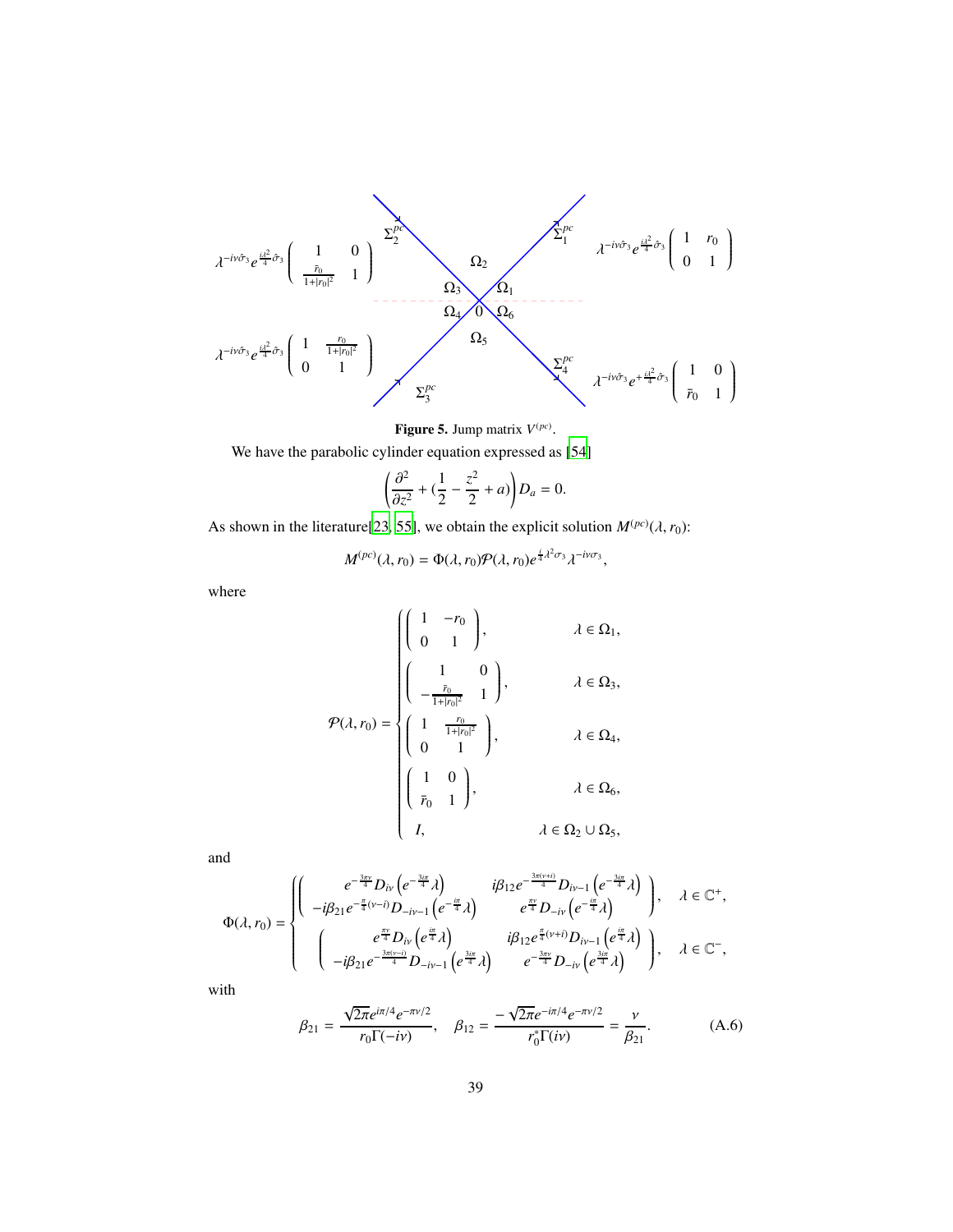Then, it is not hard to obtain the asymptotic behavior of the solution by using the wellknown asymptotic behavior of  $D_a(z)$ ,

$$
M^{(pc)}(r_0, \lambda) = I + \frac{M_1^{(pc)}}{i\lambda} + O(\lambda^{-2}), \tag{A.7}
$$

where

$$
M_1^{(pc)} = \begin{pmatrix} 0 & -\beta_{12} \\ \beta_{21} & 0 \end{pmatrix}.
$$
 (A.8)

#### Appendix B: Meromorphic solutions of the WKI Riemann-Hilbert problem

Here, we study RHP [3.5](#page-12-1) for the reflectionless case, i.e.,  $r(z) = 0$ . Under this condition, we know that  $M(y, t; z)$  has no jump across the real axis. Then for given scattering data  $\sigma_d = \{(z_k, c_k), z_k \in \mathbb{Z}\}_{k=1}^N$  satisfying  $z_k \neq z_j$  for  $k \neq j$ , we obtain the following Riemann-Hilbert problem from RHP [3.5.](#page-12-1)

**Riemann-Hilbert problem B.1** Find a matrix value function  $M(y, t; z | \sigma_d)$  satisfying

- $M(y, t; z | \sigma_d)$  is analytic in  $\mathbb{C} \setminus (\mathcal{Z} \cup \bar{\mathcal{Z}})$ ;
- $M(y, t; z | \sigma_d) = I + O(z^{-1}), \quad z \to \infty;$
- *M*(*y*, *t*;  $z | \sigma_d$ ) satisfies the following residue conditions at simple poles  $z_k \in \mathcal{Z}$  and  $\bar{z}_k \in \bar{\mathcal{Z}}$

$$
Res_{z=z_k} M(y, t; z | \sigma_d) = \lim_{z \to z_k} M(y, t; z | \sigma_d) N_k,
$$
  
\n
$$
Res_{z=z_k} M(y, t; z | \sigma_d) = \lim_{z \to \overline{z}_k} M(y, t; z | \sigma_d) \sigma_2 \overline{N}_k \sigma_2,
$$
  
\n(B.1)

where

$$
N_k = \begin{pmatrix} 0 & \gamma_k(x, t) \\ 0 & 0 \end{pmatrix}, \ \gamma_k(x, t) = c_k e^{-2it\theta(z_k)}, \tag{B.2}
$$

$$
\theta(z_k) = 2z_k^2 + \frac{y}{t}z_k.
$$
 (B.3)

Then, based on the Liouville's theorem, the uniqueness of the solution is a direct result. Referring to the symmetry shown in Proposition [2.4,](#page-8-3) we obtain  $M(y, t; z | \sigma_d)$  =  $-\sigma_2 \bar{M}(y, t; \bar{z}|\sigma_d)\sigma_2$ , from which we can derive the following expansion, i.e.,

$$
M(y, t; z | \sigma_d) = \mathbb{I} + \sum_{k=1}^{N} \left[ \frac{1}{z - z_k} \begin{pmatrix} 0 & \zeta_k(x, t) \\ 0 & \eta_k(x, t) \end{pmatrix} + \frac{1}{z - z_k^*} \begin{pmatrix} \eta_k^*(x, t) & 0 \\ -\zeta_k^*(x, t) & 0 \end{pmatrix} \right],
$$
 (B.4)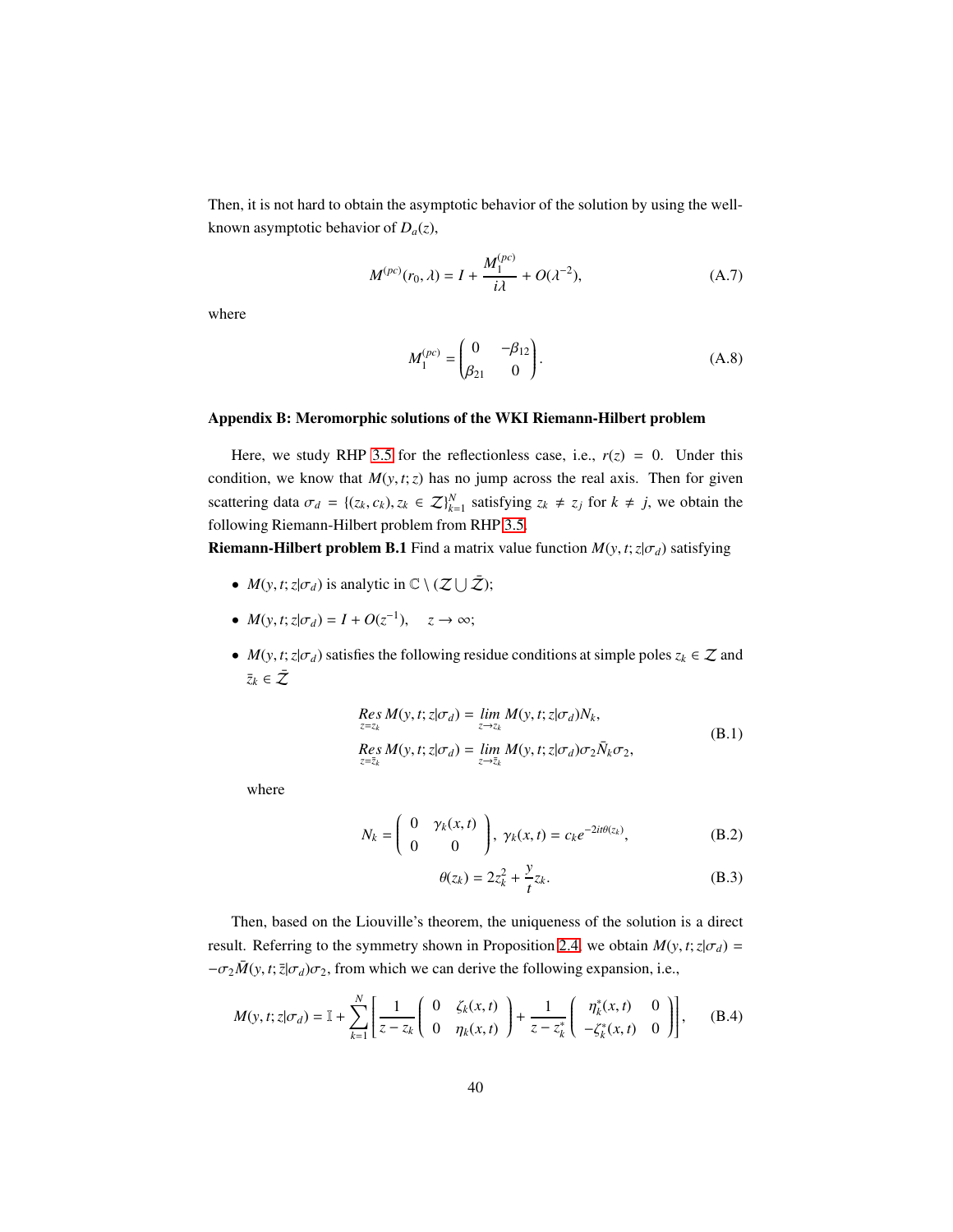where  $\zeta_k(x, t)$  and  $\eta_k(x, t)$  are unknown coefficients to be determined. Next, in the similar way shown in [\[37\]](#page-47-9), we obtain the following proposition.

**Proposition B.2** For the given scattering data  $\sigma_d = \{(z_k, c_k), z_k \in \mathcal{Z}\}_{k=1}^N$  such that  $z_k \neq z_j$  for  $k \neq j$ , the solution of RHP *B*.1 is unique for each  $(x, t) \in \mathbb{R}^2$ . Moreover, the solution satisfies

$$
||M(y, t; z | \sigma_d)||_{L^{\infty}(\mathbb{C} \setminus (\mathcal{Z} \cup \bar{\mathcal{Z}}))} \lesssim 1.
$$
 (B.5)

# <span id="page-40-0"></span>*B.1 Renormalization of the RHP for reflectionless case*

For the reflectionless case, following from the trace formula [\(5.5\)](#page-20-1), we obtain

$$
s_{22}(z) = \prod_{k=1}^{N} \left( \frac{z - z_k}{z - \overline{z}_k} \right).
$$
 (B.6)

Following from the ideas in [\[37\]](#page-47-9), we define  $\Delta \subseteq \{1, 2, \dots, N\}, \forall \subseteq \{1, 2, \dots, N\}$   $\Delta$ , and

$$
s_{22,\Delta} = \prod_{k \in \Delta} \frac{z - z_k}{z - z_k^*}, \quad s_{22,\nabla} = \frac{s_{11}}{s_{11,\Delta}} = \prod_{k \in \nabla} \frac{z - z_k}{z - z_k^*}.
$$
 (B.7)

Then, the normalized transformation

$$
M^{\Delta}(y, t; z | \sigma_d^{\Delta}) = M(y, t; z | \sigma_d) s_{22, \Delta}(z)^{-\sigma_3}, \tag{B.8}
$$

splits the poles between the columns of  $M(y, t; z | \sigma_d)$  based on the selection of different △. Then, we can get the modified Riemann-Hilbert problem.

**Riemann-Hilbert problem B.3** Given scattering data  $\sigma_d = \{(z_k, c_k)\}_{k=1}^N$  and  $\Delta \subseteq \{1, 2, \dots, N\}$ , find a matrix value function  $M^{\Delta}$  satisfying

- $M^{\Delta}(y, t; z | \sigma_d^{\Delta})$  is analytic in  $\mathbb{C} \setminus (\mathcal{Z} \cup \bar{\mathcal{Z}})$ ;
- $M^{\Delta}(y, t; z | \sigma_d^{\Delta}) = I + O(z^{-1}), \quad z \to \infty;$
- $M^{\Delta}(y, t; z | \sigma_d^{\Delta})$  satisfies the following residue conditions at simple poles  $z_k \in \mathcal{Z}$ and  $\bar{z_k} \in \bar{Z}$

$$
Res_{z=z_k} M^{\Delta}(y, t; z | \sigma_d^{\Delta}) = \lim_{z \to z_k} M^{\Delta}(y, t; z | \sigma_d^{\Delta}) N_k^{\Delta},
$$
  
\n
$$
Res_{z=\overline{z}_k} M^{\Delta}(y, t; z | \sigma_d^{\Delta}) = \lim_{z \to \overline{z}_k} M^{\Delta}(y, t; z | \sigma_d^{\Delta}) \sigma_2 \overline{N_k^{\Delta}} \sigma_2,
$$
\n(B.9)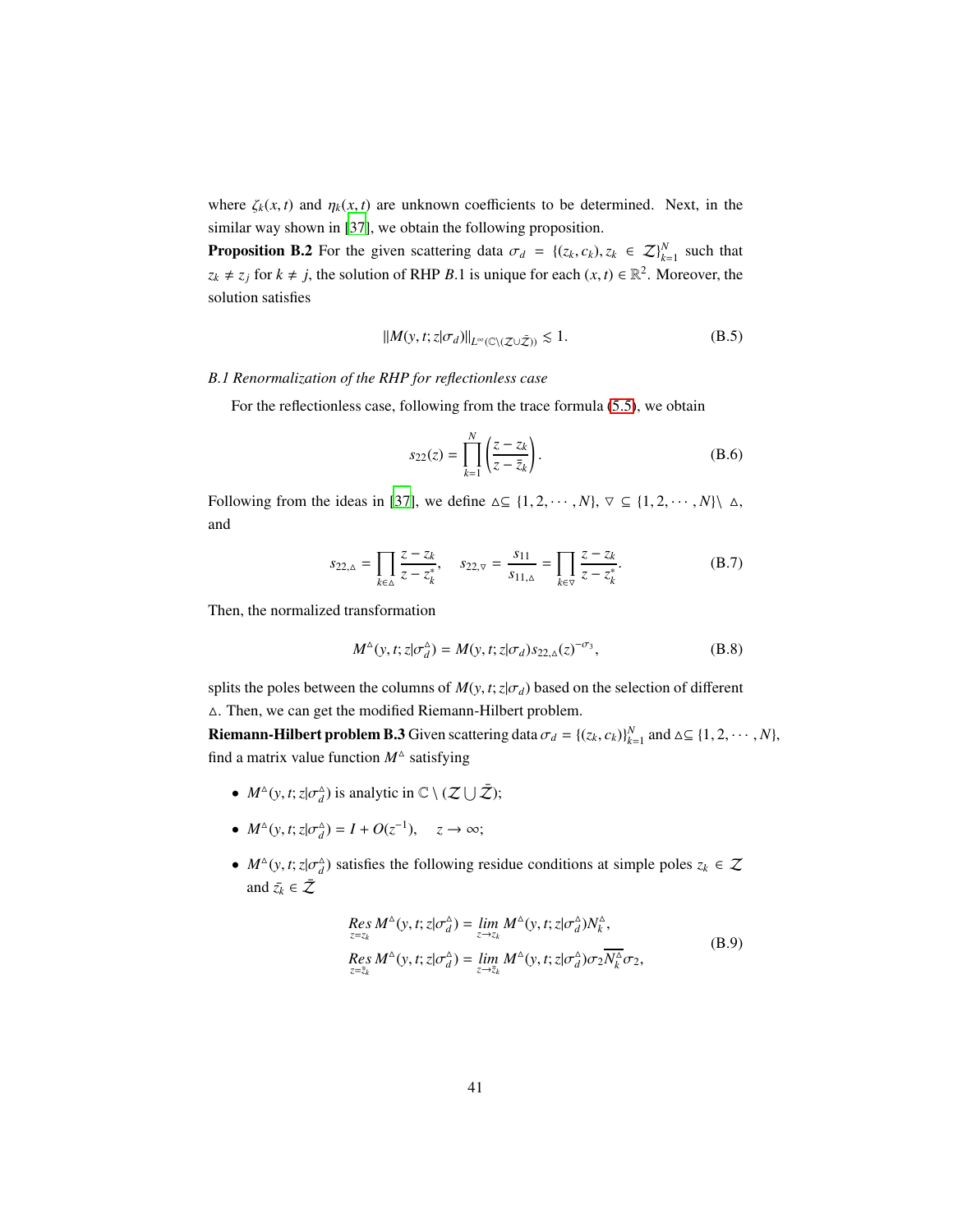where

$$
N_k^{\Delta} = \begin{cases} \begin{pmatrix} 0 & \gamma_k^{\Delta} \\ 0 & 0 \end{pmatrix}, & k \in \nabla, \\ \begin{pmatrix} 0 & 0 \\ \gamma_k^{\Delta} & 0 \end{pmatrix}, & k \in \Delta, \end{cases}
$$
  

$$
\gamma_k^{\Delta} = \begin{cases} c_k (s_{22,\Delta}(z_k))^2 e^{-2it\theta(z_k)} & k \in \nabla, \\ c_k^{-1} (s_{22,\Delta}'(z_k))^{-2} e^{2it\theta(z_k)} & k \in \Delta, \end{cases}
$$
  

$$
\theta(z_k) = 2z_k^2 + \frac{y}{t} z_k.
$$
 (B.10)

Because  $M^{\Delta}(y, t; z | \sigma_d^{\Delta})$  is directly transformed from  $M(y, t; z | \sigma_d)$ , it is obvious to find out that RHP *B*.3 has a unique solution.

For given scattering data  $\sigma_d^{\Delta}$ , using  $q_{sol}(y, t) = q_{sol}(y, t; \sigma_d^{\Delta})$  to denote the unique *N*-soliton solution of the WKI equation [\(1.3\)](#page-2-2), by applying [\(B.8\)](#page-40-0), we can derive that

$$
q_{sol}(y, t; \sigma_d^{\Delta}) = e^{2d} \lim_{z \to 0} \frac{\partial}{\partial y} \frac{\left(M(0; y, t | \sigma_d^{\Delta})^{-1} M(z; y, t | \sigma_d^{\Delta})\right)_{12}}{z}.
$$
 (B.11)

This indicates that each normalization encodes  $q_{sol}(y, t)$  in the same way. When the scattering coefficient  $s_{22}(z)$  only possesses one zero point  $z_1$ , the one soliton solution can be derived. Taking  $z_1 = \xi + i\eta$ ,  $\xi > 0$ ,  $\eta > 0$ , the one soliton solution of the WKI equation [\(1.3\)](#page-2-2) is derived as [\[18\]](#page-46-9)

$$
q(x,t) = q(y(x,t),t) = \frac{-2\eta(\xi - \eta i)[\xi \cosh(2\phi) + i\eta \sinh(2\varphi)]e^{2d-2i\varphi}}{\eta[(\xi^2 + \eta^2)\cosh^2(2\phi) - 2\eta^2]},
$$
  

$$
x = y - \frac{2\eta}{\eta^2(1 + e^{4\phi})},
$$

where  $\varphi = \varphi(y, t)$  and  $\phi = \phi(y, t)$  are respectively defined as

$$
\varphi(y,t) = \xi y + 2(\xi^2 - \eta^2)t - \frac{1}{2}\arg(c_1),
$$
  

$$
\phi(y,t) = 4\xi\eta t - \eta y - \frac{1}{2}\log(|c_1|).
$$

The constant  $c_1$  is the norming constant, and  $d$  is defined in [\(2.13\)](#page-8-4). However, when the scattering coefficient  $s_{22}(z)$  possesses multiple zero point, the exact formula of the solution is too complicated to derive, we do not give them here. In fact, after the elastic collisions, the *N*-soliton asymptotically separate into *N* single-soliton solutions as  $t \to \infty$ . Of course, the non-generic case, for example two points of scattering data lie on a vertical line, is an exception. Next, we study the asymptotic behavior of the soliton solutions.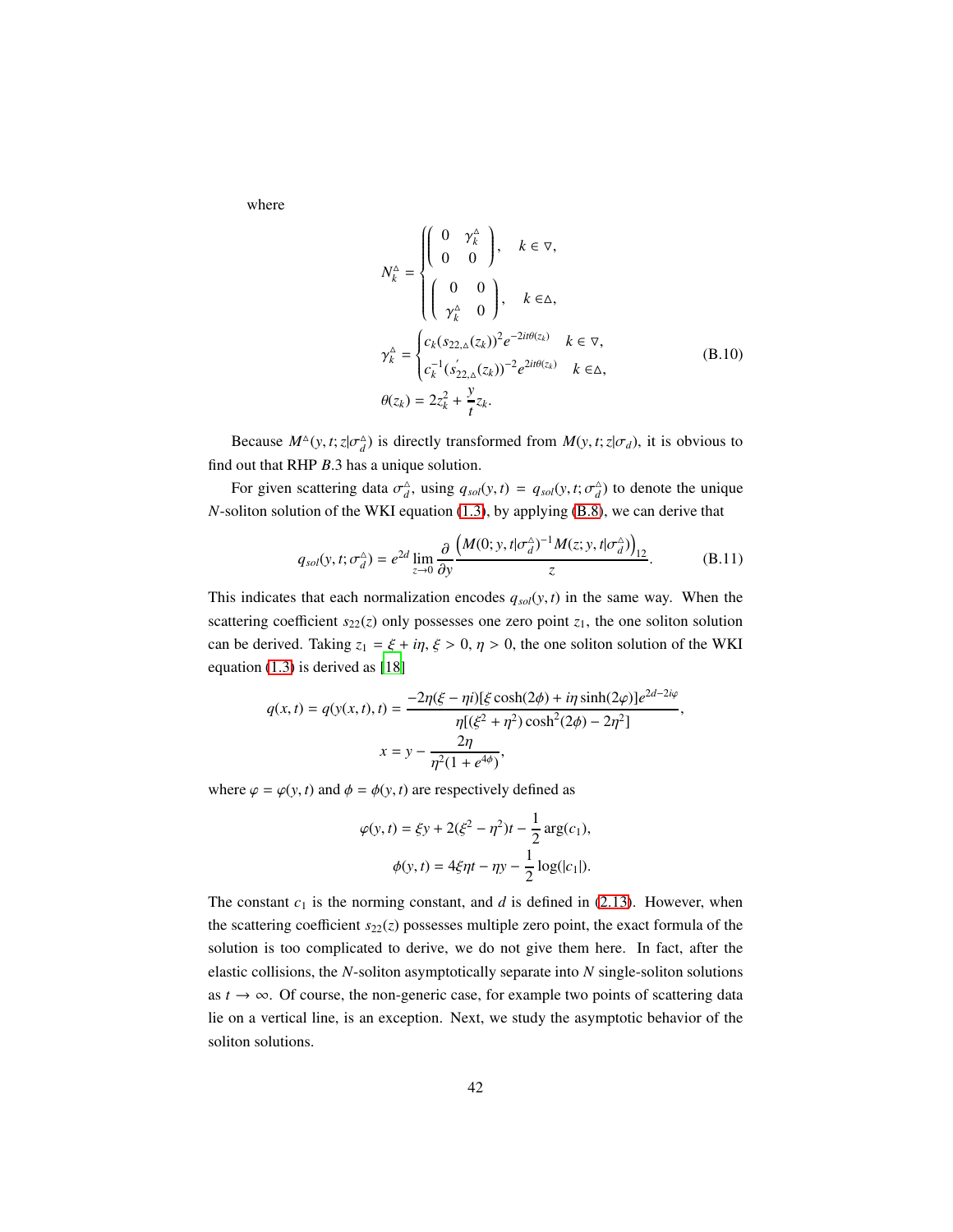<span id="page-42-0"></span>*B.2 Long-time behavior of soliton solutions*

Define a distance

$$
\mu(I) = \min_{z_k \in \mathcal{Z} \setminus \mathcal{Z}(I)} \{ Im(z_k) dist(Re z_k, I) \},\tag{B.12}
$$

and a space-time cone

$$
S(y_1, y_2, v_1, v_2) = \{(y, t), y = y_0 + vt \ with \ y_0 \in [y_1, y_2], v \in [v_1, v_2]\},\tag{B.13}
$$

where  $v_1 \le v_2 \in \mathbb{R}$  are given velocities.



**Figure 6.** Space-time  $S(y_1, y_2, v_1, v_2)$ .

**Proposition B.4** Given scattering data  $\sigma_d^{\Delta_{z_0}^-} = \{(z_k, c_k)\}\$ , fix  $y_1, y_2, v_1, v_2 \in \mathbb{R}$  and  $y_1 < y_2$ ,  $v_1 < v_2$ . Let  $\mathcal{I} = \left[ -\frac{v_2}{4}, -\frac{v_1}{4} \right]$ . Then as  $t \to \infty$  and  $(y, t) \in S(y_1, y_2, v_1, v_2)$ , we have

$$
M^{\Delta_{z_0}^*}(z|\sigma_d^{^{\Delta_{z_0}^*}}) = (I + O(e^{-8\mu|t|}))M^{\Delta_{I}^*}(z|\hat{\sigma}_d(I)),
$$
\n(B.14)

where  $M^{\Delta_T^{\pi}}(z|\hat{\sigma}_d(\mathcal{I}))$  is  $N(\mathcal{I}) = |\mathcal{Z}(\mathcal{I})|$ -soliton solutions corresponding to scattering data

$$
\hat{\sigma}_d(\mathcal{I}) = \{ (z_k, c_k(\mathcal{I})), z_k \in \mathcal{Z}(\mathcal{I}) \}, \ c_k(\mathcal{I}) = c_k \prod_{z_j \in \mathcal{Z} \setminus \mathcal{Z}(\mathcal{I})} \left( \frac{z_k - z_j}{z_k - \bar{z}_j} \right)^2. \tag{B.15}
$$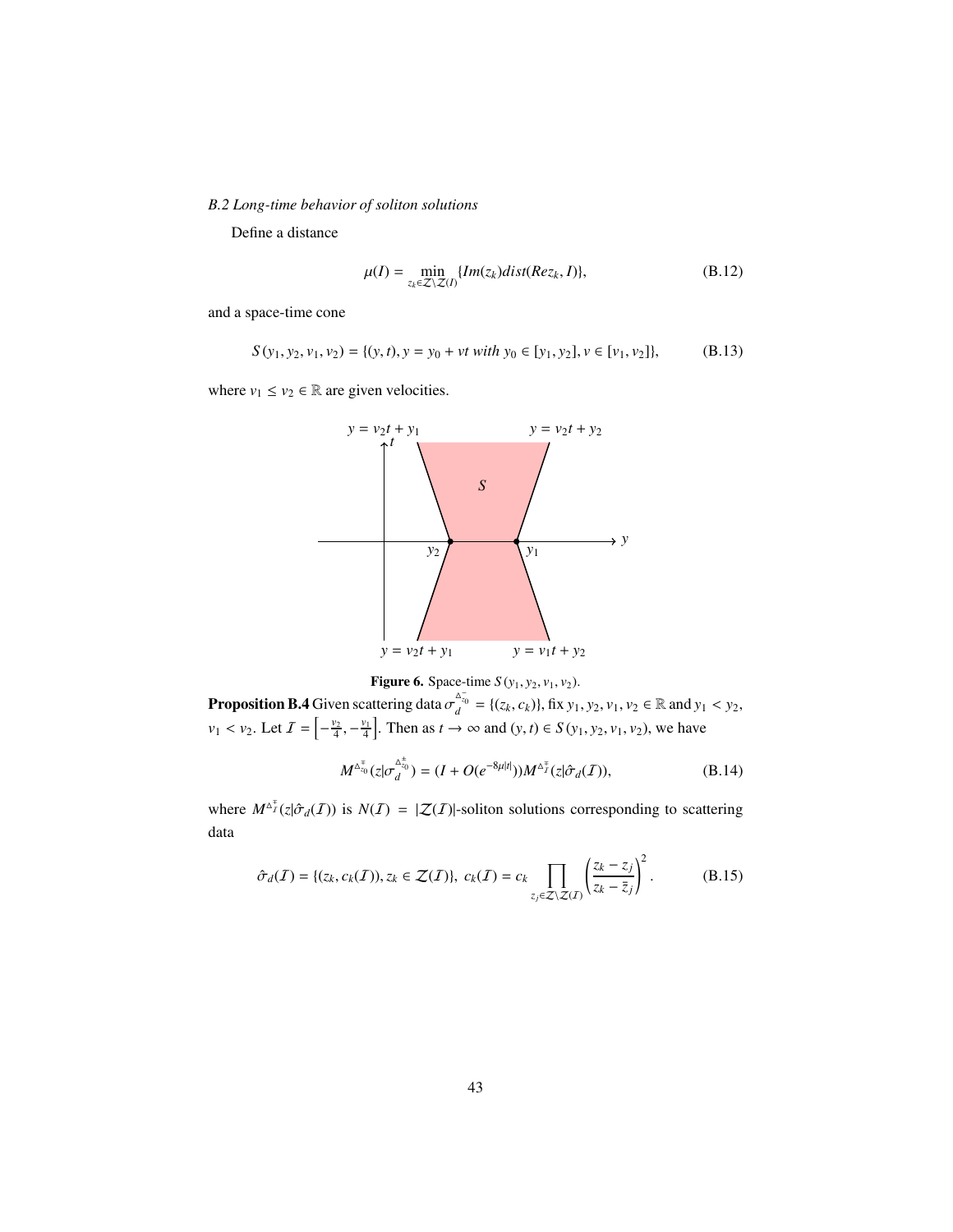

**Figure 7.** For fixed  $v_1 < v_2$ ,  $I = \left[ -\frac{v_2}{4}, -\frac{v_1}{4} \right]$ .

**Proof.** We first consider the case of  $M^{\Delta_{z_0}^-}(z|\sigma_d^{\Delta_{z_0}^-})$ . Define

$$
\Delta^{-}(I) = \{k : Re z_k < -\frac{v_2}{4}\}, \quad \Delta^{+}(I) = \{k : Re z_k > -\frac{v_1}{4}\}.
$$

Then, if we choose  $\Delta = \Delta^{-}(I)$  in RHP *B*.3, it is easy to check that

$$
\left\| N_k^{\Delta^{-}(I)} \right\| = \begin{cases} o(1) & k \in \mathcal{Z}(I), \\ o(e^{-8\mu(I)|t|}) & k \in \mathcal{Z} \setminus \mathcal{Z}(I), \end{cases} \quad t \to -\infty, \tag{B.16}
$$

which implies that the residues with  $z_k \in \mathcal{Z} \setminus \mathcal{Z}(I)$  have little contribution to the solution  $M^{\Delta_{z_0}^{\pm}}$ .

For each discrete spectrum point  $z_k \in \mathcal{Z} \setminus \mathcal{Z}(I)$ , we make a small disk  $D_k$  corresponding to each spectrum point  $z_k$ . And the radius of the disk  $D_k$  is sufficiently small to guarantee that they are non-overlapping. Denote  $\partial D_k$  as the boundary of  $D_k$ . Then, we introduce that

$$
\Xi(z) = \begin{cases}\nI - \frac{N_k^{\Delta^{-}(I)}}{z - z_k} & z \in D_k, \\
I - \frac{\sigma_2(N_k^*)^{\Delta^{-}(I)}\sigma_2}{z - \overline{z}_k} & z \in \overline{D}_k, \\
I, \quad \text{elsewhere.} \n\end{cases} \tag{B.17}
$$

By introducing a transformation that  $\hat{M}^{\Delta_{z_0}^-}(z) = M^{\Delta_{z_0}^-}(z) \Xi(z)$ , we can derive that  $\hat{M}^{\Delta_{z_0}^-}(z)$ has a new jump in  $\partial D_k$ . Then  $\hat{M}^{\Delta_{\mathcal{T}_0}^-}(z)$  satisfied the following jump relationship

$$
\hat{M}_+^{\Delta_{z_0}^-}(z) = \hat{M}_-^{\Delta_{z_0}^-}(z)\hat{V}, \ \ z \in \partial D_k \cup \bar{D}_k. \tag{B.18}
$$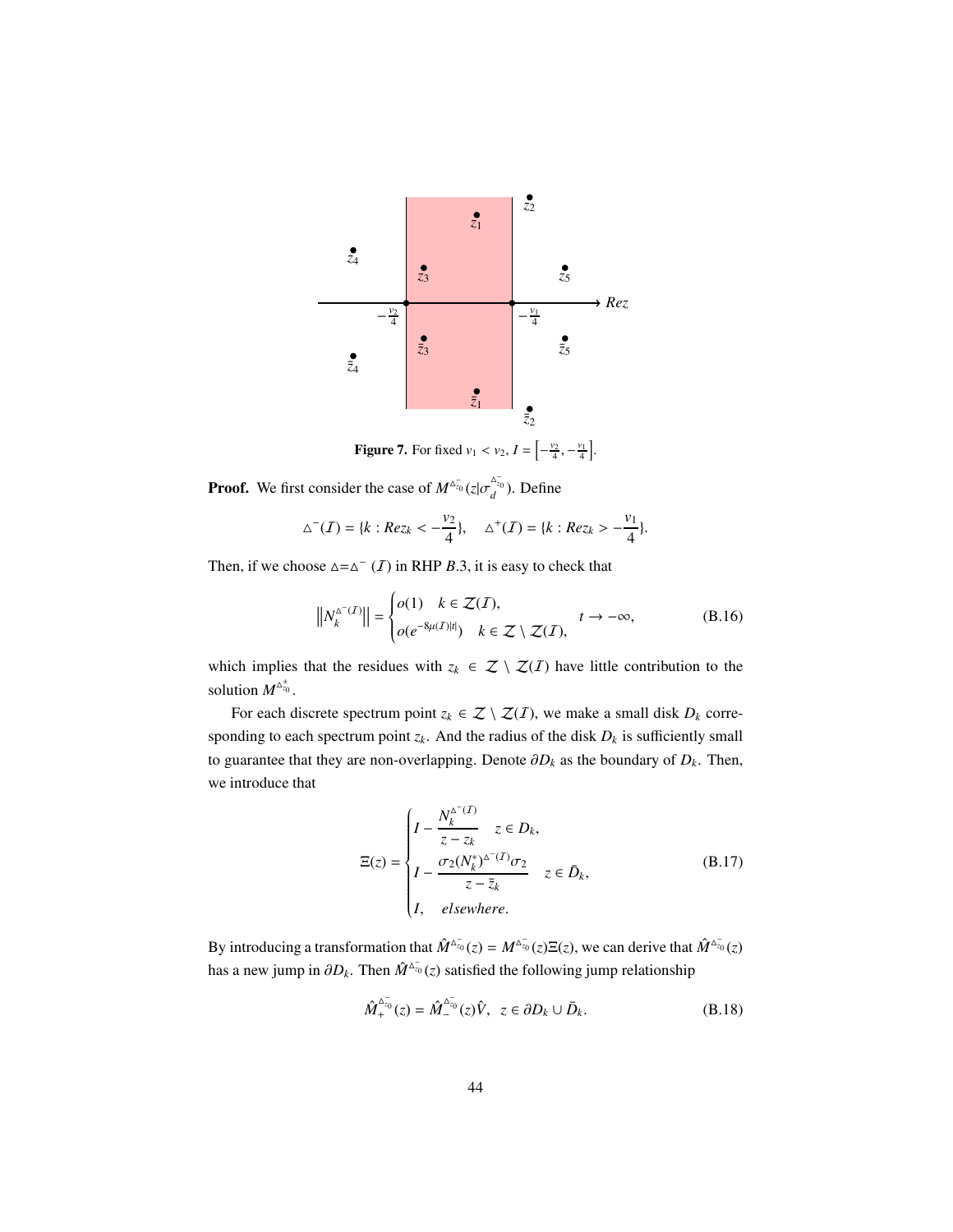By using the estimate [\(B.16\)](#page-42-0), the jump matrix  $\hat{V}$  satisfies that

$$
\|\hat{V} - I\| = o(e^{-8\mu(I)|t|}), \ z \in \partial D_k \cup \bar{D}_k, \ t \to -\infty.
$$
 (B.19)

Observing a fact that  $\hat{M}^{\Delta_{z_0}^-}(z|\sigma_d)$  and  $M^{\Delta_{\bar{I}}^-}(z|\hat{\sigma}_d(\bar{I}))$  possess the same poles and residue conditions. Therefore, we can show that

$$
\hat{M}^{\Delta_{z_0}^-}(z|\sigma_d)[M^{\Delta_{\bar{I}}^-}(z|\hat{\sigma}_d(\bar{I}))]^{-1} \triangleq \varepsilon(z)
$$
 (B.20)

has no poles. And, its jumps across the  $\partial D_k \cup \partial \bar{D}_k$  satisfy the same estimates with [\(B.19\)](#page-42-0). Then, with the application of the theory of small-norm Riemann-Hilbert problems, one can easily derive that

$$
\varepsilon(z) = I + O(e^{-8\mu(I)|t|}), \quad t \to \infty,
$$

which together with  $\hat{M}^{\Delta_{z_0}}(z) = M^{\Delta_{z_0}}(z) \Xi(z)$  gives the formula [\(B.14\)](#page-42-0). The other case of  $M^{\Delta_{z_0}^+}(z|\sigma_d^{\Delta_{z_0}^+})$  can be proved similarly.

## <span id="page-44-0"></span>Appendix C: Detailed calculations for the pure  $\bar{\partial}$ -Problem

**Proposition C.1** For large *t*, there exist constants  $c_j$  ( $j = 1, 2, 3$ ) such that  $I_j$  ( $j = 1, 2, 3$ ) defined in [\(9.7\)](#page-34-1) and [\(9.8\)](#page-34-2) possess the following estimate

$$
I_j \le c_j t^{-\frac{1}{4}}, \ \ j = 1, 2, 3. \tag{C.1}
$$

,

**Proof.** Let  $s = p + iq$  and  $z = \xi + i\eta$ . Considering the fact that

$$
\left\|\frac{1}{s-z}\right\|_{L^2}(q+z_0) = \left(\int_{q+z_0}^{\infty} \frac{1}{|s-z|^2} dp\right)^{\frac{1}{2}} \le \frac{\pi}{q-\eta}
$$

we can derive that

$$
|I_{1}| \leq \int_{0}^{+\infty} \int_{q+z_{0}}^{+\infty} \frac{|\bar{\partial}\chi_{Z}(s)|e^{-4|t|q(p-z_{0})}}{|s-z|} dp dq
$$
  
\n
$$
\leq \int_{0}^{+\infty} e^{-4|t|q^{2}} ||\bar{\partial}\chi_{Z}(s)||_{L^{2}(q+z_{0})} \Big\| \frac{1}{s-z} \Big\|_{L^{2}(q+z_{0})} dq
$$
  
\n
$$
\leq c_{1} \int_{0}^{+\infty} \frac{e^{-4|t|q^{2}}}{\sqrt{|q-\eta|}} dq \leq c_{1}|t|^{-\frac{1}{4}}.
$$
 (C.2)

Similarly, considering that  $r \in H^{1,1}(\mathbb{R})$ , we obtain the estimate

$$
|I_2| \le \int_0^{+\infty} \int_{q+z_0}^{+\infty} \frac{|r'(p)|e^{-4|t|q^2}}{|s-z|} dp dq \le c_2 |t|^{-\frac{1}{4}}.
$$
 (C.3)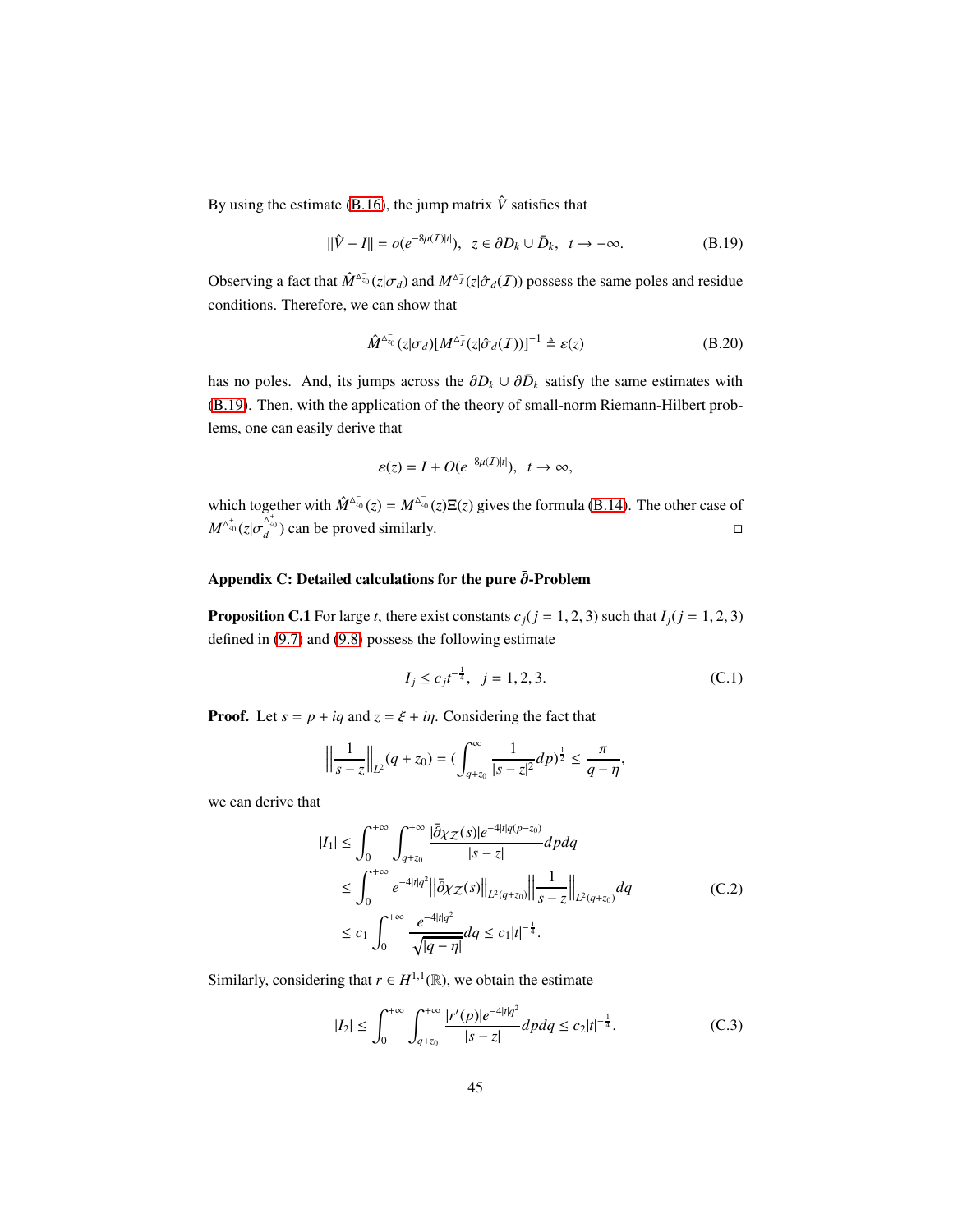To obtain the estimate of  $I_3$ , we consider the following  $L^k$  ( $k > 2$ ) norm

$$
\left\| \frac{1}{\sqrt{|s-z_0|}} \right\|_{L^k} \le \left( \int_{q+z_0}^{+\infty} \frac{1}{|p-z_0+iq|^{\frac{k}{2}}} dp \right)^{\frac{1}{k}} \le c q^{\frac{1}{k}-\frac{1}{2}}.
$$
 (C.4)

Similarly, we can derive that

$$
\left\| \frac{1}{|s-z|} \right\|_{L^k} \le c|q-\eta|^{\frac{1}{k}-\frac{1}{2}}.
$$
 (C.5)

By applying  $(C.4)$  and  $(C.5)$ , it is not hard to check that

$$
|I_3| \le \int_0^{+\infty} \int_q^{+\infty} \frac{|z - z_0|^{-\frac{1}{2}} e^{-4|t|q(p - z_0)}}{|s - z|} dp dq
$$
  

$$
\le \int_0^{+\infty} e^{-4|t|q^2} \left\| \frac{1}{\sqrt{|s - z_0|}} \right\|_{L^k} \left\| \frac{1}{|s - z|} \right\|_{L^k} dq \le c_3 t^{-\frac{1}{4}}.
$$
 (C.6)

Now, we complete the estimates of  $I_j$ ( $j = 1, 2, 3$ ).

# References

- <span id="page-45-0"></span>[1] G.P. Agrawal, Nonlinear Fiber Optics. Academic Press, Boston, 1989.
- <span id="page-45-1"></span>[2] D. Bilman, P.D. Miller, A Robust Inverse Scattering Transform for the Focusing Nonlinear Schrödinger Equation, Commun. Pure Appl. Math., 72 (2019) 1722-1805.
- [3] S.F. Tian, Initial-boundary value problems for the general coupled nonlinear Schrödinger equation on the interval via the Fokas method, J. Differential Equations, 262 (2017) 506-558.
- [4] S.F. Tian, T.T. Zhang, Long-time asymptotic behavior for the Gerdjikov-Ivanov type of derivative nonlinear Schrödinger equation with time-periodic boundary condition, Proc. Amer. Math. Soc., 146 (2018) 1713-1729.
- [5] S.F. Tian, The mixed coupled nonlinear Schrödinger equation on the half-line via the Fokas method, Proc. R. Soc. Lond. A, 472(2195) (2016) 20160588.
- <span id="page-45-2"></span>[6] D.S. Wang, B. Guo, X. Wang, Long-time asymptotics of the focusing Kundu-Eckhaus equation with nonzero boundary conditions, J. Differential Equations, 266(9) (2019) 5209-5253.
- <span id="page-45-3"></span>[7] J. Herrmann, Propagation of ultrashort light pulses in fibers with saturable nonlinearity in the normal-dispersion region, J. Opt. Soc. Amer. B, 8 (1991) 1507-1511.
- <span id="page-45-4"></span>[8] K. Porsezian, K. Nithyanandan, R.V.J. Raja, P.K. Shukla, Modulational instability at the proximity of zero dispersion wavelength in the relaxing saturable nonlinear system, J. Opt. Soc. Amer. B, 29 (2012) 2803-2813.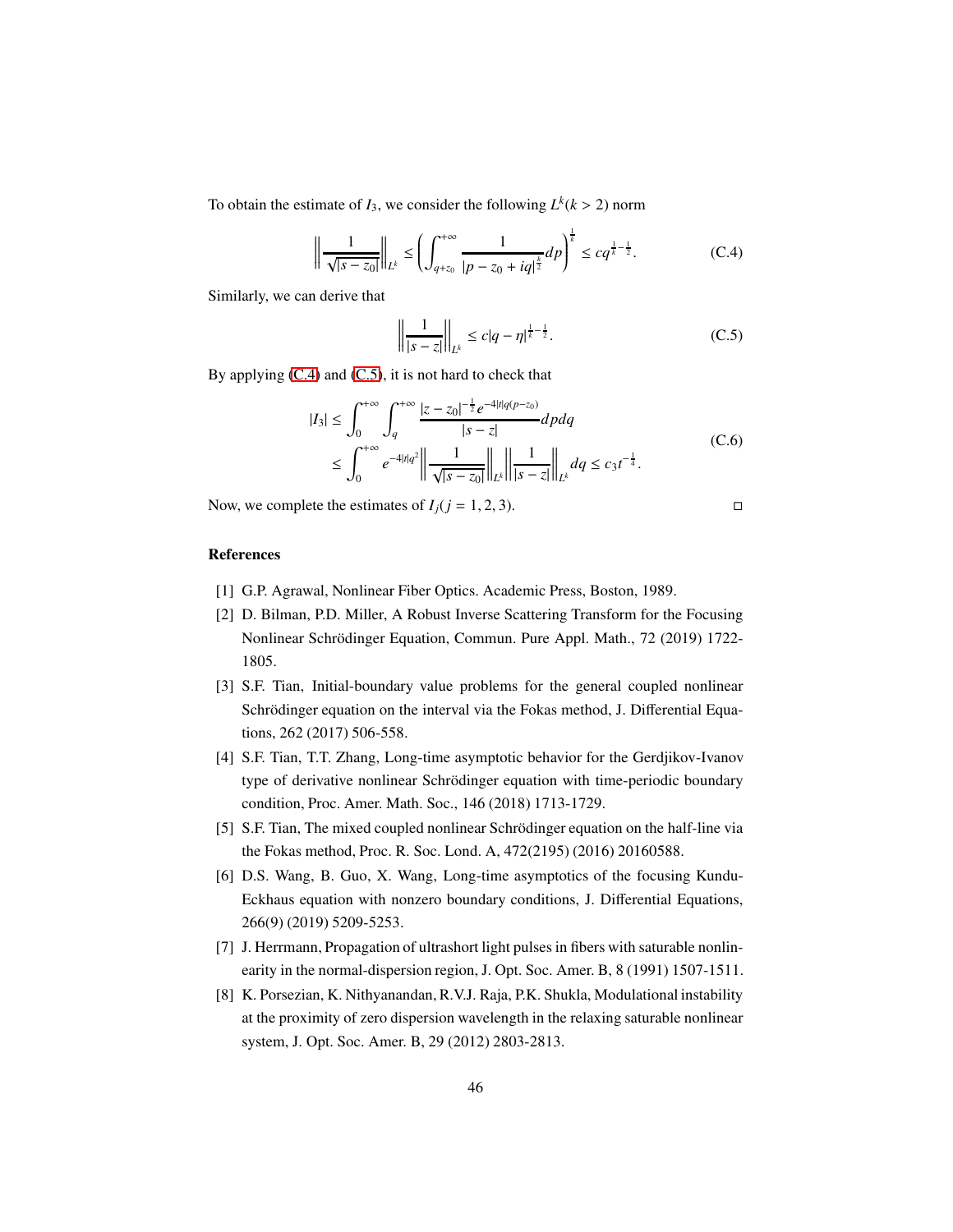- <span id="page-46-0"></span>[9] M. Wadati, K. Konno, Y. Ichikawa, A Generalization of Inverse Scattering Method, J. Phys. Soc. Japan, 46 (1979) 1965-1966.
- <span id="page-46-1"></span>[10] M. Wadati, K. Konno, Y. Ichikawa, New Integrable Nonlinear Evolution Equations, J. Phys. Soc. Japan, 47 (1979) 1689-1700.
- <span id="page-46-2"></span>[11] Y. Ichikawa, K. Konno, M. Wadati, Nonlinear Transverse Oscillation of Elastic Beams under Tension, J. Phys. Soc. Japan, 50 (1981) 1799-1802.
- <span id="page-46-3"></span>[12] K. Konno, Y. Ichikawa, M. Wadati, A Loop Soliton Propagation along a Stretched Rope, J. Phys. Soc. Japan, 50 (1981) 1025-1026.
- <span id="page-46-4"></span>[13] C.Z. Qu, D.B. Zhang, The WKI model of type II arises from motion of curves in *E* 3 , J. Phys. Soc. Japan, 74 (2005) 2941-2944.
- <span id="page-46-5"></span>[14] R.A. Van Gorder, Orbital stability for stationary solutions of the Wadati-Konno-Ichikawa-Shimizu equation, J. Phys. Soc. Japan, 82 (2013) 064005.
- <span id="page-46-6"></span>[15] Z. Li, X. Geng, L. Guan, Algebro-geometric constructions of the Wadati-Konno-Ichikawa flows and applications, Math. Methods Appl. Sci., 39 (2016) 734-743.
- <span id="page-46-7"></span>[16] Y. Shimabukuro, Global solution of the Wadati-Konno-Ichikawa equation with small initial data, arXiv:1612.07579.
- <span id="page-46-8"></span>[17] H.F. Liu, Y. Shimabukuro, *N*-soliton formula and blowup result of the Wadati-Konno-Ichikawa equation, J. Phys. A, 50 (2017) 315204.
- <span id="page-46-9"></span>[18] Y.S. Zhang, J.G. Rao, Y. Chen, J.S. He, Riemann-Hilbert method for the Wadati-Konno-Ichikawa equation: *N* simple poles and one higher-order pole, Phys. D, 399 (2019) 173-185.
- <span id="page-46-10"></span>[19] Y. Ishimori, A relationship between the Ablowitz-Kaup-Newell-Segur and Wadati-Konno-Ichikawa schemes of the inverse scattering method, J. Phys. Soc. Japan, 51 (1982) 3036-3041.
- <span id="page-46-11"></span>[20] M.M. Cheng, X.G. Geng, K.D. Wang, Spectral analysis and long-time asymptotics for the potential Wadati-Konno-Ichikawa equation, J. Math. Anal. Appl., 501 (2021) 125170.
- <span id="page-46-12"></span>[21] S.V. Manakov, Nonlinear Fraunhofer diffraction, Sov. Phys. JETP, 38 (1974) 693- 696.
- <span id="page-46-13"></span>[22] V.E. Zakharov and S.V. Manakov, Asymptotic behavior of nonlinear wave systems integrated by the inverse scattering method, Sov. Phys. JETP, 44 (1976) 106-112.
- <span id="page-46-14"></span>[23] P. Deift and X. Zhou, A steepest descent method for oscillatory Riemann-Hilbert problems. Asymptotics for the MKdV equation, Ann. Math., 137(2) (1993) 295- 368.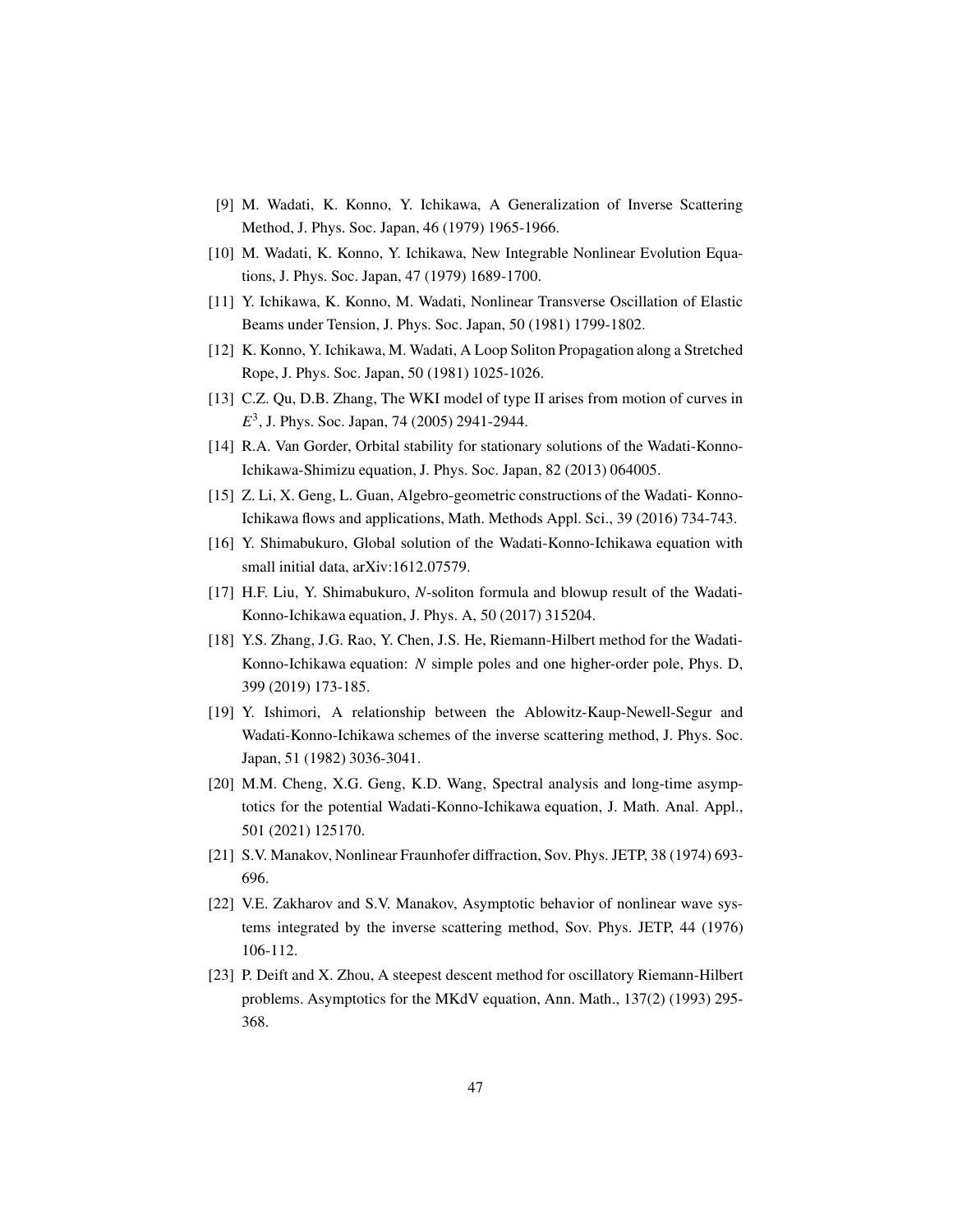- <span id="page-47-0"></span>[24] J. Xu, Long-time asymptotics for the short pulse equation, J. Differential Equations, 265 (2018) 3439-3532.
- [25] A. Boutet de Monvel, J. Lenells, D. Shepelsky, The focusing NLS equation with step-like oscillating background: scenarios of long-time asymptotics, Commun. Math. Phys., 383 (2021) 893-952.
- [26] G. Biondini, S. Li, D. Mantzavinos, Long-time asymptotics for the focusing nonlinear Schrödinger equation with nonzero boundary conditions in the presence of a discrete spectrum, Commun. Math. Phys., 382 (2021) 1495-1577.
- [27] X.G. Geng, K.D. Wang, M.M. Chen, Long-time asymptotics for the Spin-1 Gross-Pitaevskii equation, Commun. Math. Phys., 382 (2021) 585-611.
- [28] S.Y. Chen, Z.Y. Yan, B.L. Guo, Long-time asymptotics for the focusing Hirota equation with non-zero boundary conditions at infinity via the Deift-Zhou approach, Math. Phys. Anal. Geom., 24(2) (2021).
- <span id="page-47-1"></span>[29] N. Liu and B.L. Guo, Long-time asymptotics for the Sasa-Satsuma equation via nonlinear steepest descent method, J. Math. Phys., 60 (2019) 011504.
- <span id="page-47-2"></span>[30] P. Deift and X. Zhou, Long-time asymptotics for integrable systems. Higher order theory, Commun. Phys. Math., 165(1) (1994) 175-191.
- <span id="page-47-3"></span>[31] P. Deift, X. Zhou, Long-Time Behavior of the Non-Focusing Nonlinear Schrödinger Equation, a Case Study, Lectures in Mathematical Sciences, Graduate School of Mathematical Sciences, University of Tokyo, 1994.
- <span id="page-47-4"></span>[32] P. Deift, X. Zhou, Long-time asymptotics for solutions of the NLS equation with initial data in a weighted Sobolev space, Commun. Pure Appl. Math., 56(8) (2003) 1029-1077.
- <span id="page-47-5"></span>[33] K.T.R. McLaughlin, P.D. Miller, The  $\bar{\partial}$  steepest descent method and the asymptotic behavior of polynomials orthogonal on the unit circle with fixed and exponentially varying non-analytic weights, Int. Math. Res. Pap. (2006) 48673.
- <span id="page-47-6"></span>[34] K.T.R. McLaughlin, P.D. Miller, The  $\bar{\partial}$  steepest descent method for orthogonal polynomials on the real line with varying weights, Int. Math. Res. Not., IMRN (2008) 075.
- <span id="page-47-7"></span>[35] M. Dieng, K.T.R. McLaughlin, Long-time Asymptotics for the NLS equation via dbar methods, arXiv: 0805.2807.
- <span id="page-47-8"></span>[36] S. Cuccagna, R. Jenkins, On asymptotic stability of *N*-solitons of the defocusing nonlinear Schrödinger equation, Commun. Math. Phys., 343 (2016) 921-969.
- <span id="page-47-9"></span>[37] M. Borghese, R. Jenkins, K.T.R. McLaughlin, Long-time asymptotic behavior of the focusing nonlinear Schrödinger equation, Ann. I. H. Poincaré Anal, 35 (2018) 887-920.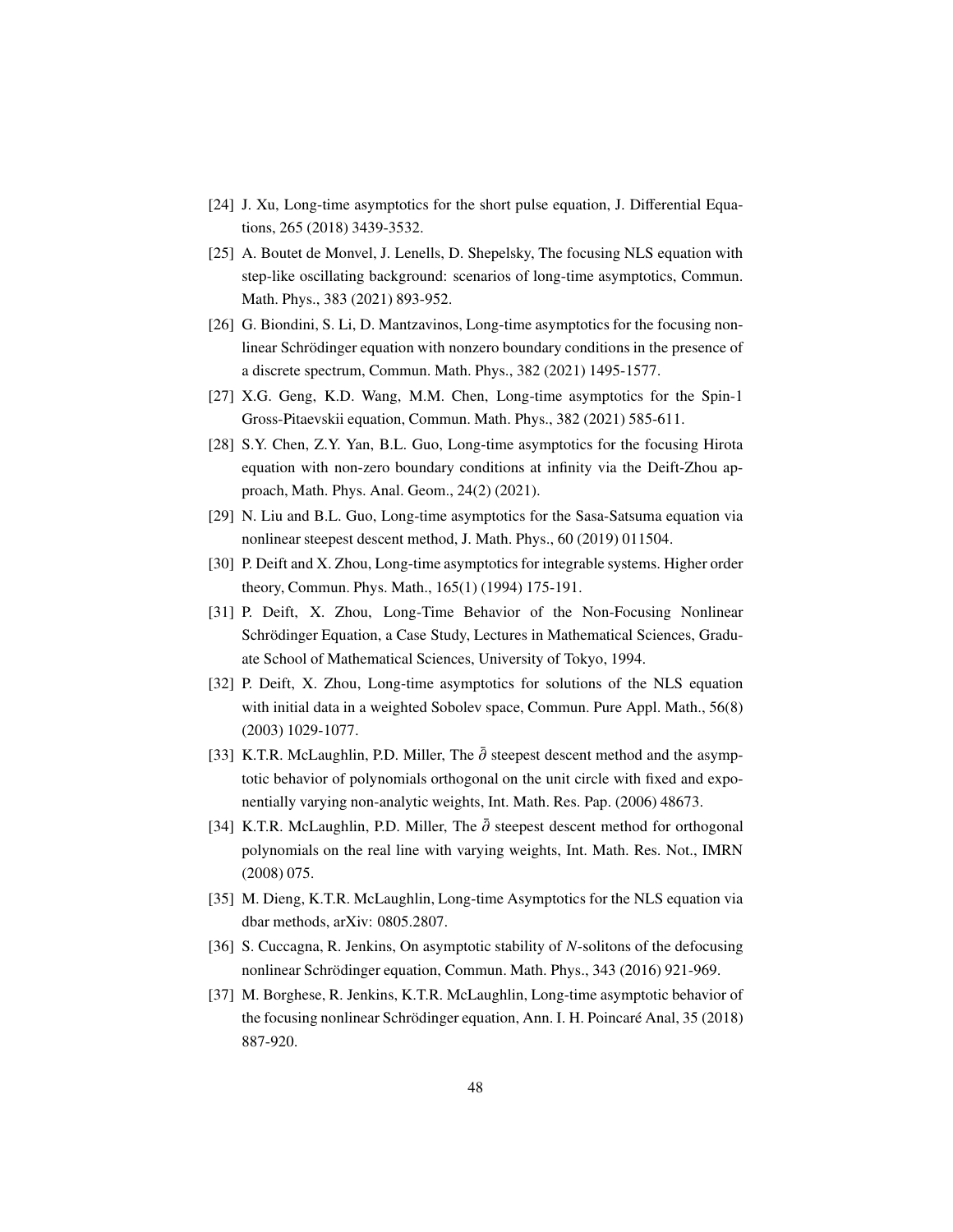- <span id="page-48-6"></span>[38] Y.L. Yang, E.G. Fan, Soliton Resolution for the Short-pluse Equation, J. Differential Equations, 280 (2021) 644-689.
- <span id="page-48-5"></span>[39] Y.L. Yang, E.G. Fan, Soliton resolution for the three-wave resonant interaction equation, arXiv:2101.03512.
- [40] M. Dieng, K.T.R. Mclaughlin, P.D. Miller, Dispersive Asymptotics for Linear and Integrable Equations by the  $\bar{\partial}$  Steepest Descent Method, Fields Inst. Commun. 83 (2019) 253-291.
- [41] R. Jenkins, J. Liu, P. Perry, C. Sulem, Soliton Resolution for the derivative nonlinear Schrödinger equation, Commun. Math. Phys., 363 (2018) 1003-1049.
- [42] R. Jenkins, J. Liu, P. Perry, C. Sulem, Global well-posedness for the derivative nonlinear Schrödinger equation, Commun. Part. Diff. Equ., 43(8) (2018) 1151-1195.
- [43] Q.Y. Cheng, E.G. Fan, Soliton resolution for the focusing Fokas-Lenells equation with weighted Sobolev initial data, arXiv:2010.08714.
- <span id="page-48-7"></span>[44] Z.Q. Li, S.F. Tian, J.J. Yang, Soliton resolution for a coupled generalized nonlinear Schrödinger equations with weighted Sobolev initial data, arXiv:2012.11928.
- [45] J.J. Yang, S.F. Tian, Z.Q. Li, Soliton resolution for the Hirota equation with weighted Sobolev initial data, arXiv:2101.05942.
- <span id="page-48-0"></span>[46] Y.L. Yang, E.G. Fan, On asymptotic approximation of the modified Camassa-Holm equation in different space-time solitonic regions, arXiv:2101.02489.
- <span id="page-48-8"></span>[47] X. Zhou, L<sup>2</sup>-Sobolev space bijectivity of the scattering and inverse scattering transforms, Commun. Pur. Appl. Math., 51(7) (1998) 697-731.
- <span id="page-48-1"></span>[48] J. Xu, E.G. Fan, Long-time asymptotic behavior for the complex short pulse equation, J. Differ. Equ., 269 (2020) 10322-10349.
- <span id="page-48-2"></span>[49] M.J. Ablowitz, B. Prinari, A. Trubatch, Discrete and Continuous Nonlinear Schrödinger Systems, Cambridge University Press, 2004.
- <span id="page-48-3"></span>[50] A. Boutet de Monvel, D. Shepelsky, Riemann-Hilbert approach for the Camassa-Holm equation on the line, C. R. Math., 343 (2006) 627-632.
- <span id="page-48-4"></span>[51] A. Boutet de Monvel, D. Shepelsky, Riemann-Hilbert problem in the inverse scattering for the Camassa-Holm equation on the line, Math. Sci. Res. Inst. Publ., 55 (2007) 53-75.
- <span id="page-48-9"></span>[52] A. Its, Asymptotic behavior of the solutions to the nonlinear Schrödinger equation, and isomonodromic deformations of systems of linear differential equations, Dokl. Akad. Nauk SSSR, 261(1) (1981) 14-18.